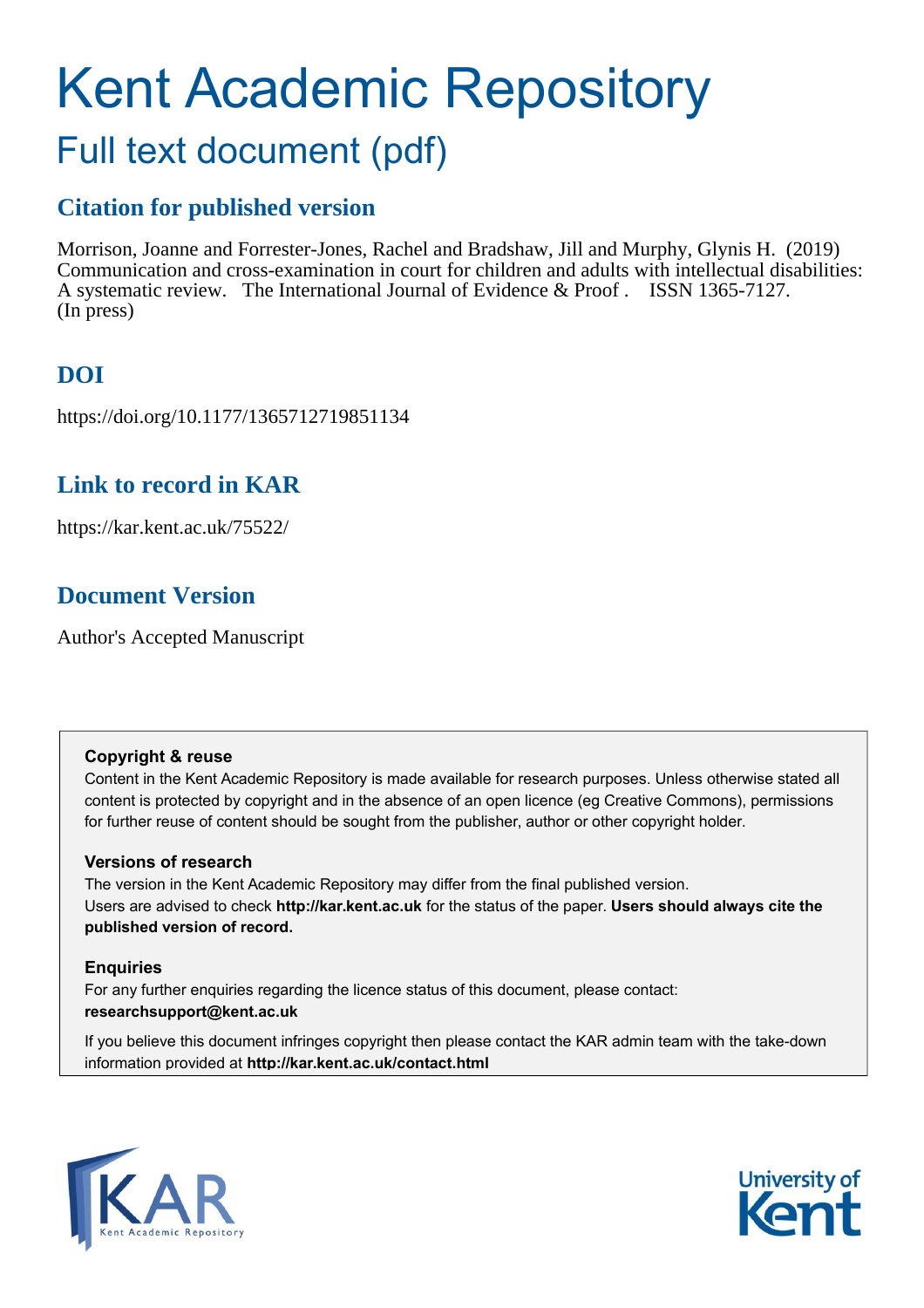### Article

## **Communication and cross-examination in court for children and adults with intellectual disabilities: a systematic review**

### Joanne Morrison

PhD student, Tizard Centre, University of Kent, UK.

Corresponding author, email: sjm87@kent.ac.uk

#### Rachel Forrester-Jones

Professor of Social Policy, University of Bath, UK (formerly Professor of Social Inclusion, University of Kent, UK)

#### Jill Bradshaw

Senior Lecturer in Intellectual and Developmental Disabilities, Tizard Centre, University of Kent

### Glynis Murphy

Prof of Clinical Psychology & Disability, Tizard Centre, University of Kent

#### Abstract

Courts in England, Wales and Northern Ireland have identified children and adults with intellectual disabilities (ID) as vulnerable witnesses. The call from the English Court of Appeal is for advocates to adjust questioning during cross-examination according to individual needs. This review systematically examined previous empirical studies with the aim of delineating the particular communication needs of children and adults with ID during cross-examination. Studies utilising experimental methodology similar to examination/crossexamination processes, or which assessed the communication of actual cross-examinations in court were included. A range of communication challenges were highlighted including: suggestibility to leading questions and negative feedback; acquiescence; accuracy; and understanding of court language. In addition, a number of influencing factors were identified, including: age; IQ level; question styles used; recall memory; and delays. This review highlights the need for further research using cross-examination methodology and live practice, that take into consideration the impact on communication of the unique environment and situation of the cross-examination process.

### Keywords

Vulnerable witness, communication, intellectual disability, learning disability, crossexamination.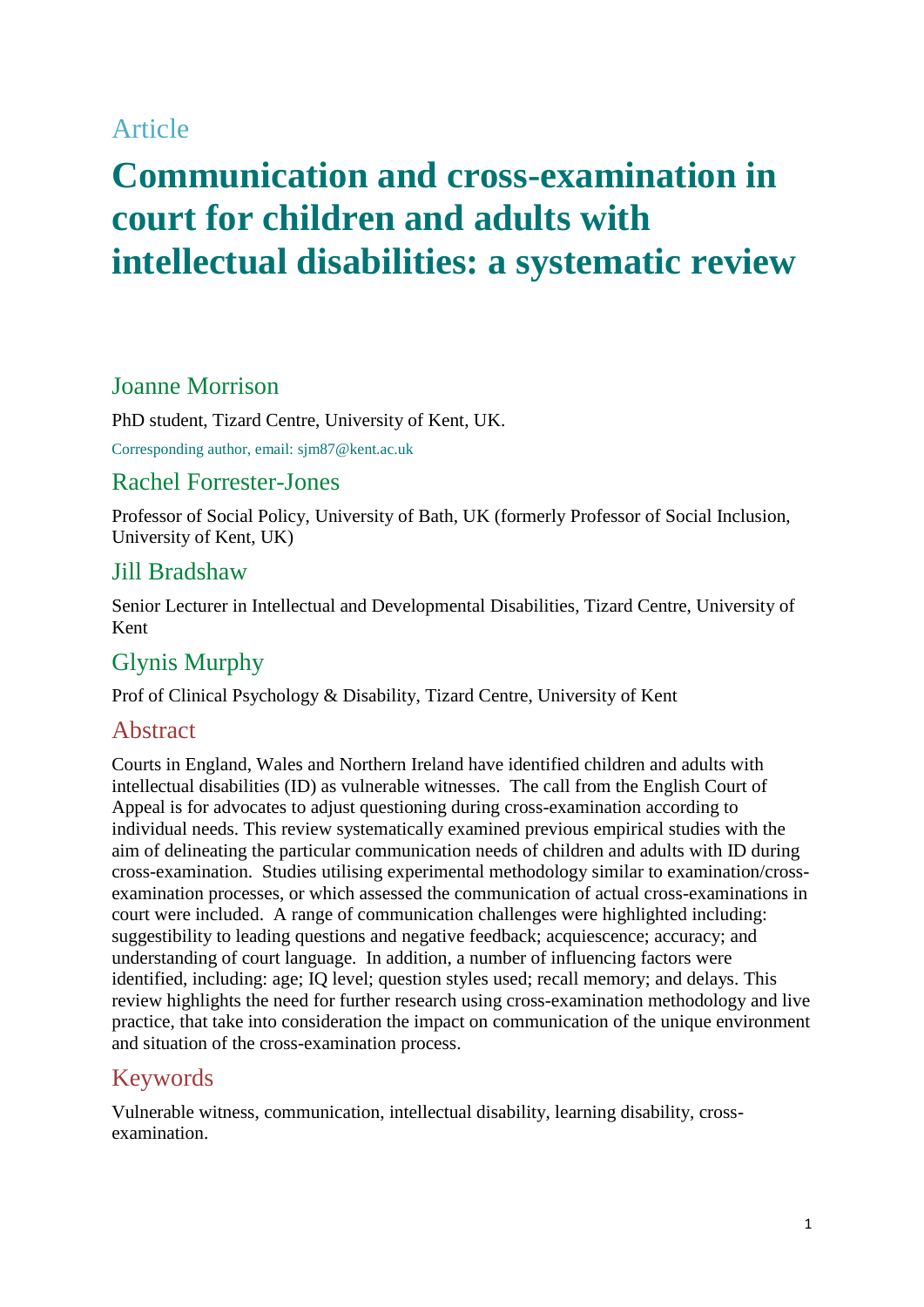### Introduction

There are three main international classification systems in place for diagnosis of an intellectual disability (ID), ICD-11<sup>1</sup>, DSM-5 (American Psychiatric Association, 2013) and AAIDD 11(Schalock et al., 2010). They vary in the descriptive terms used and the criteria for severe disability, however they all agree that the presence of three characteristics is required for a formal diagnosis of ID:

- 1. Impairment of intelligence (IQ below 70)
- 2. Impairment of adaptive functioning<sup>2</sup>

3. Occurring during the developmental stages of life (i.e. below 18 years old). These impairments are often made more complex by being linked to other genetic (e.g. Down Syndrome), medical (e.g. cerebral palsy) and sensory (e.g. hearing loss) conditions (American Psychiatric Association, 2013). They may also be associated with Attention Deficit Hyperactivity Disorder (ADHD) (Neece, Baker, Blacher, & Crnic, 2011), mental health difficulties (Cooper, Smiley, Morrison, Williamson, & Allan, 2007; Emerson & Hatton, 2007; Strømme & Diseth, 2000), communication difficulties (American Psychiatric Association, 2013) and autism (a developmental disability that affects social and communication functioning). <sup>3</sup> This can result in daily challenges for people with ID to live within communities and appropriately navigate their way through the complicated systems of society, thereby leaving them vulnerable to abuse and criminality.

Previous research concerning social vulnerability of people with ID has reported a greater level of risk of individuals with ID being victims of crime (Clare & Murphy, 2001; Henry & Wilcock, 2013) compared to the general population. They may be over-represented as alleged perpetrators of crime too, at the police station stage. In prison, the precise prevalence figures for the number of people with ID have been much disputed in the UK and elsewhere; they undoubtedly vary enormously with the method for screening for ID and the jurisdiction in question (Murphy & Mason, 2014).

It has been recognised for some time that, regardless of prevalence, people with ID who are victims or witnesses of crimes are vulnerable in the criminal justice system at various stages so that in England, Wales and Northern Ireland, people with ID come under the legal category of 'vulnerable witnesses' (Youth Justice and Criminal Evidence Act, 1999, Criminal Evidence (NI) Order 1999). In response to recommendations made in the 1998 *Speaking up for Justice* report (Burton, Evans, & Sanders, 2006) the courts are required to consider applications of eight special measures for vulnerable witnesses<sup>4</sup>:

- screening witness from the accused
- evidence given by live link
- evidence given in private
- removal of wigs and gowns
- video recorded evidence in chief
- video recorded cross-examination or re-examination
- examination of witness through an intermediary

<u>.</u>

<sup>1</sup> http://www.who.int/classifications/icd/en/

<sup>&</sup>lt;sup>2</sup> \*Adaptive functioning can be defined as possessing conceptual (e.g. language), social and practical skills (American Psychiatric Association, 2013).

 $3$  [www.icd.who.int/browse11/l-m/en#/http://id.who.int/icd/entity/437815624](http://www.icd.who.int/browse11/l-m/en#/http://id.who.int/icd/entity/437815624) (ICD 11 6A02)

<sup>4</sup> S.23-S.30 of Youth Justice and Criminal Evidence Act 1999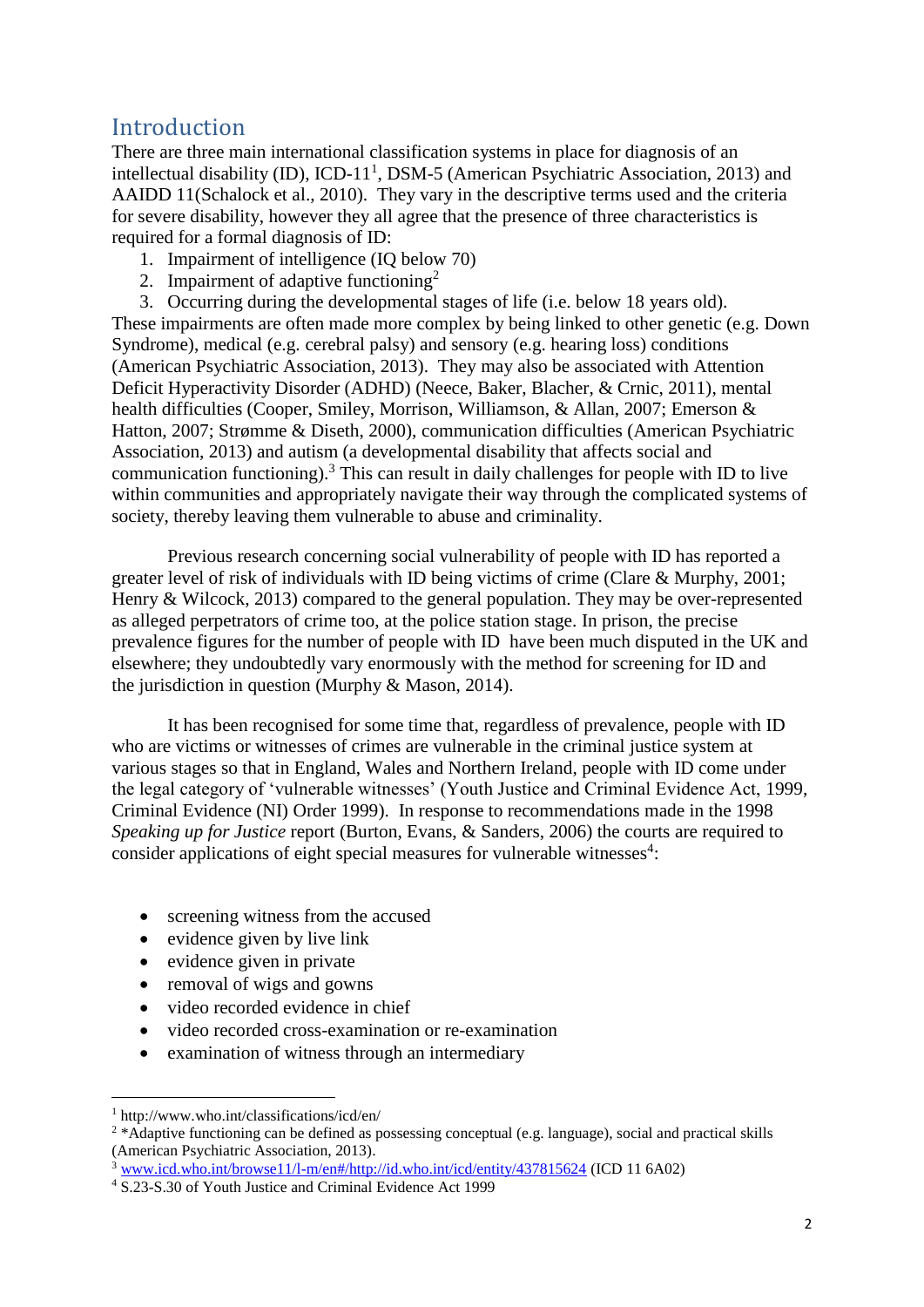• the use of aids to communication

These special measures were initially intended for non-defendant witnesses, although following a challenge under Human Rights legislation in *SC v UK* ,40 EHRR 10, there has been some limited provision made for defendants in England and Wales (Fairclough, 2016, 2018). In Northern Ireland legal provision is made for intermediaries for the accused during police interview, examination and cross-examination<sup>5</sup> and for live link when giving evidence in court. 6 (Cooper & Mattison, 2017)

#### Cross-examination

Keane et al., (2010) describe two main purposes of cross-examination: firstly, to extract evidence supporting the opposing party's version of the facts and secondly, to cast doubt on the witness's version of events. In his 'Ten Commandments of Cross-examination' Pratt suggests that advocates can use the skills of personality, presence and persuasion to carry out successful cross-examination (Pratt, 2003). However, these skills have been subject to criticism. For some, cross-examination is seen as a way to discredit the witness (Clark, 2011), to control and undermine confidence (Valentine & Maras, 2011), and challenge credibility (Wheatcroft, Wagstaff, & Kebbell, 2004). Cross-examination can cause inaccuracies in eyewitness accounts (Keane, 2012; Keane & Fortson, 2011; Wheatcroft et al., 2004; Wheatcroft & Woods, 2010), particularly for vulnerable witnesses (Geddes, 2016; Gerry & Cooper, 2017; Henderson, 2014; Hoyano, 2015; Keane, 2012). The use of leading questions during cross-examination has come under particular scrutiny and criticism (Keane, 2012; Sharman & Powell, 2012; Valentine & Maras, 2011; Wheatcroft et al., 2004) especially when used with vulnerable witnesses (Agnew & Powell, 2004; Sharman & Powell, 2012).

Some critics suggest that cross-examination by advocates should be replaced by a suitably qualified third party (Hoyano, 2015; Zajac, O'Neill, & Hayne, 2012) or changed to an inquisitorial system, which purportedly arrives at the truth through investigation rather than witness examination (Bowden, Henning, & Plater, 2014). Whilst Myers (2017) agrees that inappropriate cross-examination should not be permitted, he argues that the process itself is vital, highlighting the importance of questioning the witness in the search for truth (Myers, 2017).

The English Court of Appeal, however, has also demonstrated dissatisfaction with the cross-examination process, with a series of judgments declaring the inappropriateness of leading and 'tag' questions (R v W and M,[2010]); advocating short simple questions with the onus placed firmly on the advocates to adjust to the needs of the vulnerable witness (R v Barker, [2010]); declaring that advocates do not have a given right to 'put the case' to the witness (R v E, [2011]; R v RK, [2018]; R v Wills, [2011]) and recommending ground rules hearings, (R v Lubemba; R v JP, [2014]), where the Judge directs on what needs to be put in place to ensure fair treatment of the witness, particularly during cross-examination (Cooper, Backen, & Marchant, 2015).

However, these rulings were mainly based on cases for child witnesses. An exception is a more recent case (R v Jones, [2018]) in which questions asked of an adult defendant with significant intellectual difficulties were deemed unfair and a factor in the quashing of his

1

<sup>5</sup> 21BA and 21 BB of Criminal Evidence (NI) Order 1999

<sup>6</sup> 21A and 21B of Criminal Evidence (NI) Order 1999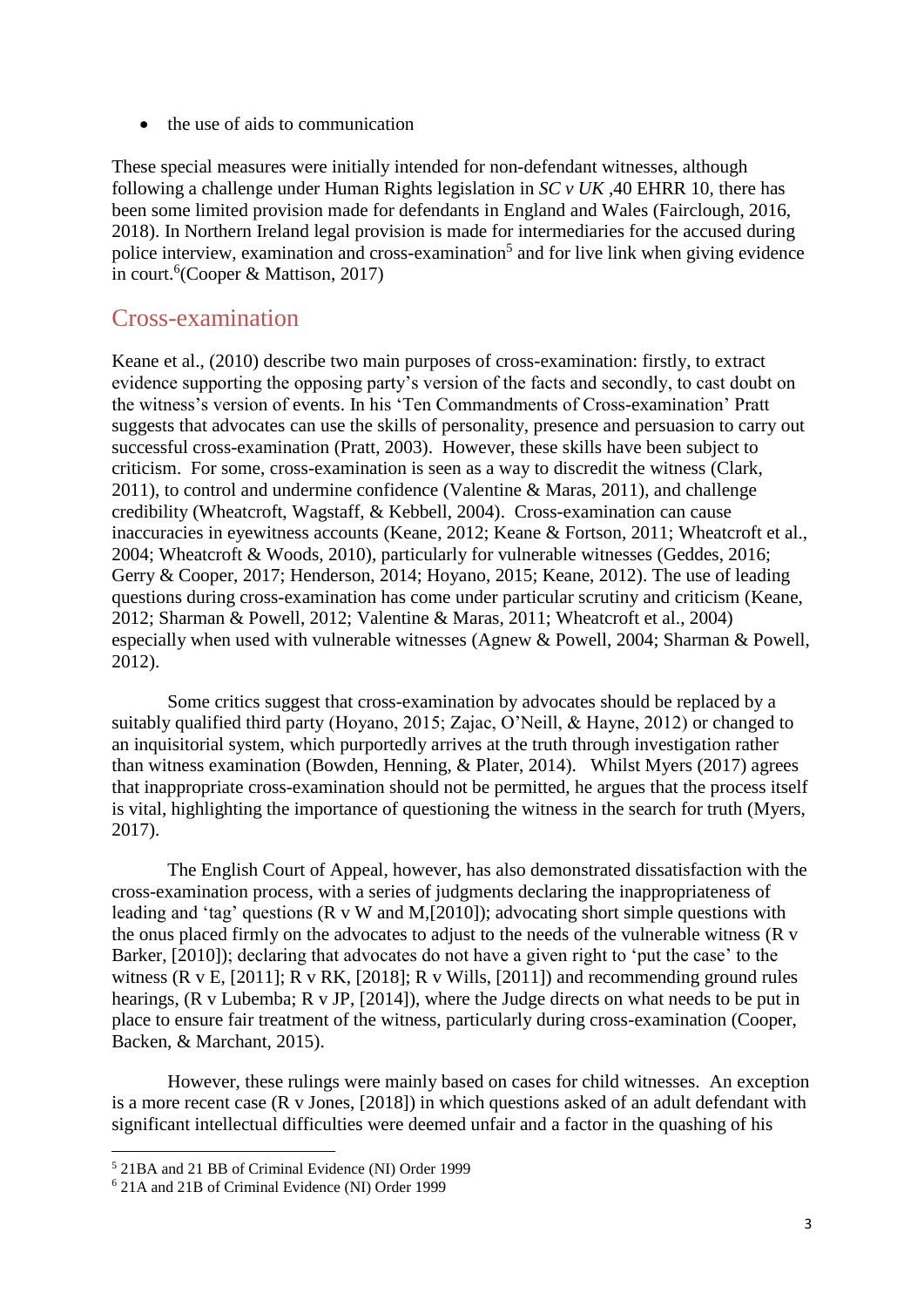conviction. Do the same challenges as highlighted for children in the Court of Appeal apply for children and adults with ID, or do these latter witnesses face even greater communication challenges during cross-examination?

The aim of this paper is to report a systematic review of previous empirical research that could inform the key communication challenges for people with ID during crossexamination. The objectives were to unearth key communication challenges relating to the cognitive impairments and adaptive functioning of both children and adults with ID and the impact of the challenges for the cross-examination of these vulnerable witnesses.

Various non-systematic reviews have been carried out that have relevance for this subject. Kebbell and Hatton's review in 1999 reported that witnesses with ID could provide accurate accounts of events even though such accounts might have contained less information and could have been adversely affected by question style (Kebbell & Hatton, 1999). Gudjonsson and Joyce's review of interviewing adults with ID also discovered difficulties with: understanding the oath and legal rights; suggestibility; acquiescence (saying yes to every question), compliance; and perceptions of the consequences of false confessions (Gudjonsson & Joyce, 2011). Milne and Bull (2001) highlighted the need to find ways to enhance recall (Milne & Bull, 2001) and Bowles and Sharman's review of the impact of leading questions called for the need to avoid them when interviewing people with ID (Bowles & Sharman, 2014a). Nevertheless, previous literature on this topic has not been reviewed systematically – a systematic review (SR) being regarded as the 'gold standard' of literature reviews, since it requires a more rigorous search of literature, detailed and transparent selection and screening of articles, and a critical appraisal of evidence (Petticrew, 2006). Our work therefore attempted to fill this gap.

### Methodology

### Search strategy and sources of literature

For the identification of primary studies on communication for people with ID during cross examination, the following search terms were used:

(*Intellectual disabilit\* or Intellectual difficult\*or Learning disabilit\*or Learning difficult\*or Developmental disabilit\*or Cognitive impairment or Mental retardation or Mental handicap*) AND (*Communication or Acquiescence or Memory or Recall or Leading questions or Accuracy or Suggestibility or Expressive language or Reflective language or Question styles or Question types or Questioning*) AND (*Cross-examination or Court or Courtroom or Witness or Defendant or Eyewitness or Testimony)*

A series of databases were used for the search, to provide a wide and comprehensive search of criminal justice, social science and psychological papers: IBSS, EBSCO criminal justice, EBSCO academic search complete, PsycINFO EBSCO, PsycARTICLES EBSCO, SCOPUS, Lexis, Westlaw UK, Campbell, Cochrane.

Titles and/or abstracts were read for all papers found in the searches (after removal of duplicates), and this was followed by reading the full text for those articles where the abstracts indicated that the inclusion and exclusion criteria had been met, or if further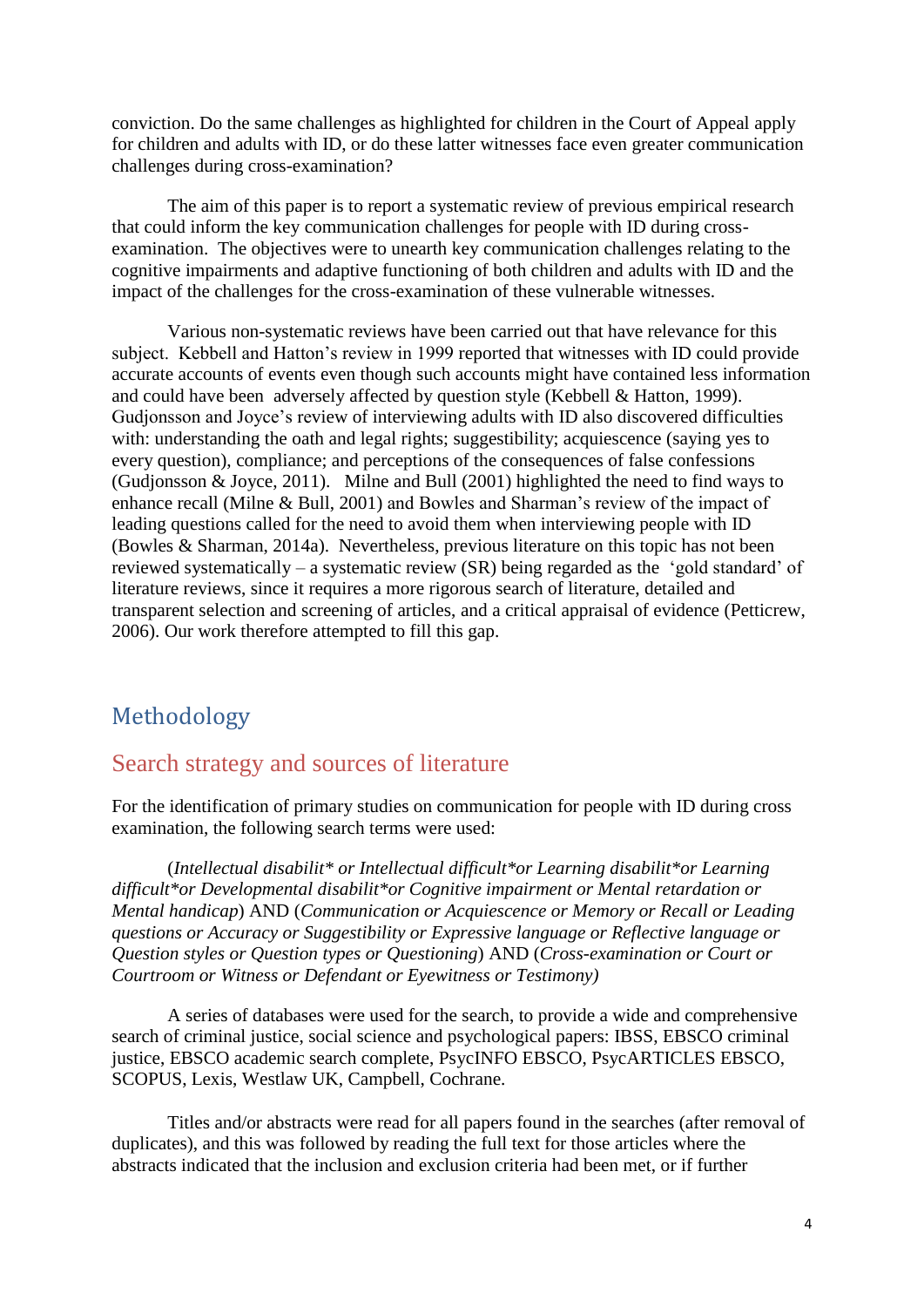clarification was required. Reference lists were also checked on the papers chosen following full text searches, and some authors contacted to locate older papers and request any current research. The initial searches were carried out in January and February 2018.

### Inclusion and exclusion criteria

Specific search fields were not chosen, to avoid excluding relevant documents. An exception was made for the IBSS database as 155,999 papers were found with the initial search. A search under 'mainsubject' was therefore applied. All retrieved studies were assessed against the inclusion and exclusion criteria in Table 1.

#### Table 1

| Parameters                  | <b>Inclusion Criteria</b>                                                                                                                                                                                                                                                                                                        | <b>Exclusion Criteria</b>                                                                                                                                                                                                                                                                                                                                     |
|-----------------------------|----------------------------------------------------------------------------------------------------------------------------------------------------------------------------------------------------------------------------------------------------------------------------------------------------------------------------------|---------------------------------------------------------------------------------------------------------------------------------------------------------------------------------------------------------------------------------------------------------------------------------------------------------------------------------------------------------------|
| Participants                | Participants with diagnosis of<br>intellectual disabilities. i.e. IQ<br>below 70.<br>Participants with no diagnosis, but<br>lower IQ, i.e. 'borderline'                                                                                                                                                                          | Learning difficulties without<br>presence of cognitive impairment,<br>e.g. dyslexia.<br>Other conditions that result in<br>cognitive impairment but are not<br>present from childhood e.g.<br>Parkinson's, stroke                                                                                                                                             |
| Methods used in the studies | Studies that assessed or tested<br>understanding and expressive<br>(spoken) communication using an<br>experimental methodology similar<br>to that of witnessing/experiencing<br>an event, examination and cross-<br>examination.<br>Studies that address<br>communication using actual cross-<br>examinations of people with ID. | Papers testing for<br>competency/capacity (Assumed<br>for cases that proceed to cross-<br>examination) <sup>7</sup> .<br>Juror/advocate/witness/judiciary<br>perceptions<br>Papers that concentrate only on<br>police investigative interviews.<br>Papers that only concentrate on<br>memory recall of an event,<br>without follow up interview<br>questions. |
| Study type                  | Empirical research<br>Peer-reviewed                                                                                                                                                                                                                                                                                              | Reviews<br>Book chapters<br><b>Theses</b><br>Single case studies                                                                                                                                                                                                                                                                                              |
| <b>Results</b>              | Studies that report on specific<br>communication challenges for<br>people with ID.<br>Studies that specifically address<br>communication and cross-<br>examination                                                                                                                                                               | Studies that address<br>communication issues for people<br>with ID but not using research in a<br>format that is relevant to<br>examination and cross-<br>examination, e.g. interview style<br>questioning about an event/alleged<br>event.                                                                                                                   |

 7 S.53 Youth Justice and Criminal Evidence Act 1999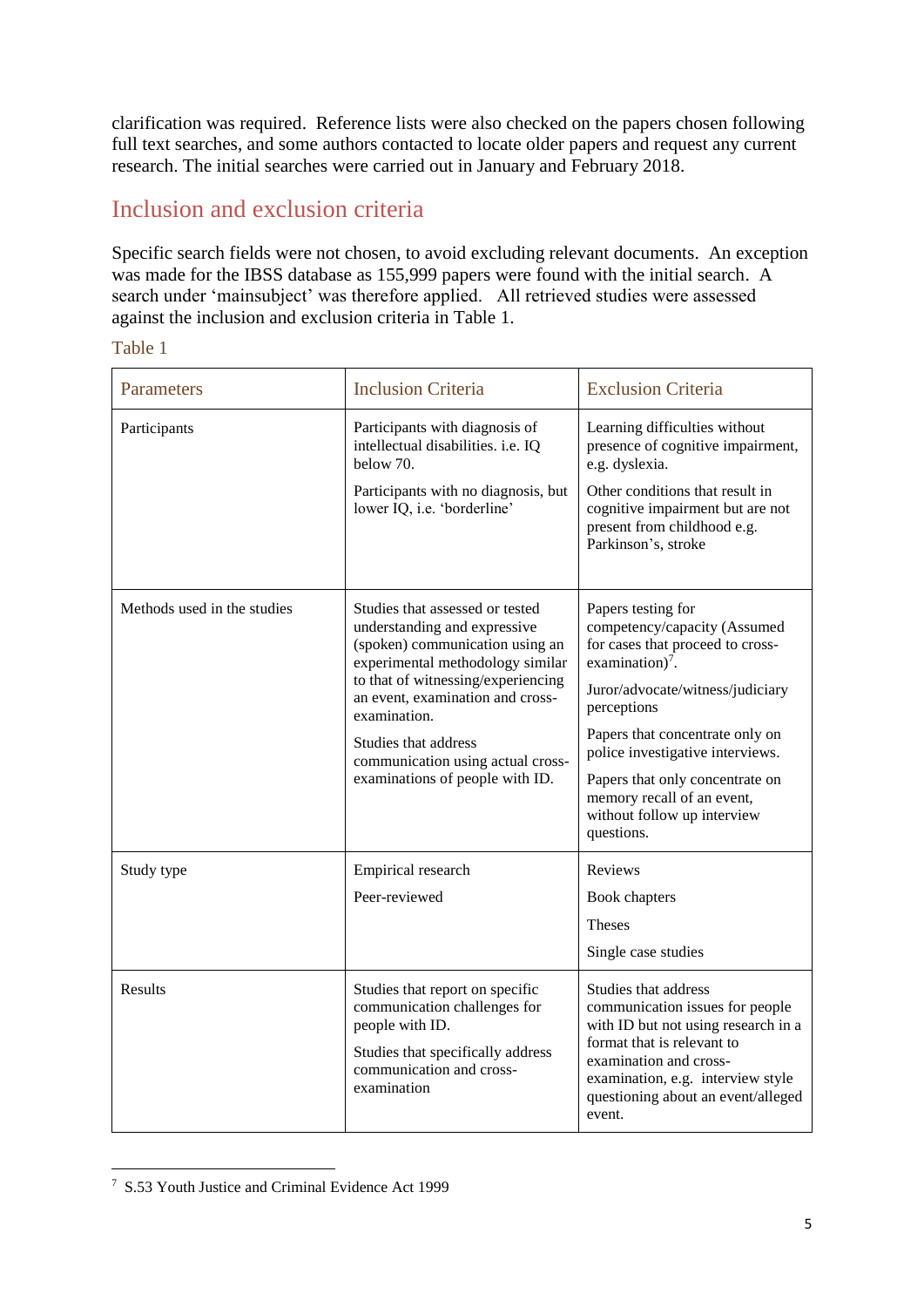| Country of origin and language | Studies conducted in any country<br>were eligible but only those<br>reported in English language. | Not English language. |
|--------------------------------|---------------------------------------------------------------------------------------------------|-----------------------|
|--------------------------------|---------------------------------------------------------------------------------------------------|-----------------------|

Once inclusion and exclusion criteria were applied, 24 papers remained and were accepted into the review. The PRISMA (Preferred Reporting Items for Systematic Reviews) framework was used to structure the review (Moher, Liberati, Tetzlaff, & Altman, 2009) and can be seen in Figure 1.

### Data synthesis

A thematic analysis was carried out, based on the six phases outlined by Braun and Clarke (Braun & Clarke, 2006). The papers were read in detail and codes extracted according to the data driven results that demonstrated relevance for communication challenges for people with ID. Six key themes emerged and mind maps were created according to each theme with the information from the codes included. A list of authors was recorded beside the information from the codes to ascertain the most common findings. An additional subject (court language) was added as one of the papers was different in its area of research compared to the other papers included (Ericson & Perlman, 2001). The data were also analysed by the second two authors for inter-rater reliability in terms of including papers and to guard against any inclusion bias from the primary author.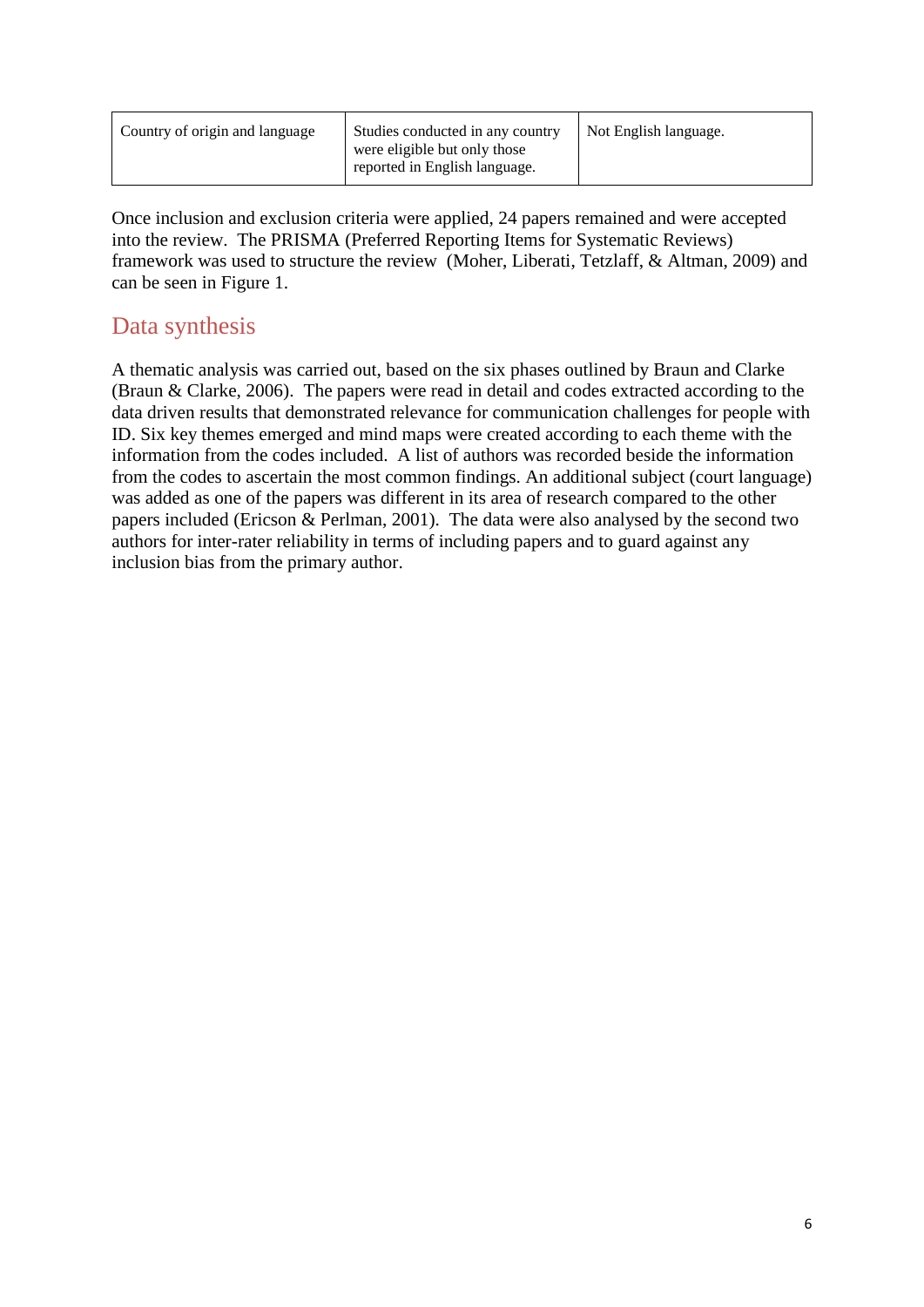#### Figure 1 PRISMA flow diagram for study selection

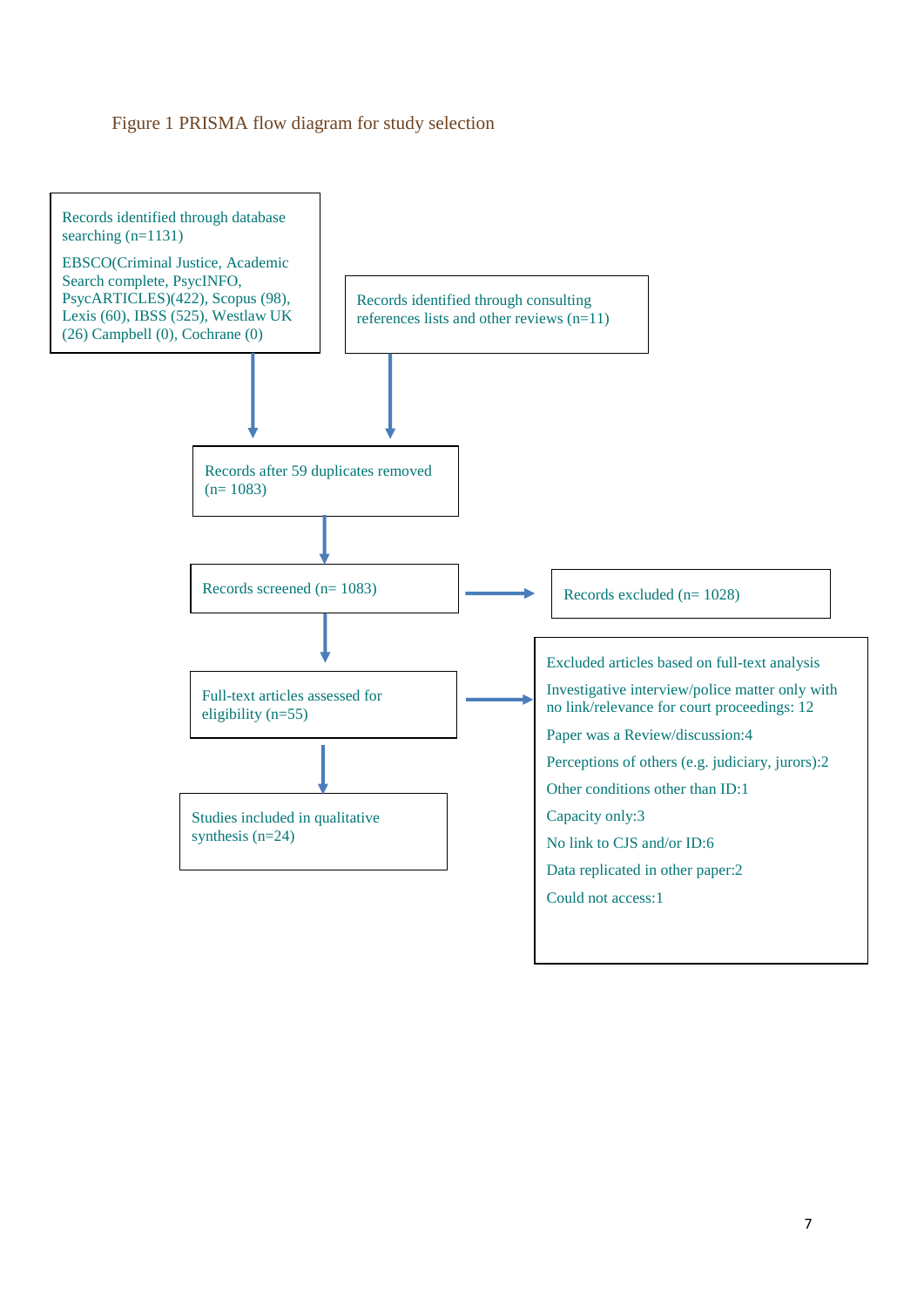### **Participants**

The papers were mainly from the UK (15), also USA (4), Australia (3) and Canada (2). There were 9 studies involving adults with ID, 10 involving children with ID and 5 involving both adults and children. The 24 papers found resulted in research findings for a combined total of 1,427 participants with ID including:

- $\bullet$  652 adults
- 690 children (aged 6-17 years)
- 85 children and adults (Gudjonsson, 1990, Collins and Henry 2016, no age breakdown given)

801 control participants including:

- 223 adult controls
- 578 children controls

### Methods used by the studies included

Most (16 of the 24 studies) compared the children or adults with ID to control groups of children or adults without ID (and/or with borderline ID). Of the studies with children, almost half used matched control groups: 7 had a control group matched for mental age and 6 matched for chronological age (4 of the studies matched for both).

The majority of the studies (19) employed analogue designs, mimicking court procedures experimentally, most often by questioning participants following verbal stories (e.g. on the Gudjonsson Suggestibility Scale, GSS) or filmed events (e.g. of a mock crime), but sometimes following real or imagined events (such as magic shows or health checks). Only one of these followed up with a mock cross-examination (Bettenay, Ridley, Henry, & Crane, 2014). Two studies used retrospective analysis of pre-existing information, either court transcripts (Kebbell et al, 2004) or court reports (Gudjonsson, 1990). Three studies simply assessed understanding of court language (Ericson & Perlman, 2001) or acquiescence (Sigelman et al., 1981 & 1982).

The most common variables investigated were the effects of ID on accuracy of recall and correct response to questions. Inaccuracy was often characterised as due to acquiescence (5), suggestibility (9), confabulation (4) or compliance (1). The relationships of these latter variables were investigated in relation to question styles (11 papers); free recall (11); time delay  $(6)$ ; level of ID $(6)$ .

Further information can be seen in Table 2.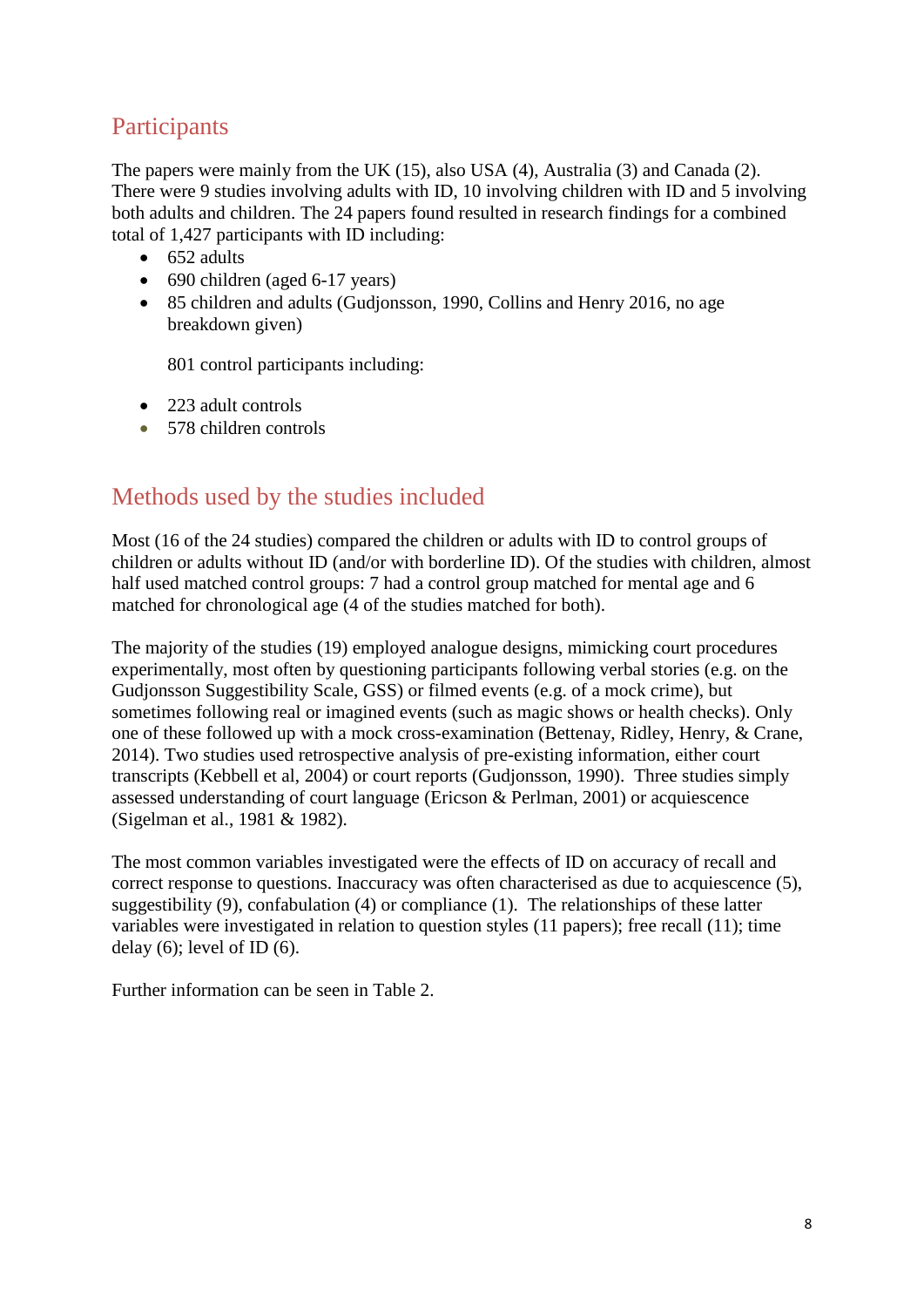| Paper                                  | Design                                                                                                                                                                                | Participant details                                                                              | Methods used                                                                                                                                                                                                                                                                                                                                                                                                                                              | <b>Results</b>                                                                                                                                                                                                                                                                                                                                                                                    |
|----------------------------------------|---------------------------------------------------------------------------------------------------------------------------------------------------------------------------------------|--------------------------------------------------------------------------------------------------|-----------------------------------------------------------------------------------------------------------------------------------------------------------------------------------------------------------------------------------------------------------------------------------------------------------------------------------------------------------------------------------------------------------------------------------------------------------|---------------------------------------------------------------------------------------------------------------------------------------------------------------------------------------------------------------------------------------------------------------------------------------------------------------------------------------------------------------------------------------------------|
| <b>Adults:</b>                         |                                                                                                                                                                                       |                                                                                                  |                                                                                                                                                                                                                                                                                                                                                                                                                                                           |                                                                                                                                                                                                                                                                                                                                                                                                   |
| Bowles & Sharman (2014)<br>(Australia) | Analogue study of<br>witnessed event<br>using DVD<br>Single group of<br>people with ID.<br>Within group<br>comparisons of<br>question types $\&$<br>misleading/correct<br>information | Single ID group:<br>41 participants<br>Verbal IQ 50-75 (mild)<br>Mean age 32 years (range 22-48) | Participants assigned to watch 1 of 2<br>versions of a DVD, identical except for 8<br>critical items. Visual-verbal presentation<br>12 minute distractor task<br>Misinformation interview – questioned on<br>8 critical items.<br>$\frac{1}{2}$ critical items = correct information<br>$\frac{1}{2}$ critical items = misleading information<br>4 question types:<br>Closed questions<br>Closed specific<br>Closed presumptive (tag)<br>Open presumptive | Overall = $52\%$ accuracy<br>Correct information:<br>Closed and closed presumptive questions $=$<br>greater accuracy<br>$Closed specific = least accurate$<br>Misleading information:<br>$Closed$ presumptive = least accurate.<br>More suggestible to misleading information<br>in presumptive question style.<br>More confident about answers to<br>misleading questions than control questions |
|                                        |                                                                                                                                                                                       |                                                                                                  | Recognition test and confidence in answer<br>PPVT-iv verbal IQ test                                                                                                                                                                                                                                                                                                                                                                                       |                                                                                                                                                                                                                                                                                                                                                                                                   |

Table 2 Characteristics of included papers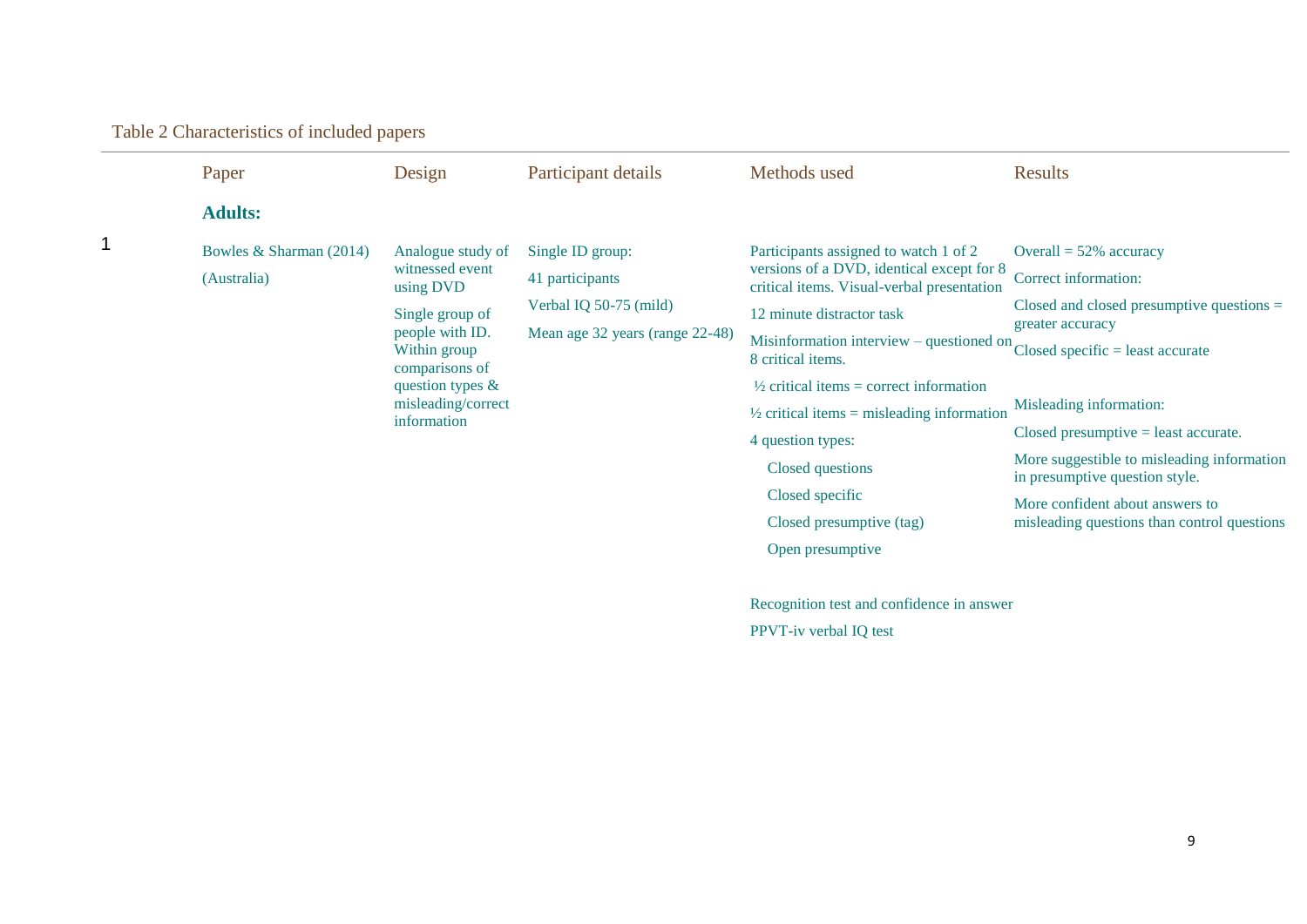|   | Paper                               | Design                                                                                                                                                   | Participant details                                                                                                          |                                                                                        | Methods used                                                                                                                                                                                                | <b>Results</b>                                                                                                                                                                                                                                                                                                                                                               |
|---|-------------------------------------|----------------------------------------------------------------------------------------------------------------------------------------------------------|------------------------------------------------------------------------------------------------------------------------------|----------------------------------------------------------------------------------------|-------------------------------------------------------------------------------------------------------------------------------------------------------------------------------------------------------------|------------------------------------------------------------------------------------------------------------------------------------------------------------------------------------------------------------------------------------------------------------------------------------------------------------------------------------------------------------------------------|
| 2 | Cardone & Dent (1996)<br>(UK)       | Analogue study,<br>using visual $&\text{/or}$<br>audio story<br>Two ID groups (2)<br>modes of story<br>presentation)<br>3 recall/question<br>conditions) | 2 ID groups:<br>60 participants divided randomly<br>into 2 groups.<br>IQ $53-74$ (mild)<br>Mean age 36.8 years (range 24-56) | GSS <sub>2</sub><br>presentation.<br>methods:<br>1.<br>3.                              | Group 2 received a verbal and visual<br>Each group received 1 of 3 recall/question<br>Free recall<br>General questions<br>Specific questions<br>IQ: Wechsler Adult Intelligence Scale -<br>Revised (WAIS-R) | Group 1 received a verbal presentation of Visual-verbal presentations resulted in<br>greater recall, accuracy and less yield<br>suggestibility in immediate and delayed<br>interviews<br>There was no impact on shift<br>Specific questions resulted in more<br>information provided in free recall and<br>greater accuracy<br>Question type does not affect yield or shift. |
| 3 | Clare & Gudjonsson $(1993)$<br>(UK) | Analogue study,<br>using verbal story<br>Two groups (ID; no<br>ID) compared.                                                                             | ID group:<br>20 participants<br>Mean age 27 years (range 20-48)<br>IQ 57-75<br>Control group:<br>20 participants, no ID      | GSS 2 - verbal<br>Suggestibility<br>Confabulation<br>Acquiescence<br><b>IQ: WAIS-R</b> |                                                                                                                                                                                                             | ID group (c.f. no ID group):<br>More suggestible<br>Confabulated more<br>More acquiescent<br>More suggestible to leading questions<br>Not suggestible to negative feedback                                                                                                                                                                                                   |
|   |                                     |                                                                                                                                                          | Mean 30 years (range 18-50)<br>IQ 83-111                                                                                     |                                                                                        |                                                                                                                                                                                                             |                                                                                                                                                                                                                                                                                                                                                                              |

10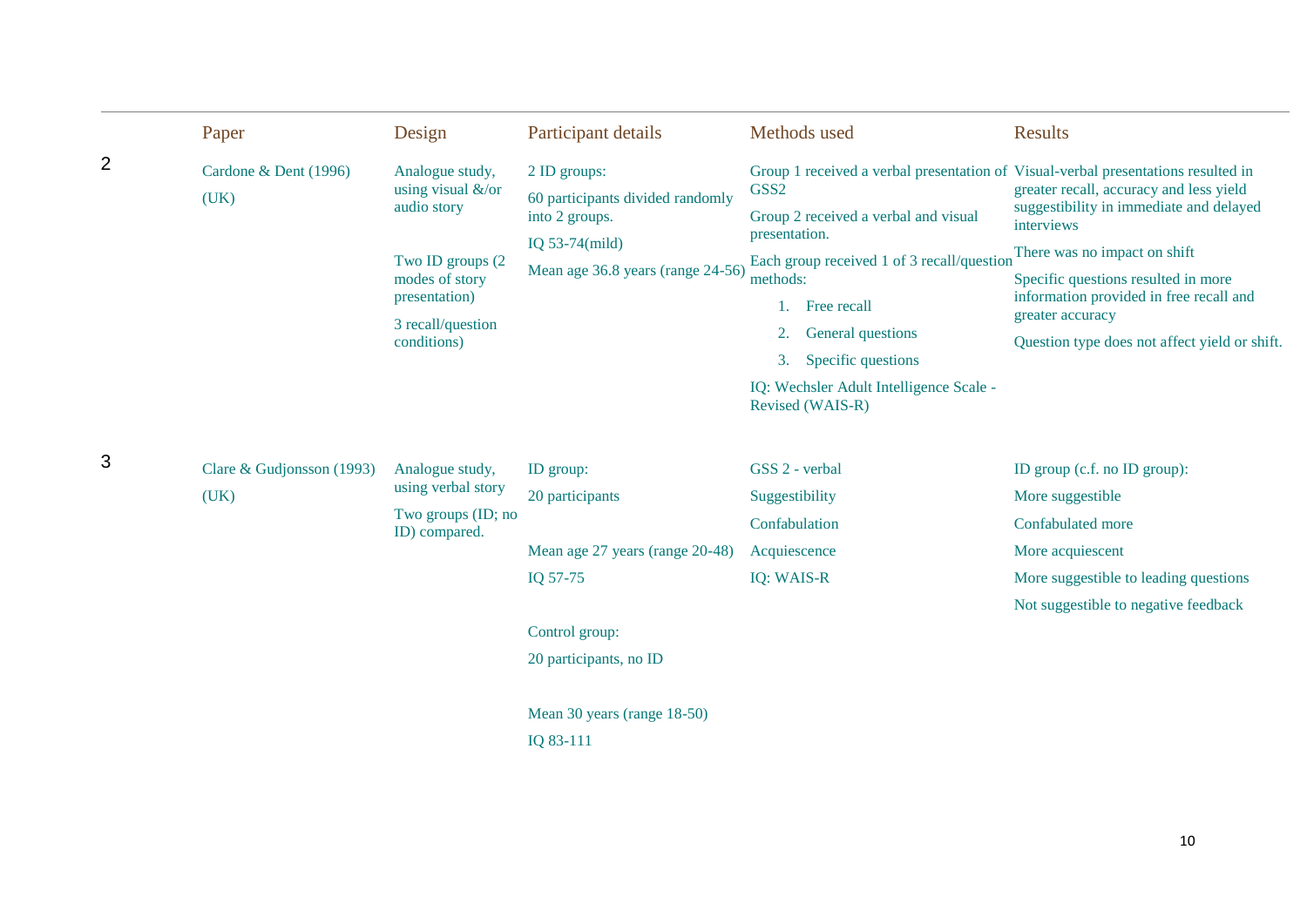|   | Paper                             | Design                                    | Participant details                            | Methods used                                     | <b>Results</b>                                                                                   |
|---|-----------------------------------|-------------------------------------------|------------------------------------------------|--------------------------------------------------|--------------------------------------------------------------------------------------------------|
| 4 | Ericson & Perlman (2001)          | Assessment of                             | ID group:                                      | Interview:                                       | ID group:                                                                                        |
|   | (Canada)                          | comprehension of<br>court language        | 40 participants                                | Knowledge of word/term                           | 40% previously involved in criminal court<br>cases as defendant, victim or witness.              |
|   |                                   |                                           | Mean age 31.85 years (range 18-                | More detailed information about the<br>word/term | Only understood 8/34 terms.                                                                      |
|   |                                   | Two groups (ID, no<br>ID)                 | 50)<br>IQ: 50-75                               |                                                  | Familiarity of terms in ID group was not<br>necessarily linked to the difficulty of the<br>term. |
|   |                                   |                                           | Control group:                                 |                                                  | Control:                                                                                         |
|   |                                   |                                           | 40 participants, no ID                         |                                                  | 12.5% previously involved in court case.                                                         |
|   |                                   |                                           | Mean age $= 32.57$ years (range 18-<br>50)     |                                                  | Understood 33/34 terms.                                                                          |
| 5 | Gudjonsson & Clare (1995)<br>(UK) | Analogue study<br>(verbal story)          | Single mixed group:<br>145 participants:       | <b>GSS 2:</b><br>Recall                          | Lower IQ is linked to greater level of<br>suggestibility                                         |
|   |                                   |                                           |                                                | Suggestibility                                   | No significant links between confabulation<br>and IQ, memory, suggestibility and                 |
|   |                                   |                                           | Mean 31-32 years (range 17-69)                 | Confabulation                                    | acquiescence.                                                                                    |
|   |                                   | Single group, range<br>of IQ <sub>s</sub> | Mean $IQ = 81.1$                               | Acquiescence                                     |                                                                                                  |
|   |                                   |                                           | 66 with ID attending day<br>centre/residential | <b>IQ: WAIS-R</b>                                |                                                                                                  |
|   |                                   |                                           | 58 unemployed with no ID<br>identified         |                                                  |                                                                                                  |
|   |                                   |                                           | 21 staff in mental health service              |                                                  |                                                                                                  |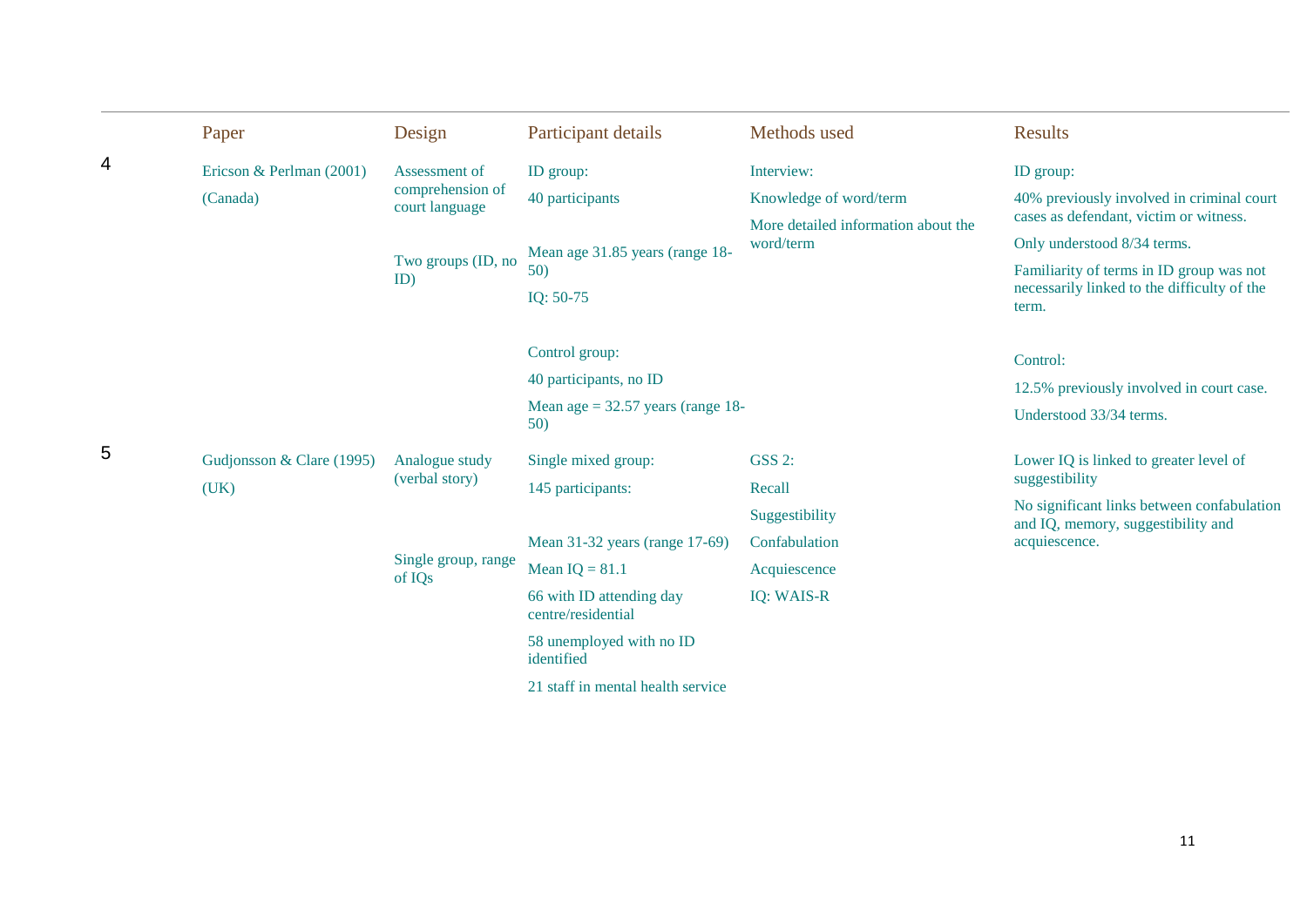|                | Paper                | Design                             | Participant details                                                                                               | Methods used                          | <b>Results</b>                                                                                                     |
|----------------|----------------------|------------------------------------|-------------------------------------------------------------------------------------------------------------------|---------------------------------------|--------------------------------------------------------------------------------------------------------------------|
| 6              | Kebbell et al (2004) |                                    | ID group:                                                                                                         | Response coding for 15 question types | Significantly more questions asked in cross                                                                        |
|                | (UK)                 | Retrospective<br>analysis of court | 16 court transcripts of witnesses<br>with ID                                                                      |                                       | examination than in examination in chief<br>Also more yes/no, leading, negatives,<br>multiple, repeated questions. |
|                |                      | transcripts                        | Control group:                                                                                                    |                                       | Those with ID provided less information                                                                            |
|                |                      | Two groups (ID; no<br>ID)          | 16 court transcripts of witnesses<br>without ID, matched for crime,                                               |                                       | and were more suggestible to leading<br>questions.                                                                 |
|                |                      |                                    | year and court.                                                                                                   |                                       | No significant group differences in how                                                                            |
|                |                      |                                    | All participants were alleged<br>victims of rape, sexual assault or<br>assault with trials between 1994-<br>1999. |                                       | cross-examination is carried out.                                                                                  |
|                |                      |                                    | No further participant information<br>provided                                                                    |                                       |                                                                                                                    |
| $\overline{7}$ | Milne et al (2002)   | Analogue study                     | ID group:                                                                                                         | Visual-verbal presentation            |                                                                                                                    |
|                | (UK)                 | (visual/verbal story)              | 46 participants                                                                                                   |                                       | ID associated with more yield suggestibility                                                                       |
|                |                      | Two groups (ID; no<br>ID)          |                                                                                                                   | Interview based on GSS:               | Better recall associated with less yield                                                                           |
|                |                      |                                    | Mean age 35 years (range 19-59)                                                                                   | 4 misleading questions                | False alternatives: both groups likely to                                                                          |
|                |                      |                                    | Mild IQ                                                                                                           | 4 non-leading                         | select last option                                                                                                 |
|                |                      |                                    |                                                                                                                   | 4 false alternatives                  | No significant effect of negative feedback<br>on shift.                                                            |
|                |                      |                                    | Control group:                                                                                                    | Negative feedback-shift               |                                                                                                                    |
|                |                      |                                    | 38 participants recruited via job<br>centre and newspaper.                                                        |                                       |                                                                                                                    |
|                |                      |                                    | Mean age 39 years (range 19-62)                                                                                   |                                       |                                                                                                                    |
|                |                      |                                    | No IQ level provided                                                                                              |                                       |                                                                                                                    |
| 8              | Perlman et al (1994) | Analogue study                     | ID group:                                                                                                         | Observation of short film             | ID group:                                                                                                          |
|                | (Canada)             | (short film)                       | 30 participants                                                                                                   | Immediate interview:                  | Remember $\frac{1}{2}$ as much as control group                                                                    |

12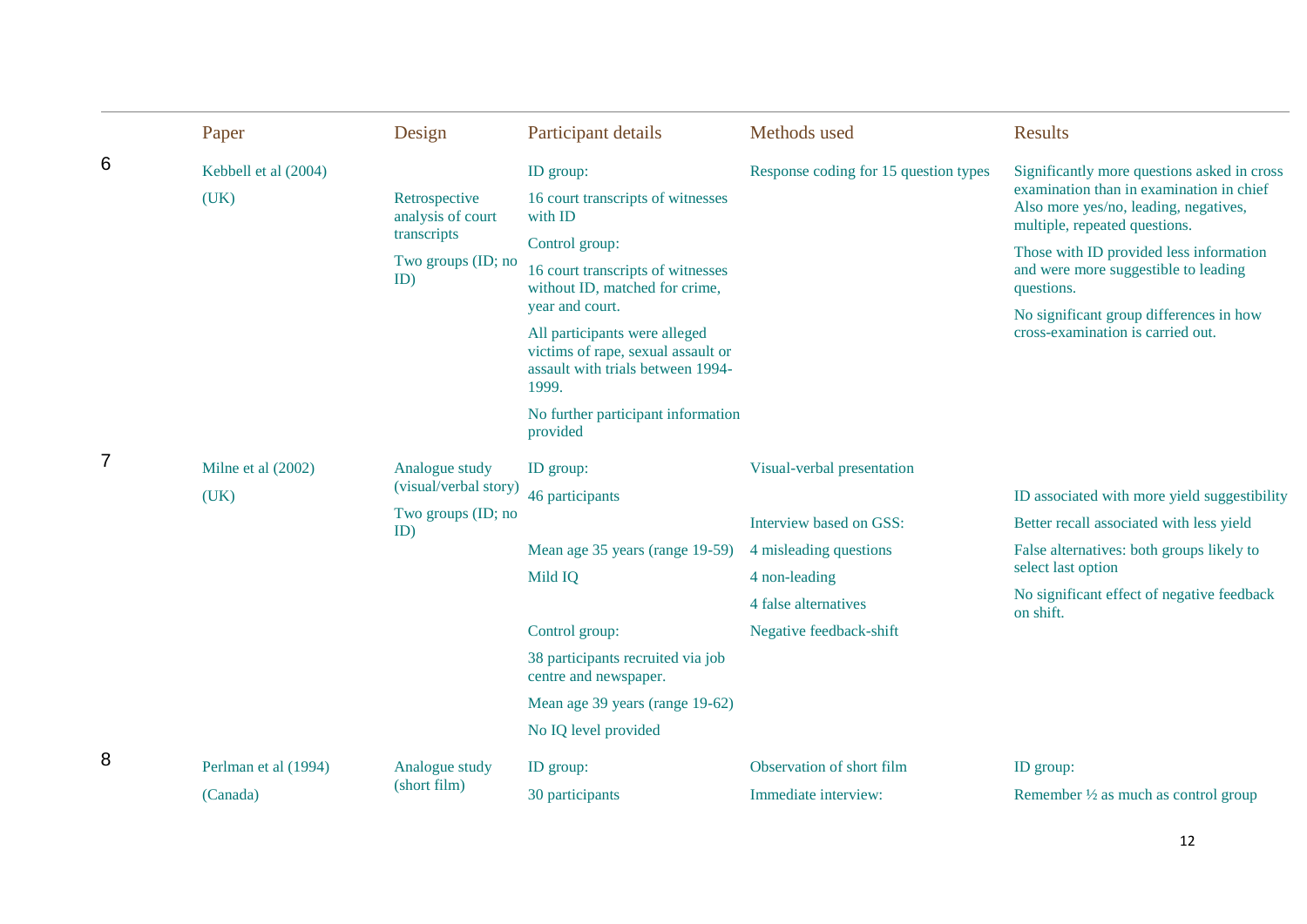|   | Paper                            | Design                                                                                  | Participant details                                                             | Methods used                                                                                                                           | <b>Results</b>                                                                          |
|---|----------------------------------|-----------------------------------------------------------------------------------------|---------------------------------------------------------------------------------|----------------------------------------------------------------------------------------------------------------------------------------|-----------------------------------------------------------------------------------------|
|   |                                  |                                                                                         | Age range 17-26 years                                                           | Free recall                                                                                                                            | Less able to make inferences                                                            |
|   |                                  |                                                                                         | IQ 55-80                                                                        | General questions                                                                                                                      | Same level of accuracy as control group                                                 |
|   |                                  | Two groups (ID; no                                                                      |                                                                                 | Short answer $-$ non-leading/misleading                                                                                                | Non-leading short answer questions and                                                  |
|   |                                  | ID)                                                                                     | Control group:                                                                  | Specific yes/no questions                                                                                                              | misleading statements cause less accuracy.                                              |
|   |                                  |                                                                                         | 30 participants, no ID                                                          | <b>Statement questions</b>                                                                                                             | Misleading short answers cause more<br>confabulation.                                   |
|   |                                  |                                                                                         | Normal IQ but likely to be higher<br>than general population (57%)<br>students) |                                                                                                                                        |                                                                                         |
|   |                                  |                                                                                         | Age range 17-26 years                                                           |                                                                                                                                        |                                                                                         |
| 9 | White $&$ Willner (2005)<br>(UK) | Analogue study<br>(verbal story, vs<br>witnessed events 1<br>mth ago or 18 mths<br>ago) | ID group:                                                                       | GSS <sub>2</sub>                                                                                                                       | Those who had witnessed an event in the                                                 |
|   |                                  |                                                                                         | 20 participants (16 completed both Verbal passage read<br>ASS 1 and ASS2)       | who heard about it.<br>ASS <sub>1</sub>                                                                                                | past were 1/3 less suggestible than those                                               |
|   |                                  |                                                                                         | No age provided                                                                 |                                                                                                                                        | Those who had recently witnessed an event<br>were $2/3$ less suggestible than those who |
|   |                                  |                                                                                         | IQ < 70                                                                         | Verbal passage read based on live event at                                                                                             | heard about it.                                                                         |
|   |                                  |                                                                                         | Two ID groups, were Attended day centre E                                       | Centre E 18 months previously.                                                                                                         |                                                                                         |
|   |                                  | told the story, one<br>witnessed live event,                                            |                                                                                 |                                                                                                                                        | Within the results of the participants in the                                           |
|   |                                  | one did not)                                                                            | <b>ID</b> Control group:                                                        | ASS <sub>2</sub>                                                                                                                       | control group there were no differences<br>between the recall or suggestibility scores  |
|   |                                  |                                                                                         | ASS 1 and ASS2)                                                                 | 20 participants (12 completed both Verbal passage read based on live event at of the GSS, ASS1 or ASS2.<br>Centre E 1 month previously |                                                                                         |
|   |                                  |                                                                                         | IQ < 70                                                                         | WASI (IQ) and BPVS (receptive                                                                                                          |                                                                                         |
|   |                                  |                                                                                         | Attended day centre C                                                           | language) tests                                                                                                                        |                                                                                         |

#### **Children:**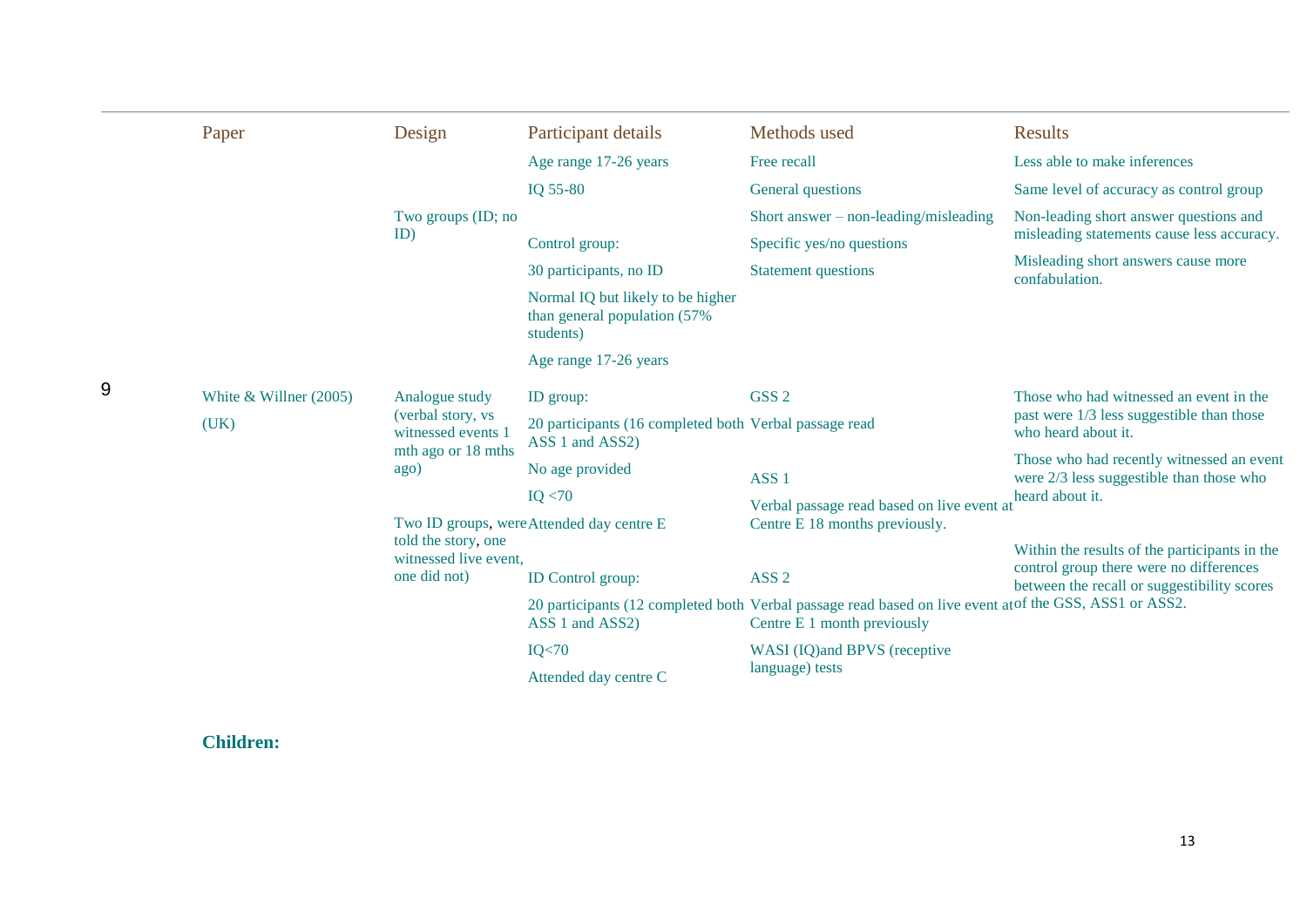|    | Paper                 | Design                                    | Participant details                            | Methods used                                          | <b>Results</b>                                                                       |
|----|-----------------------|-------------------------------------------|------------------------------------------------|-------------------------------------------------------|--------------------------------------------------------------------------------------|
| 10 | Bettenay et al (2014) | Analogue study                            | Mild/Moderate ID group:                        | Live scene witnessed                                  | $ID + borderline groups provided less$                                               |
|    | (UK)                  | (witnessed a live<br>scene)               | 18 participants                                | Interview $1 - 3 - 6$ days afterwards                 | accurate recall                                                                      |
|    |                       |                                           |                                                | Cross examination 10 months later                     |                                                                                      |
|    |                       |                                           | Mean age 9 years (range 7-11)                  | Questions challenging and unchallenging               | Borderline group performed no differently<br>to control for prompted specific recall |
|    |                       | Three groups (mild<br>ID; borderline ID;  | IQ 47-67                                       | evidence.                                             | questions.                                                                           |
|    |                       | $no$ ID)                                  | Borderline ID group:                           |                                                       | During cross-examination all children                                                |
|    |                       |                                           | 13 participants                                |                                                       | changed 1/2 answers or more.                                                         |
|    |                       |                                           |                                                |                                                       | 97.8% of all children ceded to at least 1<br>challenge.                              |
|    |                       |                                           | Mean age 10 years (range 9-11)                 |                                                       | No significant group differences.                                                    |
|    |                       |                                           | IQ 70-82                                       |                                                       | Lower recall ability resulted in children<br>being more suggestible to challenges.   |
|    |                       |                                           | Control group:                                 |                                                       |                                                                                      |
|    |                       |                                           | 59 participants, no ID                         |                                                       |                                                                                      |
|    |                       |                                           | Mean age 8.6 years (range 4-11)                |                                                       |                                                                                      |
|    |                       |                                           | IQ 85-121                                      |                                                       |                                                                                      |
|    |                       |                                           |                                                |                                                       |                                                                                      |
| 11 | Brown & Lewis (2012)  |                                           | Analogue study (real Mild/borderline ID group: | WISC-111, WPPSI-111 IQ tests                          | ID groups:                                                                           |
|    | (UK)                  | event)                                    | 46 participants                                | Interactive training session on 1 <sup>st</sup> Aid   |                                                                                      |
|    |                       | 4 groups: mild ID;<br>moderate ID: non-ID | IQ 56-78                                       | $\frac{1}{2}$ participants interviewed after 1 week   | A delay in interview resulted in less                                                |
|    |                       |                                           | Age range 7-12 years                           | $\frac{1}{2}$ participants interviewed after 6 months | information recalled, more prompts<br>required and less accuracy.                    |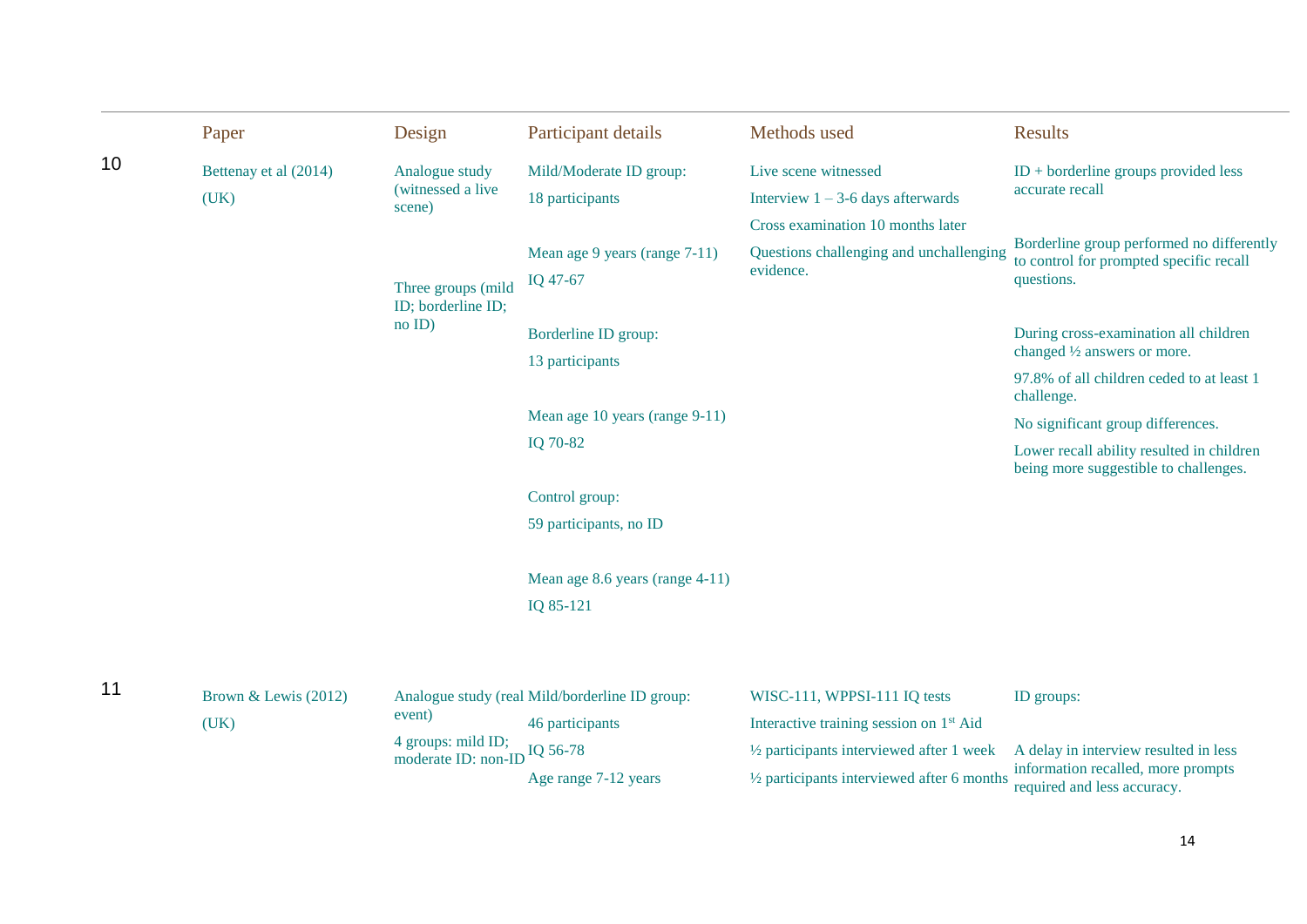|    | Paper       | Design                                                    | Participant details       | Methods used                        | <b>Results</b>                                                       |
|----|-------------|-----------------------------------------------------------|---------------------------|-------------------------------------|----------------------------------------------------------------------|
|    |             | CA matched;non-ID                                         |                           | Open invitations                    | Direct questions gained most information.                            |
|    |             | MA matched.                                               | Moderate ID group:        | Cued invitations                    | Open invitations gained most accuracy.                               |
|    |             | Delay: 1 week or 6<br>mths                                | 35 participants           | Direct questions                    | Moderate ID participants performed lower                             |
|    |             | Several question                                          | Age range 7-12 years      | Misleading                          | in all areas and were more suggestible.                              |
|    |             | styles                                                    | IQ 44-53                  | Leading                             | Mild ID were similar to MA-matched<br>participants.                  |
|    |             |                                                           |                           | Open/closed                         |                                                                      |
|    |             |                                                           | No ID CA-matched control: |                                     |                                                                      |
|    |             |                                                           | 60 participants           |                                     |                                                                      |
|    |             |                                                           | Age range 7-11.5 years    |                                     |                                                                      |
|    |             |                                                           | IQ 84-125                 |                                     |                                                                      |
|    |             |                                                           | No ID MA-matched control: |                                     |                                                                      |
|    |             |                                                           | 65 participants           |                                     |                                                                      |
|    |             |                                                           | Age range 4-9 years       |                                     |                                                                      |
|    |             |                                                           | IQ 85-124                 |                                     |                                                                      |
| 12 | Dent (1986) | Analogue study (live Single ID group:<br>event witnessed) |                           | Live scene witnessed                | More information is remembered in<br>response to specific questions. |
|    | (UK)        | Single group (all ID)                                     | 23 participants           | Next day interview:                 | General questions result in the most                                 |
|    |             | 3 recall/question                                         | Age range 8-11 years      | Free recall (8 participants)        | accurate responses.                                                  |
|    |             | styles                                                    | IQ 49-70                  | General questions (8 participants)  |                                                                      |
|    |             |                                                           | Mean IQ 61.6              | Specific questions (7 participants) |                                                                      |
|    |             |                                                           | No controls               |                                     |                                                                      |

15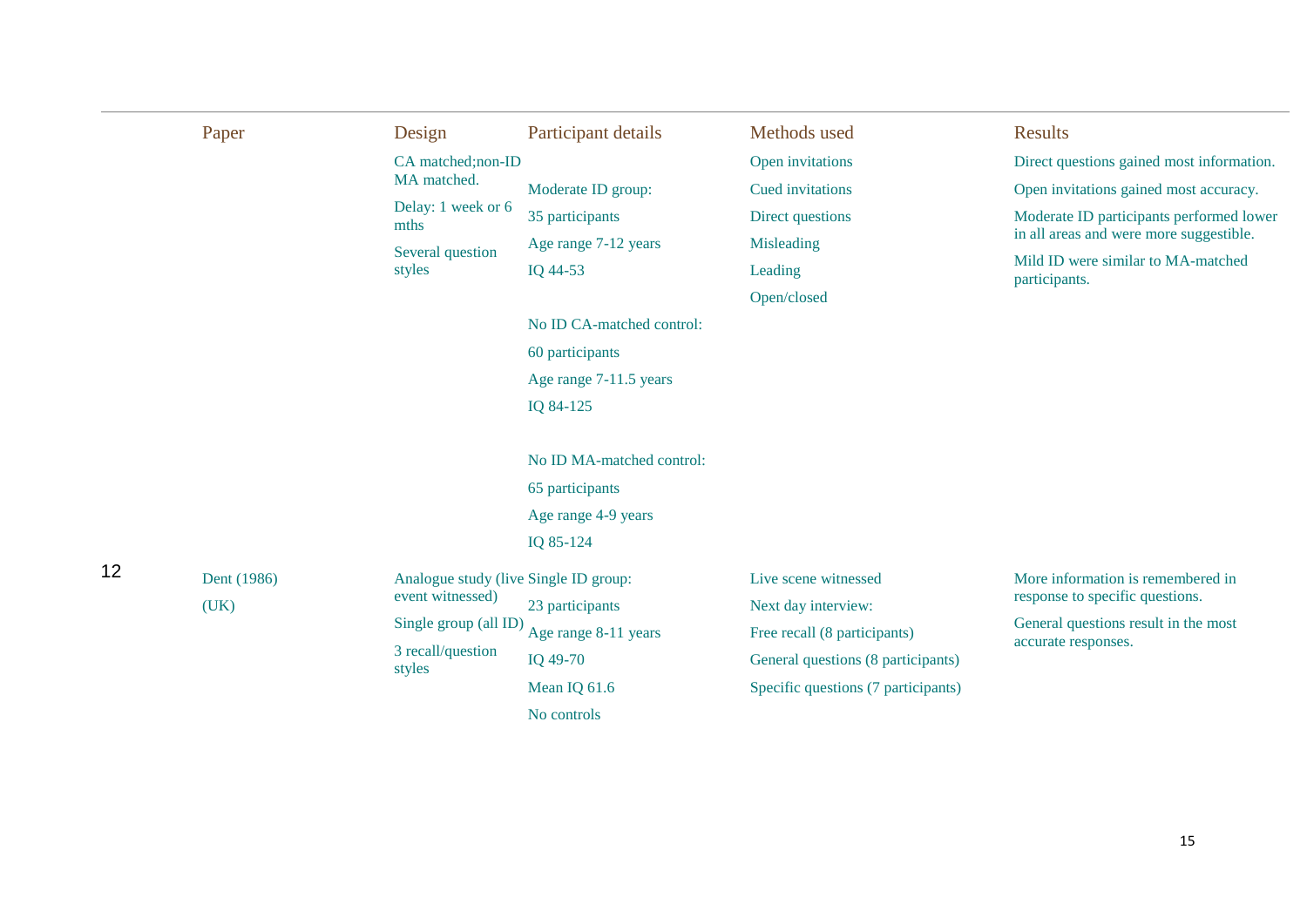|    | Paper                     | Design                                                                  | Participant details                            | Methods used                                                      | <b>Results</b>                                                                     |
|----|---------------------------|-------------------------------------------------------------------------|------------------------------------------------|-------------------------------------------------------------------|------------------------------------------------------------------------------------|
| 13 | Gordon et al (1994)       | Analogue study (real ID group:                                          |                                                | 24 interactive activities:                                        | Few group differences.                                                             |
|    | (USA)                     | vs imagined events)                                                     | 23 participants                                | 10 imagined                                                       | Mental age is a good indicator of                                                  |
|    |                           |                                                                         |                                                | 10 performed                                                      | performance                                                                        |
|    |                           | Two groups (ID; no<br>ID)                                               | Mean age 10.3 years (range 8-13)               | 4 performed and probed with misleading<br>questions at interview. | Children with ID are more likely to<br>remember performed activities rather than   |
|    |                           |                                                                         | Mean PPVT -R 57.35                             | 1st Interview - immediate                                         | imagined.                                                                          |
|    |                           |                                                                         |                                                | 2nd Interview 6 weeks later                                       |                                                                                    |
|    |                           |                                                                         | No ID MA-matched control group:                | Open ended – specific questions                                   |                                                                                    |
|    |                           |                                                                         | 23 participants                                | 12 misleading questions                                           |                                                                                    |
|    |                           |                                                                         | Age 6 years (<br>Mean PPVT-R 95.96             | Peabody Picture Vocabulary Test-Revised<br>$(PPVT-R)$             |                                                                                    |
| 14 | Henry & Gudjonsson (1999) |                                                                         | Analogue study (live Mild/borderline ID group: | Live scene in classrooms                                          | ID group:                                                                          |
|    | <b>UK</b>                 | event)<br>4 groups: mild ID;<br>moderate ID; no ID<br>CA matched; no ID | 17 participants                                | Interview 1 day later:                                            | Remember less than CA matched controls                                             |
|    |                           |                                                                         | Age range 11-12 years                          | Free recall                                                       | group but more than MA matched controls.                                           |
|    |                           |                                                                         | IQ 55-79                                       | 4 general questions                                               | More suggestible to closed misleading<br>questions than CA group but similar to MA |
|    |                           | <b>MA</b> matched                                                       |                                                | 12 open ended specific questions $-6$ non-grp.                    |                                                                                    |
|    |                           | Several                                                                 | Moderate ID group:                             | leading, 6 misleading.<br><b>GSS</b>                              | No significant differences for:                                                    |
|    |                           | recall/question styles 11 participants                                  |                                                | WISC=III IQ test                                                  | <b>General Questions</b>                                                           |
|    |                           |                                                                         | Age range 11-12 years                          |                                                                   | Open -ended non-leading or misleading                                              |
|    |                           |                                                                         | IQ 40-54                                       |                                                                   | Yes/No non leading                                                                 |
|    |                           |                                                                         |                                                |                                                                   | Accuracy                                                                           |
|    |                           |                                                                         | No ID CA matched control group:                |                                                                   |                                                                                    |
|    |                           |                                                                         | 19 participants                                |                                                                   |                                                                                    |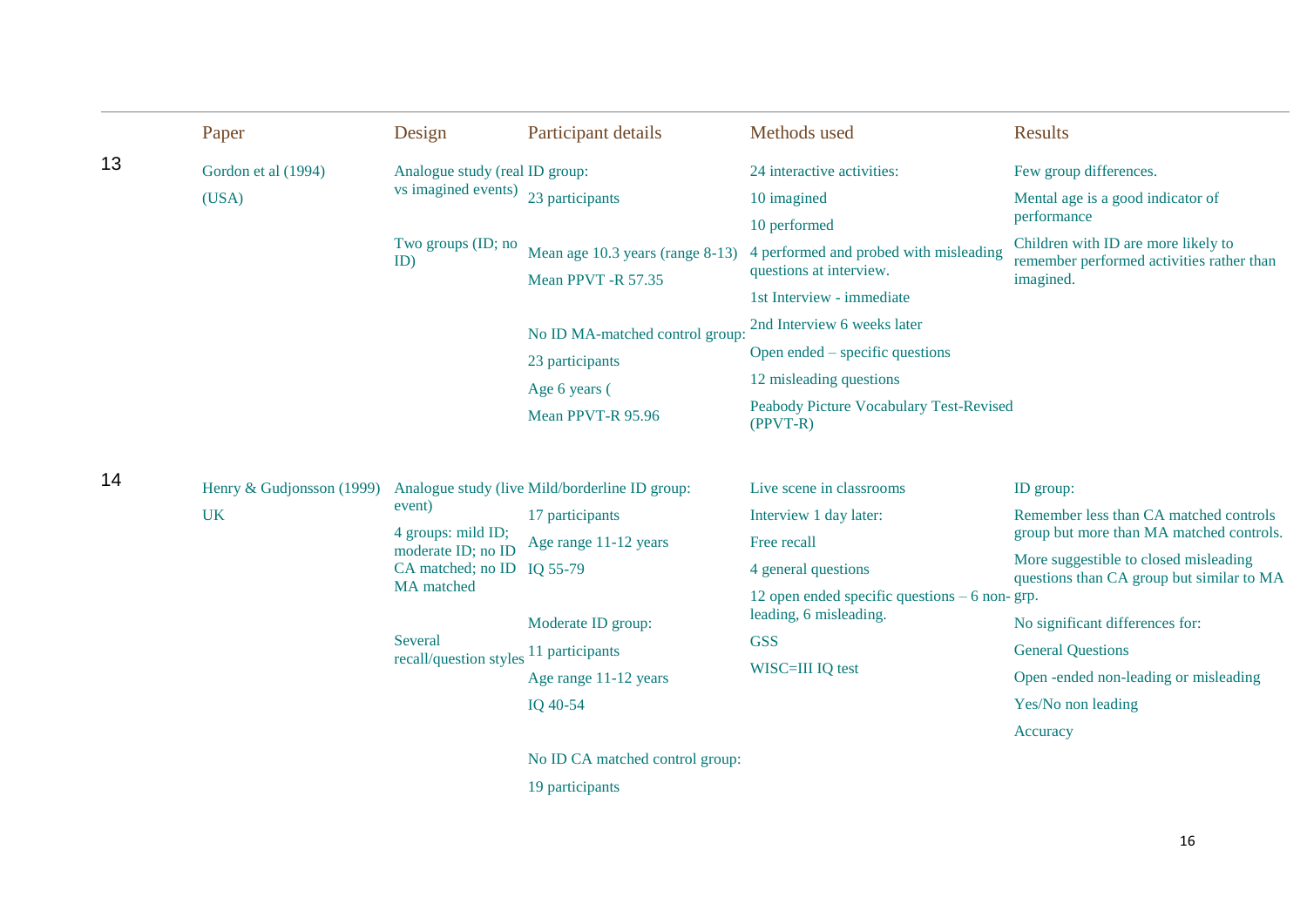|    | Paper                                                                    | Design                                                     | Participant details                                | Methods used                                                              | <b>Results</b>                                                               |  |
|----|--------------------------------------------------------------------------|------------------------------------------------------------|----------------------------------------------------|---------------------------------------------------------------------------|------------------------------------------------------------------------------|--|
|    |                                                                          |                                                            | Age range 11-12 years<br>IQ 81-132                 |                                                                           | More suggestible to negative feedback than<br>MA matched group               |  |
|    |                                                                          |                                                            | No ID MA matched control group:<br>21 participants |                                                                           |                                                                              |  |
|    |                                                                          |                                                            | IQ 80-140                                          |                                                                           |                                                                              |  |
| 15 | Henry & Gudjonsson (2003) Analogue study (live Mild/borderline ID group: |                                                            |                                                    | Live scene witnessed                                                      | All children recalled more in $2nd$ interview                                |  |
|    | (UK)                                                                     | scene witnessed)                                           | 30 participants                                    | 1 <sup>st</sup> Interview 1 day later                                     | but were less accurate.                                                      |  |
|    |                                                                          |                                                            | IQ 55-79                                           | $2nd$ Interview 2 weeks later                                             | Mild ID:                                                                     |  |
|    |                                                                          | 5 groups: mild ID;<br>moderate ID; no-ID                   | Age range 11-12 years                              | Free recall<br>Open ended specific questions – leading<br>and non-leading | Remembered as much as CA matched<br>group & more than MA matched group       |  |
|    |                                                                          | CA matched; no ID<br>mild MA matched;<br>no ID moderate MA | Mean IQ 65.6                                       |                                                                           | Not more suggestible than CA or MA<br>matched groups.                        |  |
|    |                                                                          | matched.                                                   | Moderate ID group:                                 | Closed yes/No questions                                                   | Lower scores on open ended nonleading                                        |  |
|    |                                                                          |                                                            | 17 participants                                    | GSS <sub>2</sub>                                                          | questions and changed answers more in<br>repeated recall.                    |  |
|    |                                                                          | Delay: 1 day vs 2                                          | IQ 40-54                                           |                                                                           |                                                                              |  |
|    |                                                                          | weeks                                                      | Age range 11-12 years                              |                                                                           | Moderate ID:                                                                 |  |
|    |                                                                          | Several<br>recall/question styles Mean IQ 45.5             |                                                    |                                                                           | lower performance on every type of<br>question compared to CA matched group. |  |
|    |                                                                          |                                                            | No ID CA matched control group:                    |                                                                           | Remembered more than MA matched                                              |  |
|    |                                                                          |                                                            | 25 participants                                    |                                                                           | control group. More suggestible than CA<br>group and changed answers more in |  |
|    |                                                                          |                                                            | Age 11-12 years                                    |                                                                           | repeated recall.                                                             |  |
|    |                                                                          |                                                            | Mean IQ 104.5                                      |                                                                           |                                                                              |  |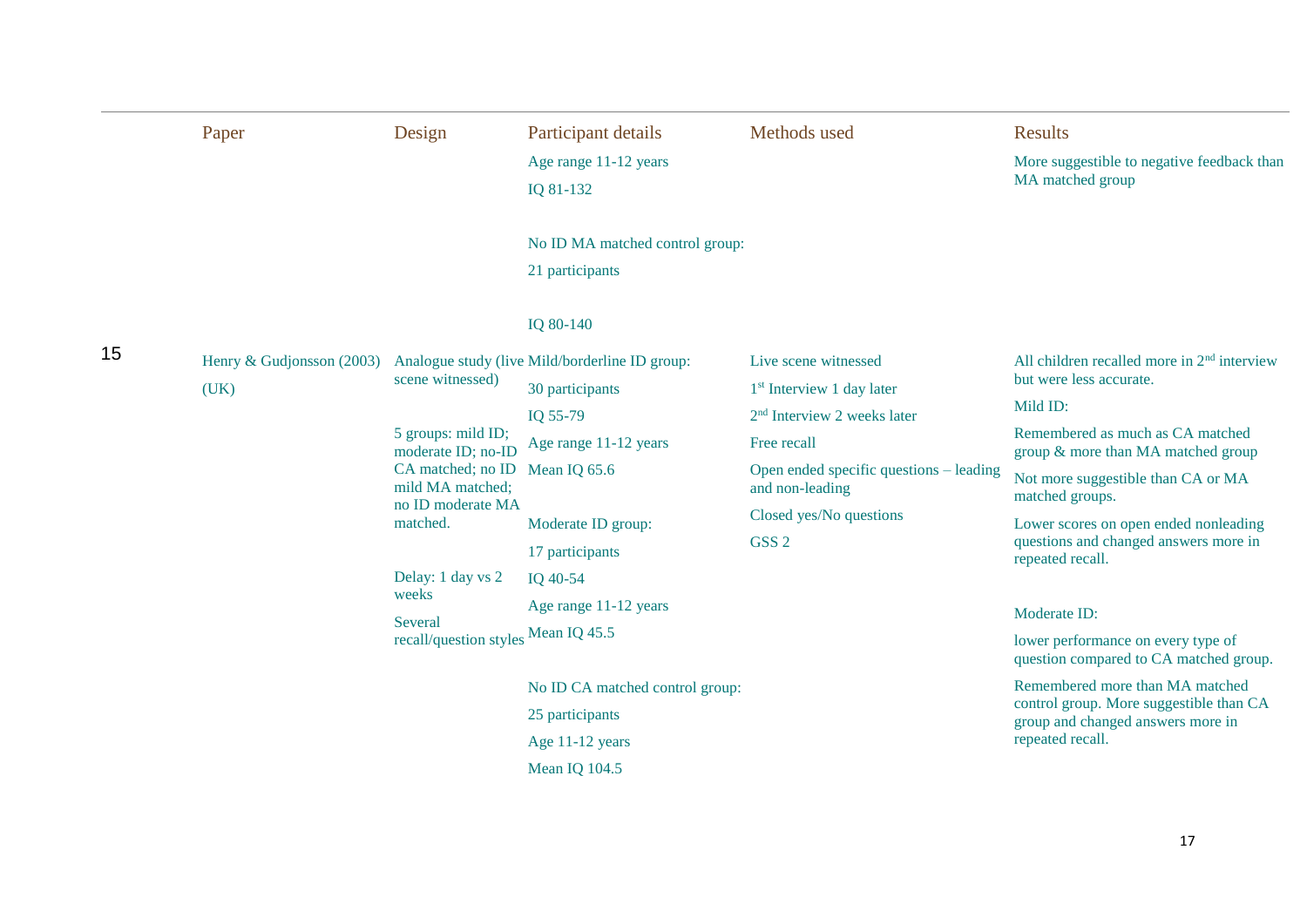|    | Paper                     | Design                                   | Participant details                                      | Methods used                         | <b>Results</b>                                                                  |
|----|---------------------------|------------------------------------------|----------------------------------------------------------|--------------------------------------|---------------------------------------------------------------------------------|
|    |                           |                                          | No ID Control group MA matched<br>for Mild ID group:     |                                      |                                                                                 |
|    |                           |                                          | 14 participants                                          |                                      |                                                                                 |
|    |                           |                                          | Age 5-8 years                                            |                                      |                                                                                 |
|    |                           |                                          | Mean IQ 106.3                                            |                                      |                                                                                 |
|    |                           |                                          | No ID Control group MA matched<br>for moderate ID group: |                                      |                                                                                 |
|    |                           |                                          | 14 participants                                          |                                      |                                                                                 |
|    |                           |                                          | Age 5-8 years                                            |                                      |                                                                                 |
|    |                           |                                          | Mean IQ 100.6                                            |                                      |                                                                                 |
| 16 | Henry & Gudjonsson (2007) | Analogue study                           | Mild ID group:                                           | Short video clip of an incident      | ID groups:                                                                      |
|    | (UK)                      | (video clip of event)                    | 18 participants                                          | Interview:                           | Provided less information during free recall                                    |
|    |                           | 4 groups: mild ID;<br>moderate ID; no ID | Age range 8-9 years                                      | Free recall                          | and in response to general and specific<br>question types                       |
|    |                           |                                          | CA matched for each Mean non-verbal IQ 69.94             | General questions                    | Older children recalled more.                                                   |
|    |                           | ID group                                 | Mean verbal IQ 69.94                                     | Specific questions                   | Were more suggestible to yes/no questions                                       |
|    |                           |                                          |                                                          | Yes/no questions                     | than control groups                                                             |
|    |                           | Several                                  | recall/question styles Moderate ID group:                | GSS 2 (shortened version)            | Those with higher verbal IQ's were less                                         |
|    |                           |                                          | 34 participants                                          | Speed of information processing test | suggestible.                                                                    |
|    |                           |                                          | Age 12 years                                             |                                      | More significant relationships were found<br>between mental age and measures of |
|    |                           |                                          | Mean non-verbal IQ 55.56                                 | BAS 11 and BPVS-11 IQ tests          | eyewitness memory performance than                                              |
|    |                           |                                          | Mean verbal IQ 58.94                                     |                                      | presence of ID. This suggests that mental                                       |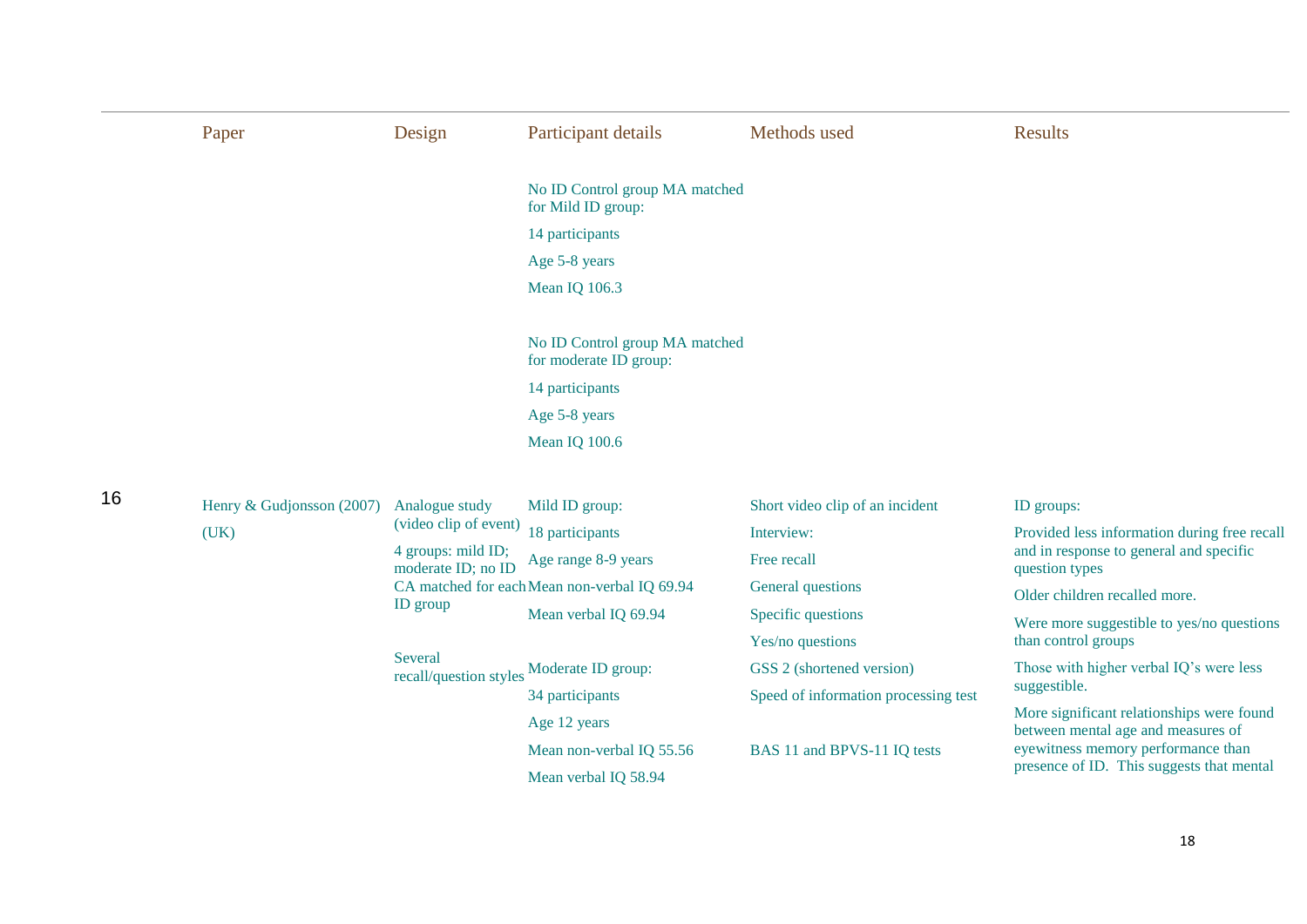|    | Paper                            | Design                               | Participant details                                | Methods used                        | <b>Results</b>                                                                                        |
|----|----------------------------------|--------------------------------------|----------------------------------------------------|-------------------------------------|-------------------------------------------------------------------------------------------------------|
|    | Jens et al (1990)<br>(Australia) |                                      |                                                    |                                     | age is a better indicator of eyewitness                                                               |
|    |                                  |                                      | Control group CA matched for<br>mild ID group:     |                                     | performance.'                                                                                         |
|    |                                  |                                      | 20 participants                                    |                                     | A correlation was found between a faster                                                              |
|    |                                  |                                      | Age 8-9 years                                      |                                     | processing speed and more information<br>provided at free recall and in response to                   |
|    |                                  |                                      | Mean non-verbal IQ 102.85                          |                                     | non-leading specific questions                                                                        |
|    |                                  |                                      | Verbal IQ 101.60                                   |                                     |                                                                                                       |
|    |                                  |                                      | Control group CA matched for<br>Moderate ID group: |                                     |                                                                                                       |
|    |                                  |                                      | 20 participants                                    |                                     |                                                                                                       |
|    |                                  |                                      | Age 12 years                                       |                                     |                                                                                                       |
|    |                                  |                                      | Mean non-verbal IQ 105.40                          |                                     |                                                                                                       |
|    |                                  |                                      | Verbal IQ 98.20                                    |                                     |                                                                                                       |
| 17 |                                  | Analogue study (real ID group:       |                                                    | 20 performed or imagined activities | Few group differences                                                                                 |
|    |                                  | or imagined events)                  | 24 participants                                    | Interview 1                         | All children remembered more and gave                                                                 |
|    |                                  |                                      |                                                    | Free recall                         | more accurate responses to questions of the<br>activities they had performed rather than              |
|    |                                  | Two groups (ID; no<br>ID MA matched) | Mean age 10 years (range 7-16)                     | Open ended probes                   | imagined.                                                                                             |
|    |                                  | Immediate and 8                      | IQ 47-76.5                                         | Specific probes                     | Both groups provided more correct                                                                     |
|    |                                  | week delay<br>interviews             | Mean 63.25                                         | 4 misleading questions              | responses to specific questions than open<br>ended.                                                   |
|    |                                  | Several<br>recall/question styles    | MA matched control group:<br>30 participants       | Interview 2 after 8 weeks.          | A delay in the interview resulted in less<br>information and less accurate recall for both<br>groups. |
|    |                                  |                                      |                                                    | Memory test (McCarthy Scales)       |                                                                                                       |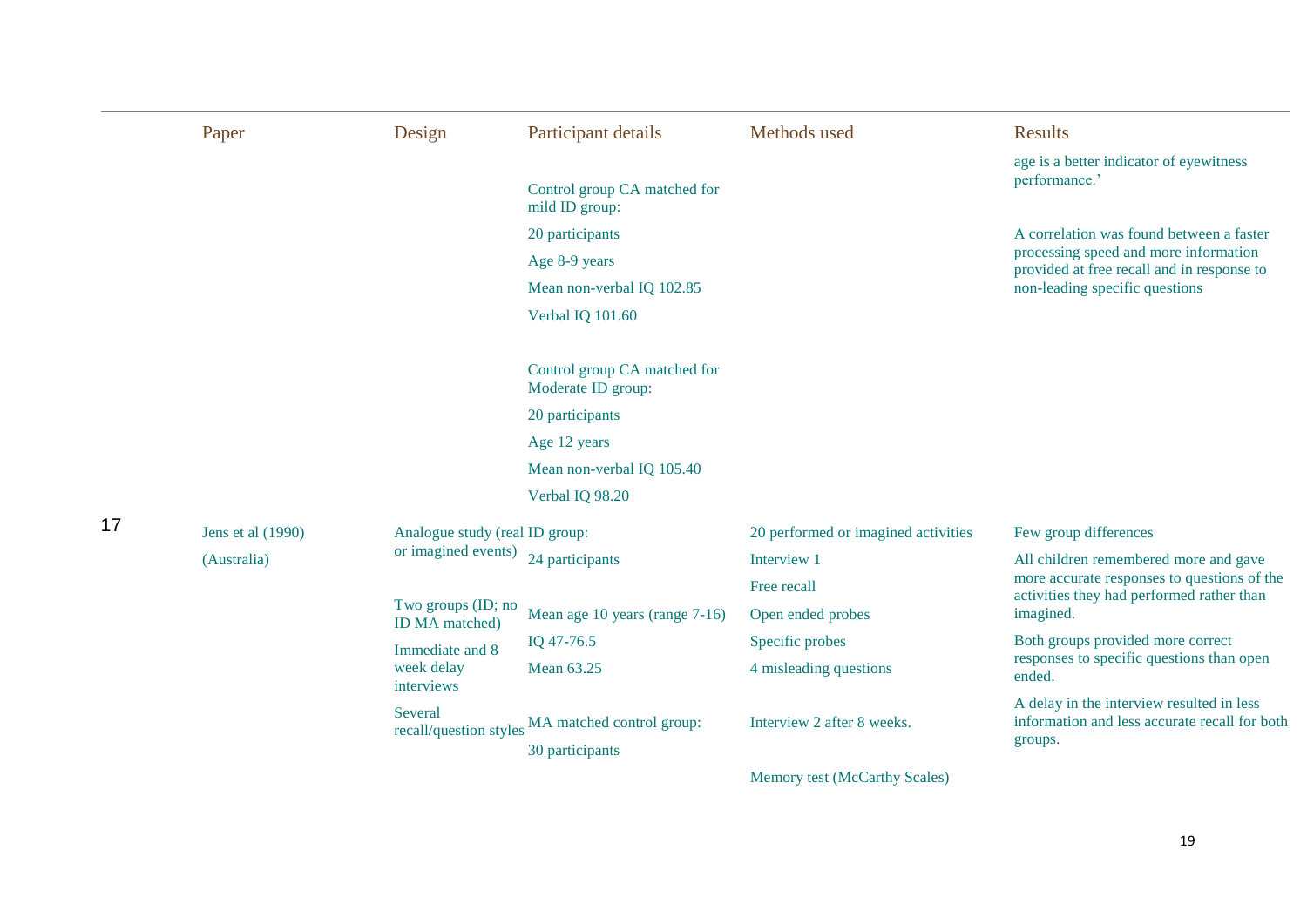|    | Paper                             | Design                                                                                                                                                                     | Participant details                                                                                                                                                                                                                              | Methods used                                                                                                                                                                                                                | <b>Results</b>                                                                                                                                                                                                                                                                                                                                                                                                                                                                              |
|----|-----------------------------------|----------------------------------------------------------------------------------------------------------------------------------------------------------------------------|--------------------------------------------------------------------------------------------------------------------------------------------------------------------------------------------------------------------------------------------------|-----------------------------------------------------------------------------------------------------------------------------------------------------------------------------------------------------------------------------|---------------------------------------------------------------------------------------------------------------------------------------------------------------------------------------------------------------------------------------------------------------------------------------------------------------------------------------------------------------------------------------------------------------------------------------------------------------------------------------------|
|    |                                   |                                                                                                                                                                            | Mean age 6.5 years (range 5-7)                                                                                                                                                                                                                   |                                                                                                                                                                                                                             | Both groups were initially likely to say that<br>they had done something, which in fact they<br>had only imagined.                                                                                                                                                                                                                                                                                                                                                                          |
| 18 | Michel et al (2000)<br>(USA)      | Analogue study<br>(of a real event)<br>3 groups (ID; no ID<br>MA matched; no ID<br>CA matched)<br>Delays: immediate;<br>6 weeks later<br>Several<br>recall/question styles | ID group:<br>20 participants<br>Mean age 11.7 years (range 9-14)<br>PPVT-R verbal IQ mean 58<br>CA matched control group:<br>20 participants<br>Mean age 11.7 years (range $9=13$ )<br>PPVT-R verbal IQ mean IQ 109<br>MA matched control group: | <b>Simulated Health Check</b><br>Immediate Interview:<br>$2nd$ interview 6 weeks later:<br>Free recall<br>Elaboration<br>Absent features (suggestibility)<br>Instrusions (incorrect info given)<br>PPVT-R test of verbal IQ | ID does not necessarily mean increased<br>suggestibility, but other factors may be at<br>play, i.e individual personalities and the<br>manner in which the questions are asked.<br>Time delay negatively impacted free recall<br>for all groups.<br>ID group was lower than CA matched<br>group in all areas except for intrusions, but<br>similar to MA matched group.<br>Children with ID were more distractible and<br>harder to focus. Also more likely to make<br>irrelevant comments. |
| 19 | Young et al (2002)<br>(Australia) | Analogue study<br>(verbal story)<br>Two groups (ID; no<br>ID)                                                                                                              | 19 participants<br>Mean age 6.3 years (range 4-8)<br>PPVT-R verbal IQ mean IQ 104<br>ID group:<br>75 participants<br>Mean age 11.44 years (range 6-13)                                                                                           | GSS <sub>2</sub><br>Immediate & 2 weeks later:<br>Child Temperament Inventory for shyness                                                                                                                                   | <b>ID</b> group<br>More suggestible to yield but not shift<br>(negative feedback)<br>Lower $IQ = more$ suggestible                                                                                                                                                                                                                                                                                                                                                                          |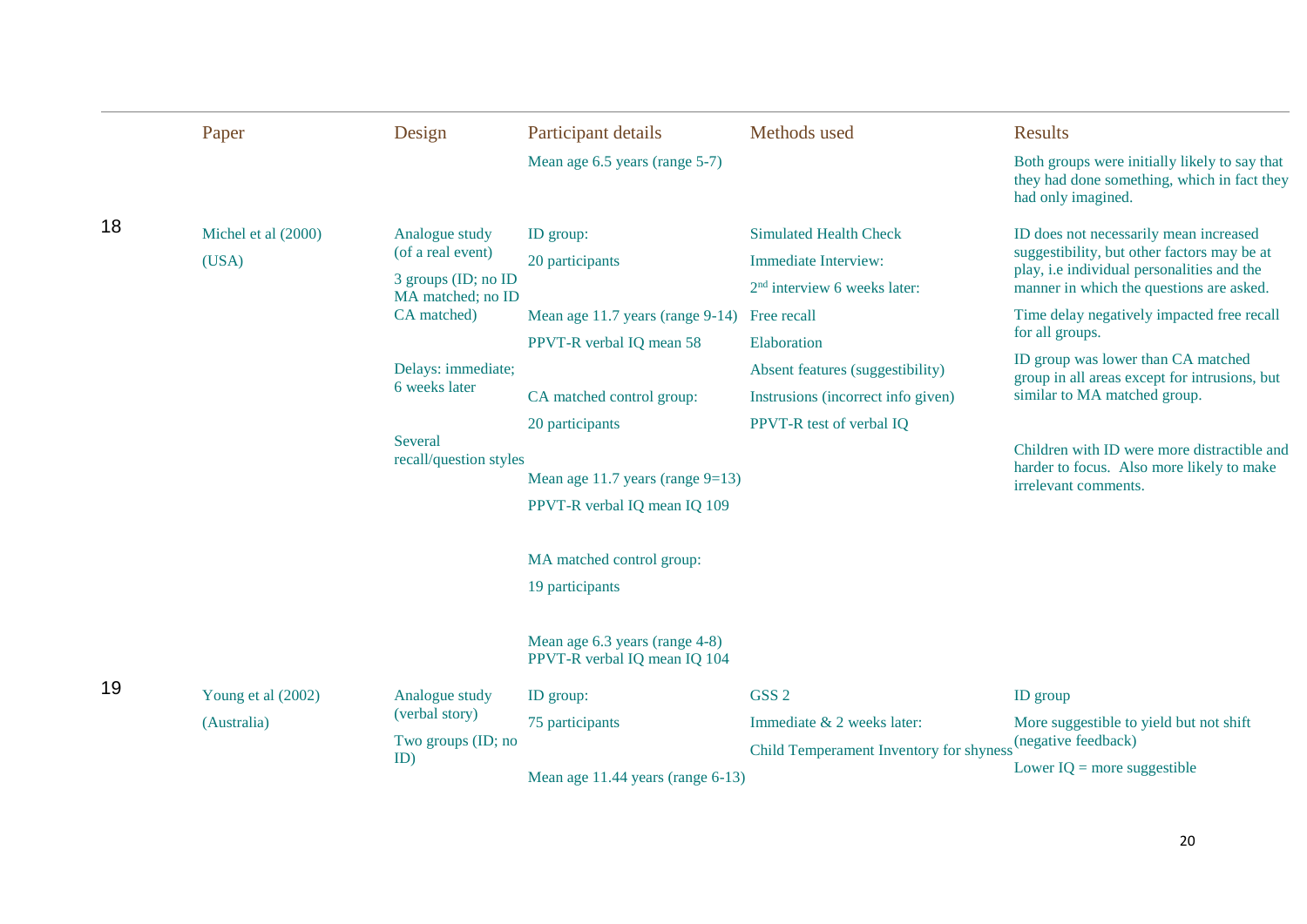|    | Paper                      | Design                | Participant details                               | Methods used                                                                | <b>Results</b>                                                              |
|----|----------------------------|-----------------------|---------------------------------------------------|-----------------------------------------------------------------------------|-----------------------------------------------------------------------------|
|    |                            |                       | Mean IQ 61.61 (range 55-79)                       | Vineland Adaptive Behaviour scales for<br>communication                     | Lower communication skills $=$ more<br>suggestible.                         |
|    |                            |                       |                                                   | <b>WASI IQ tests</b>                                                        | Gender and shyness did not have any<br>impact on performance for any group. |
|    |                            |                       | Control group:                                    |                                                                             | For both groups older children are less                                     |
|    |                            |                       | 83 participants, no ID                            |                                                                             | suggestible.                                                                |
|    |                            |                       | Mean age 9 years (range 5-12)                     |                                                                             |                                                                             |
|    |                            |                       | <b>Mean IQ 103.59</b>                             |                                                                             |                                                                             |
|    | <b>Children and adults</b> |                       |                                                   |                                                                             |                                                                             |
| 20 | Collins & Henry $(2016)$   | Analogue study        | ID group:                                         | Short video clip of an incident                                             | No group difference for any question type,                                  |
|    | (UK)                       | (video clip)          | 25 participants with Downs                        | Interview:                                                                  | therefore mental age represents best<br>estimate of witness performance.    |
|    |                            |                       | Syndrome                                          | Free recall                                                                 |                                                                             |
|    |                            | <b>ID</b> MA matched) | Two groups (ID; no Mean age 19 years (range 9-26) | General                                                                     |                                                                             |
|    |                            |                       |                                                   | Non-leading specific                                                        |                                                                             |
|    |                            | Several               | No ID MA-matched control group:                   | Misleading specific                                                         |                                                                             |
|    |                            | recall/question types | 42 participants                                   | Correctly leading yes/no (tag)                                              |                                                                             |
|    |                            |                       |                                                   | Misleading yes/no (tag)                                                     |                                                                             |
|    |                            |                       | Mean age 6 years (range 3-9)                      | <b>British Picture Vocabulary Scale of</b><br>receptive vocabulary (BPSV-3) |                                                                             |
|    |                            |                       |                                                   | Ravens Coloured Progressive Matrix test<br>of non-verbal ability            |                                                                             |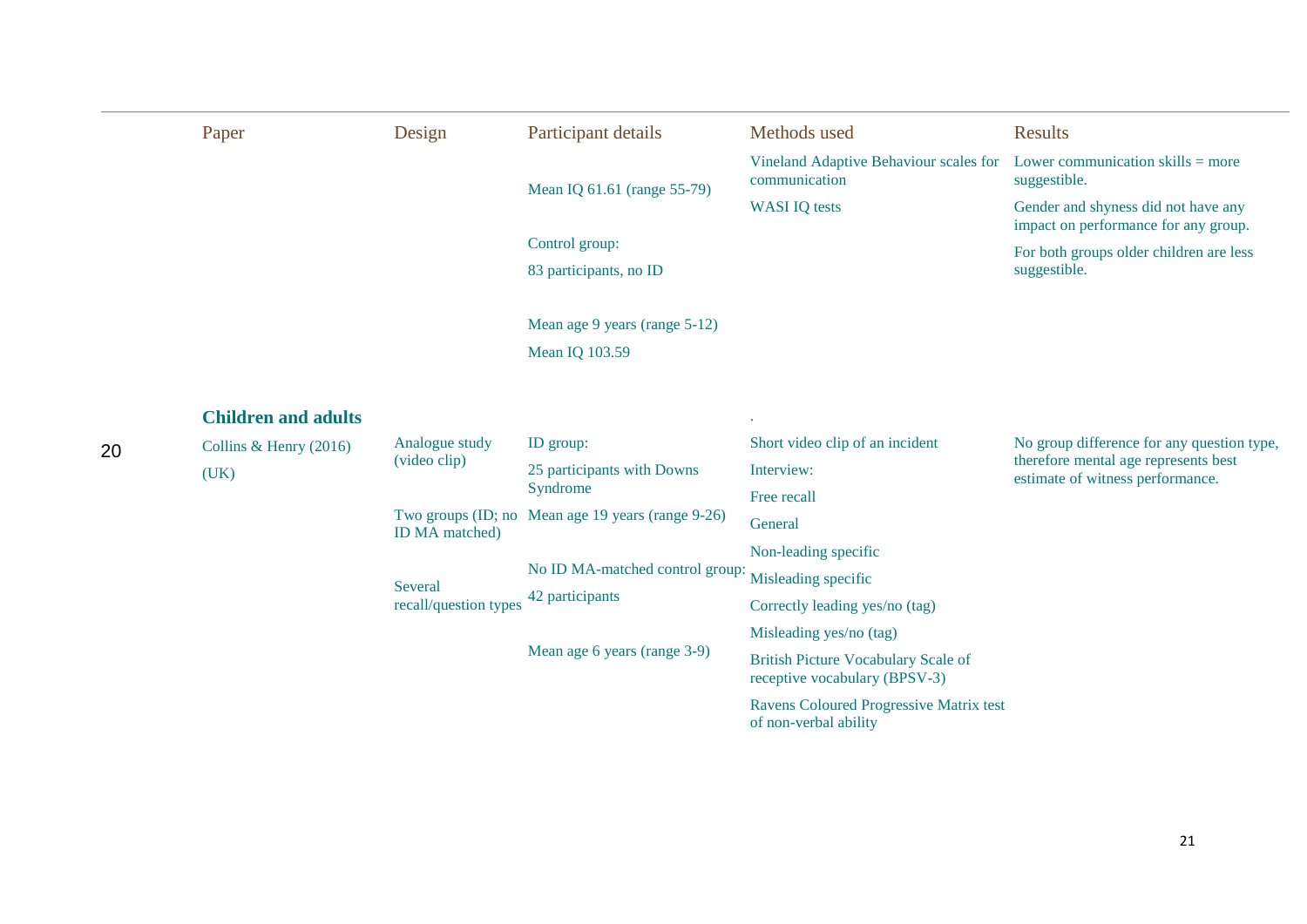|    | Paper                             | Design                                                                                                                                                                     | Participant details                                                                                                                                                                                                                                    | Methods used                                                                                                                                                                                                                                                                         | <b>Results</b>                                                                                                                                                                                                                                                                     |
|----|-----------------------------------|----------------------------------------------------------------------------------------------------------------------------------------------------------------------------|--------------------------------------------------------------------------------------------------------------------------------------------------------------------------------------------------------------------------------------------------------|--------------------------------------------------------------------------------------------------------------------------------------------------------------------------------------------------------------------------------------------------------------------------------------|------------------------------------------------------------------------------------------------------------------------------------------------------------------------------------------------------------------------------------------------------------------------------------|
| 21 | Gudjonsson (1990)<br>(UK)         | Retrospective<br>analysis of court<br>reports<br>Single group (all ID)                                                                                                     | Single ID group:<br>60 participants<br>Age range 16-62 years<br>Mean age 31 years<br>Referred by solicitors for court<br>reports.<br>No controls                                                                                                       | <b>GSS</b><br><b>Gudjonsson Compliance Questionnaire</b><br>Acquiescence<br>WAIS-R                                                                                                                                                                                                   | Lower IQ results in more acquiescence,<br>strongest correlation.<br>Lower IQ also results in more<br>suggestibility.<br>No correlation between IQ and compliance.<br>No correlation between acquiescence and<br>suggestibility or compliance.                                      |
| 22 | Gudjonsson & Henry (2003)<br>(UK) | Analogue study<br>(verbal story)<br>3 child groups: mild<br>ID; moderate ID; no<br><b>ID CA</b> matched<br>1 mixed adult group<br><b>Various</b><br>recall/question styles | Mild ID group<br>38 participants<br>Age range 11-12 years<br>IQ 55-75<br>Moderate ID group:<br>28 participants<br>Age range 11-12 years<br>IQ below 54<br>No ID CA-matched control:<br>44 participants<br>Age range 11-12 years<br>Single Adult group: | GSS <sub>2</sub><br>Recall<br>Delayed recall (adults only)<br>Yield 1 (number of leading questions<br>given into before negative feedback)<br>Yield 2 (number of leading questions)<br>given into after negative feedback)<br>(Adults only)<br>Shift<br>WISC-111 and BAS-11 IQ tests | Children with ID<br>Those who remembered less were more<br>suggestible.<br>Children remember more than adults.<br>Adults:<br>The lower the IQ, the less they remembered<br>and the greater yield suggestibility<br>There is no correlation between IQ and shift<br>suggestibility. |
|    |                                   |                                                                                                                                                                            | 221 Adults referred to author for<br>IQ and suggestibility assessment.                                                                                                                                                                                 |                                                                                                                                                                                                                                                                                      |                                                                                                                                                                                                                                                                                    |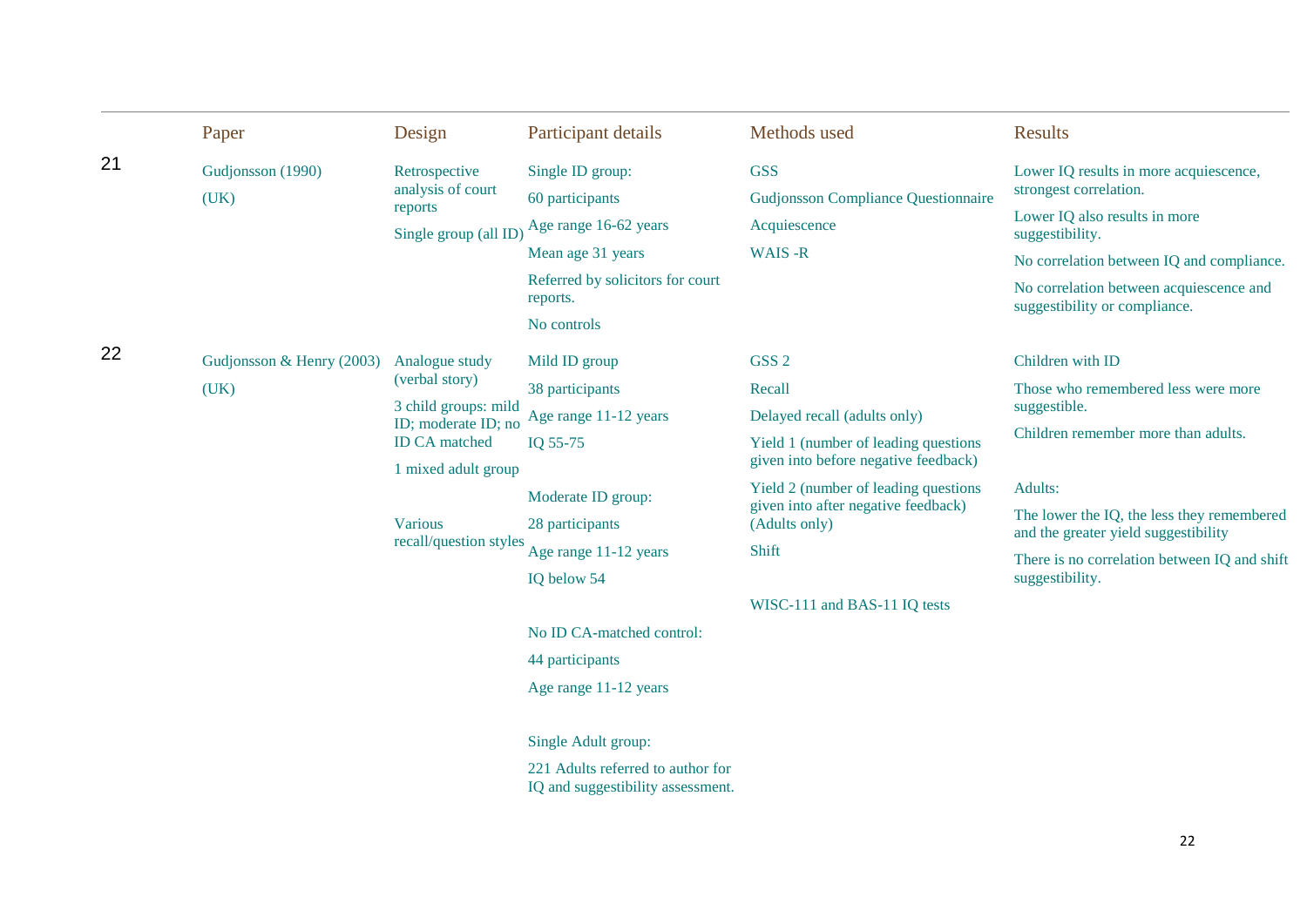|    | Paper                          | Design                                                                                                                                                                                  | Participant details<br>Mean age 30.6 years<br>101 adults IQ 55-75 (mild)<br>27 adults IQ below 54 (moderate)<br>93 adults No ID                                                         | Methods used                                                                                                                                                                                                                                                                                                          | <b>Results</b>                                                                                                                                                                                                                                                                                                                                                                                                       |
|----|--------------------------------|-----------------------------------------------------------------------------------------------------------------------------------------------------------------------------------------|-----------------------------------------------------------------------------------------------------------------------------------------------------------------------------------------|-----------------------------------------------------------------------------------------------------------------------------------------------------------------------------------------------------------------------------------------------------------------------------------------------------------------------|----------------------------------------------------------------------------------------------------------------------------------------------------------------------------------------------------------------------------------------------------------------------------------------------------------------------------------------------------------------------------------------------------------------------|
| 23 | Sigelman et al (1981)<br>(USA) | Assessment of<br>acquiescence<br>3 groups all with ID<br>(children in<br>institutions; children Mean IQ 42.08<br>in community; adults<br>in institutions)<br>Various question<br>types. | Child ID group 1:<br>52 participants living in institutions<br>Age range 12-16 years<br>Child ID group 2:<br>57 children living in community<br>Age range 12-16<br><b>Mean IQ 47.53</b> | Item-reversal technique for measuring<br>acquiescence, e.g. "Are you usually<br>happy?" "Are you usually sad?"<br>interspersed with unrelated questions.<br>63-142 questions within 5 general topic<br>areas.<br>Interview 1 year later with those in<br>institutions with lowest IQ and answered<br>fewer questions. | Acquiescence present in 40-50% of<br>respondents.<br>Lower IQ is linked to higher likelihood or<br>acquiescence<br>Correlation between question type and<br>acquiescence. Lowest when information is<br>most immediate and concrete but more if<br>not fully understood or correct answer is<br>unknown.<br>Those more likely to acquiesce are<br>particularly susceptible to questions<br>requiring yes/no answers. |
| 24 | Sigelman et al (1982)<br>(USA) | Interview style<br>(Responsiveness,<br>agreement with<br>informants, freedom<br>from systematic                                                                                         | Adult ID group:<br>42 adults living in institutions<br>Mean IQ 39.76<br>Mean age 23.49 years<br>17 years                                                                                | age range of children given as 11- same topics regarding activities, e.g. "Do gain information<br>you play indoor games?" "Which ones?"<br>Carers/staff also asked questions to check to Yes/No questions but they resulted in<br>accuracy.                                                                           | Participants as study above except Interviews of alternative questions on the Open ended questions were not adequate to<br>More information was provided in response<br>greater acquiescence.                                                                                                                                                                                                                        |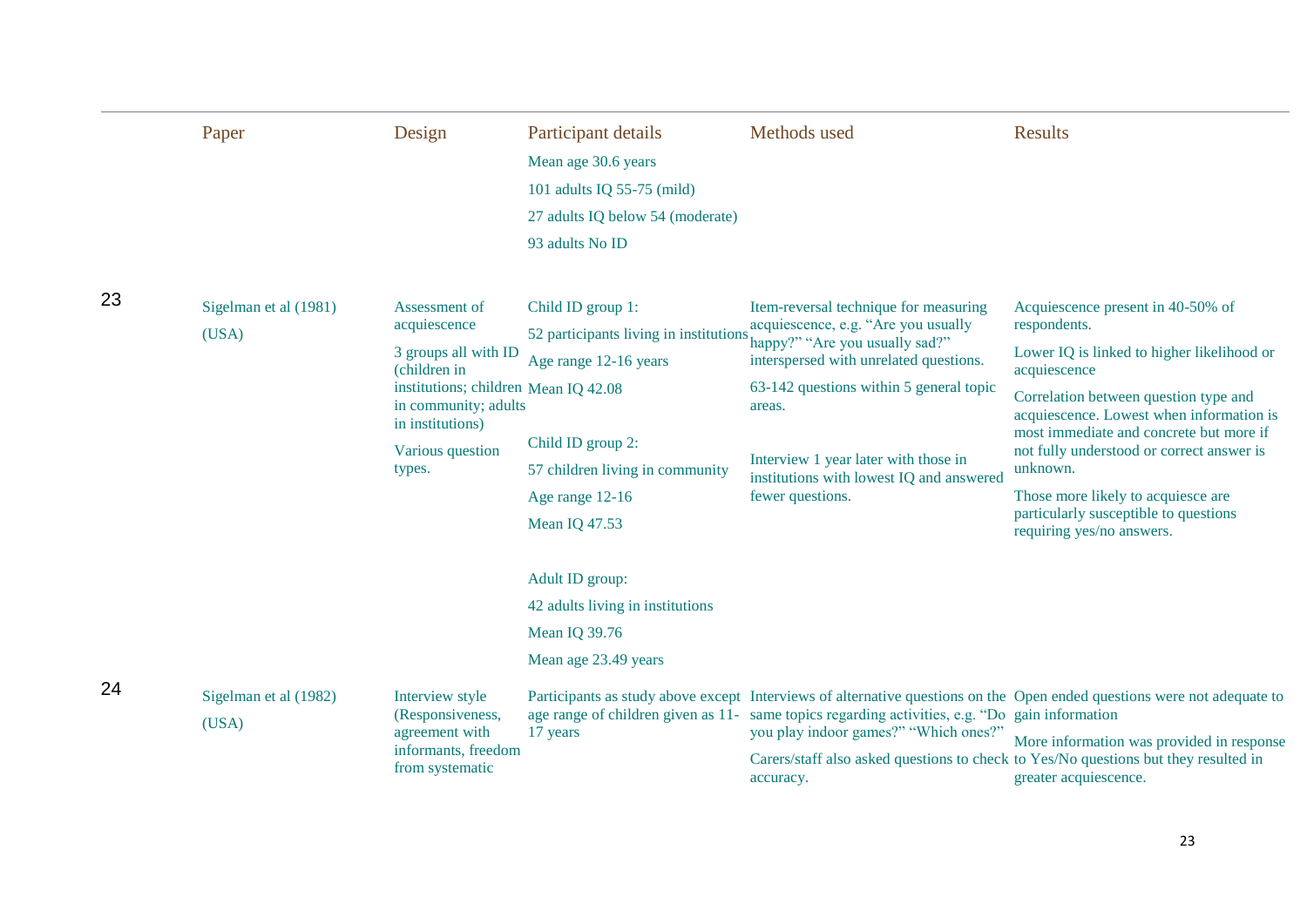| Paper | Design               | Participant details | Methods used                                                       | Results                                                                      |  |  |
|-------|----------------------|---------------------|--------------------------------------------------------------------|------------------------------------------------------------------------------|--|--|
|       | response bias) $=$   |                     | Community children had one interview.                              | There were no signs of preference for last                                   |  |  |
|       | dependent variable   |                     | People in institutions had 2, one week                             | option given.                                                                |  |  |
|       | Question style $=$   |                     | apart.                                                             | Multiple choice questions, especially                                        |  |  |
|       | independent variable |                     | Open ended questions                                               | pictorial ones, provided good information<br>without increased acquiescence. |  |  |
|       |                      |                     | Probes                                                             |                                                                              |  |  |
|       |                      |                     | Yes/No questions                                                   |                                                                              |  |  |
|       |                      |                     | Verbal and pictorial multiple choice                               |                                                                              |  |  |
|       |                      |                     | Parallel data was collected from parents<br>or staff (informants). |                                                                              |  |  |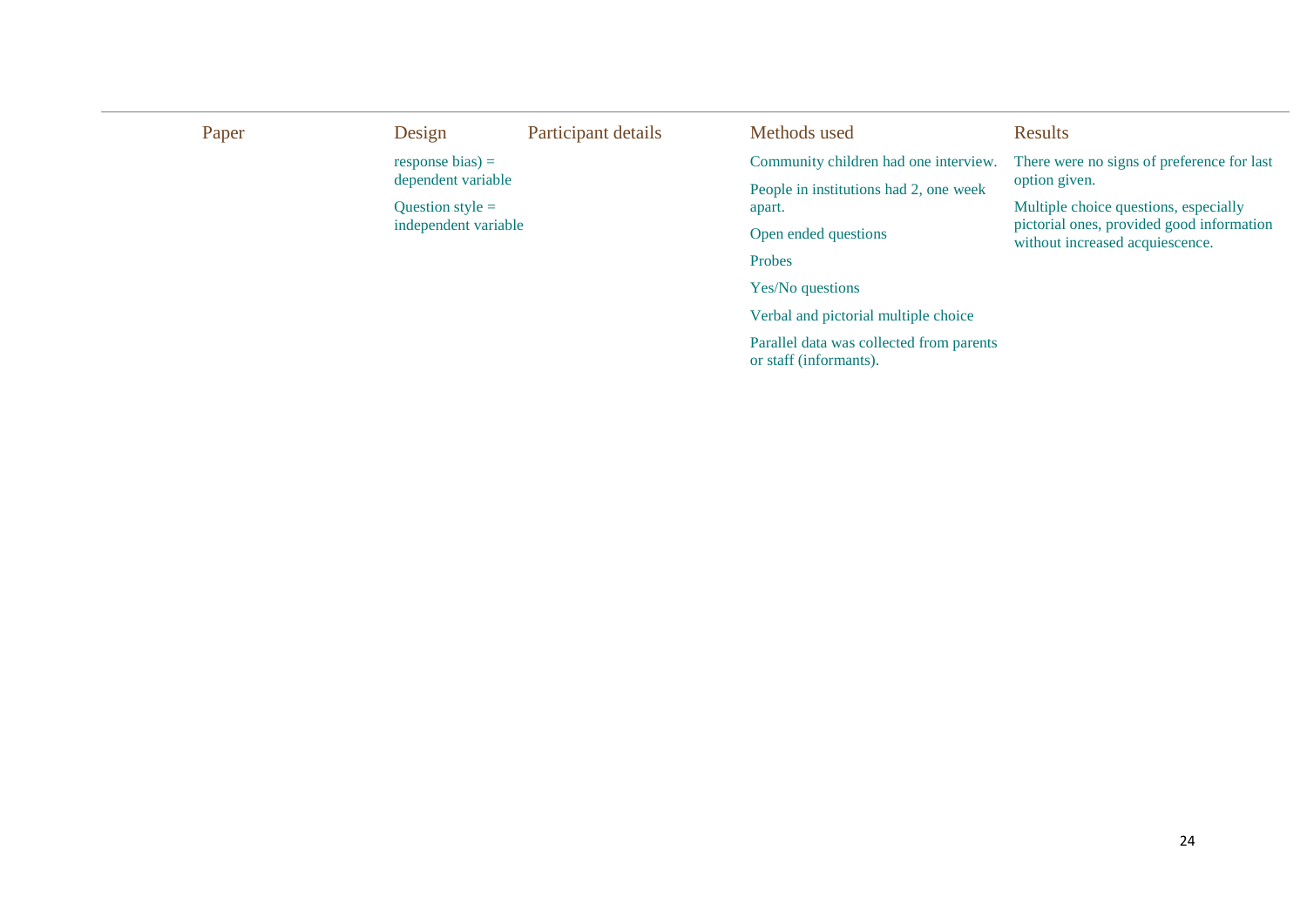#### Quality Assessment

The quality of each included study was assessed based on systematic research review guidelines from the Social Care Institute for Excellence (SCIE) (Rutter, Francis, Corec, & Fisher, 2010) (see Table 3). The grade in the final column indicates the overall quality of the paper with a higher grade indicating higher quality. SCIE is a support agency and an independent charity working with adults', families' and children's services across the UK and as such, their quality assessment process was regarded as the most relevant for this review. All of the papers were also assessed by the second and third authors as being of sufficient quality and accepted into the review.

It was noted that there was no commonality of IQ tests used in the research with children. In particular, while some used the WAIS or WISC assessments (considered the gold standard IQ measures) others used the PPVT or BPVS which are only simple tests of language skills. This may have caused problems with the mild and moderate categorisations, in that a participant in the upper end of the moderate category in one study could actually be in the mild category in a different study.

In six papers there was evidence of measures put in place to reduce the likelihood of selection bias and in two papers evidence of measures to avoid performance bias. Attrition bias relates to the difference between groups who withdraw from a study (Higgins & Green, 2011) and two papers recorded attrition bias, in that some participants were not available for testing (White & Willner, 2005) or delayed interviews (Brown, Lewis, Lamb, & Stephens, 2012). No specific reasons were given. Detection bias addresses if the researchers recording the outcomes were blinded to the treatment the participants received (Greenhalagh & Brown, 2014) and three papers took measure to prevent detection bias. Consent from participants was recorded in fourteen papers. Only two papers recorded that the participants were representative of the population. Six papers recorded equal chance of recruitment for participants, in that it was highlighted that everyone within the particular setting was eligible to participate. All papers provided a rationale for purposive sampling and all recorded outcomes. There is some uncertainty as to whether there is enough data for valid results in four papers. This is because of low overall sample size compared to the other papers (Dent, 1986) low sample size for each method measured (Cardone & Dent, 1996; White & Willner, 2005) and only one question of each type used (Bowles & Sharman, 2014b). Eleven papers used the GSS/GSS 2 test. Nineteen of the papers included a control group (16 of these included control groups without ID) and two of the studies that used non-GSS testing, tried out the tests on a pilot group of individuals with ID.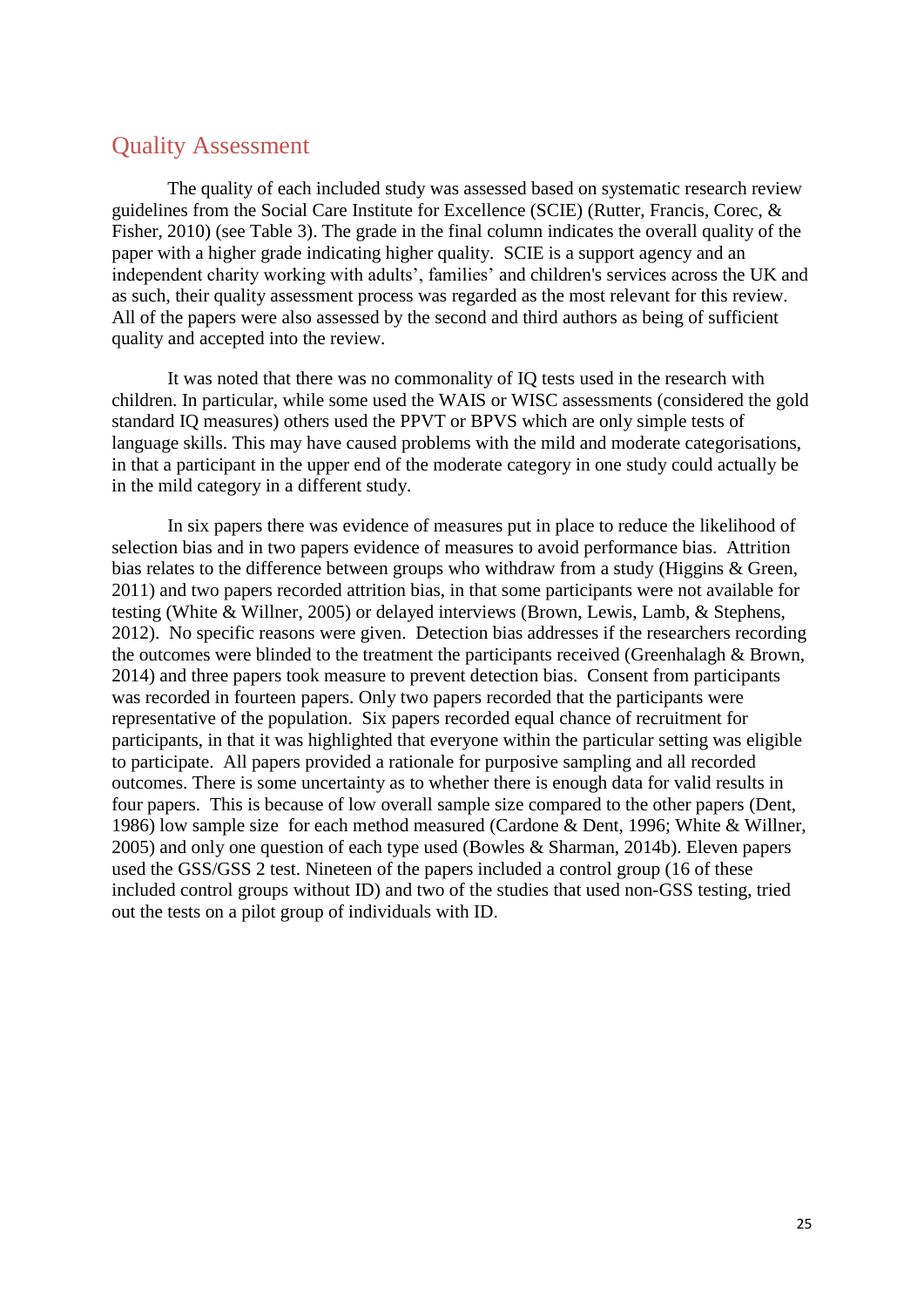|                 | Study                                | Selection<br><b>Bias</b> | Performance<br><b>Bias</b> | Attrition<br><b>Bias</b> | Detection<br>Bias <sup>8</sup> | Design<br>Participation | Clear<br>Consent | Rep.<br><sub>of</sub><br>pop. | Equal<br>chance<br>of<br>recruitment | Rationale<br>for<br>purposive<br>sampling | All<br>outcomes<br>recorded | Sample<br>size<br>sufficient | Enough<br>data for<br>valid<br>results | Enough<br>data for<br>useful<br>results | Control<br>group        | Total<br>Quality<br>Rating |
|-----------------|--------------------------------------|--------------------------|----------------------------|--------------------------|--------------------------------|-------------------------|------------------|-------------------------------|--------------------------------------|-------------------------------------------|-----------------------------|------------------------------|----------------------------------------|-----------------------------------------|-------------------------|----------------------------|
|                 | <b>ADULTS:</b>                       |                          |                            |                          |                                |                         |                  |                               |                                      |                                           |                             |                              |                                        |                                         |                         |                            |
|                 | Bowles &<br><b>Sharman</b><br>(2014) | $\mathbf{P}$             | $\mathbf U$                | $\mathbf N$              | $\mathbf U$                    | $\mathbf N$             | Y                | Y                             | $\overline{N}$                       | Y                                         | Y                           | Y                            | $\mathbf U$                            | Y                                       | $\overline{\mathbf{N}}$ | 17                         |
| $\overline{2}$  | Cardone &<br>Dent<br>(1996)          | $\mathbf{P}$             | $\mathbf{P}$               | N                        | $\mathbf U$                    | $\mathbf N$             | $\mathbf U$      | $\mathbf U$                   | $\mathbf U$                          | Y                                         | Y                           | $\overline{N}$               | $\mathbf{U}$                           | Y                                       | $\overline{N}$          | 13                         |
| $\overline{3}$  | Clare $&$<br>Gudjonsson<br>(1993)    | $\mathbf{P}$             | $\mathbf{P}$               | N                        | $\mathbf U$                    | $\mathbf N$             | $\mathbf U$      | $\mathbf U$                   | $\mathbf U$                          | Y                                         | Y                           | Y                            | Y                                      | Y                                       | Y                       | 18                         |
| $\overline{4}$  | Ericson &<br>Perlman<br>(2001)       | $\mathbf{P}$             | $\mathbf{P}$               | ${\bf N}$                | $\mathbf N$                    | Y                       | Y                | $\mathbf N$                   | $\mathbf U$                          | Y                                         | Y                           | Y                            | Y                                      | Y                                       | Y                       | 21                         |
| $5\overline{)}$ | Gudjonsson<br>& Clare<br>(1995)      | $\mathbf U$              | $\mathbf{P}$               | $\mathbf N$              | $\, {\bf P}$                   | N                       | $\mathbf U$      | $\mathbf U$                   | $\mathbf{U}$                         | Y                                         | Y                           | Y                            | Y                                      | Y                                       | y                       | 18                         |
| 6               | Kebbell et<br>al $(2004)$            | $\mathbf{P}$             | $\mathbf U$                | N                        | ${\bf P}$                      | $\overline{N}$          | $\mathbf U$      | $\mathbf U$                   | $\mathbf N$                          | Y                                         | Y                           | Y                            | Y                                      | Y                                       | Y                       | 17                         |

### Table 3, Quality Assessment of included studies

 $\overline{a}$ 

 $8$  All Bias are reverse scored: Y=-1; P=0; U=1; N=2

For all other results: Y=2; U=1; N=0

Y=yes, N=no, U=uncertain, P=potential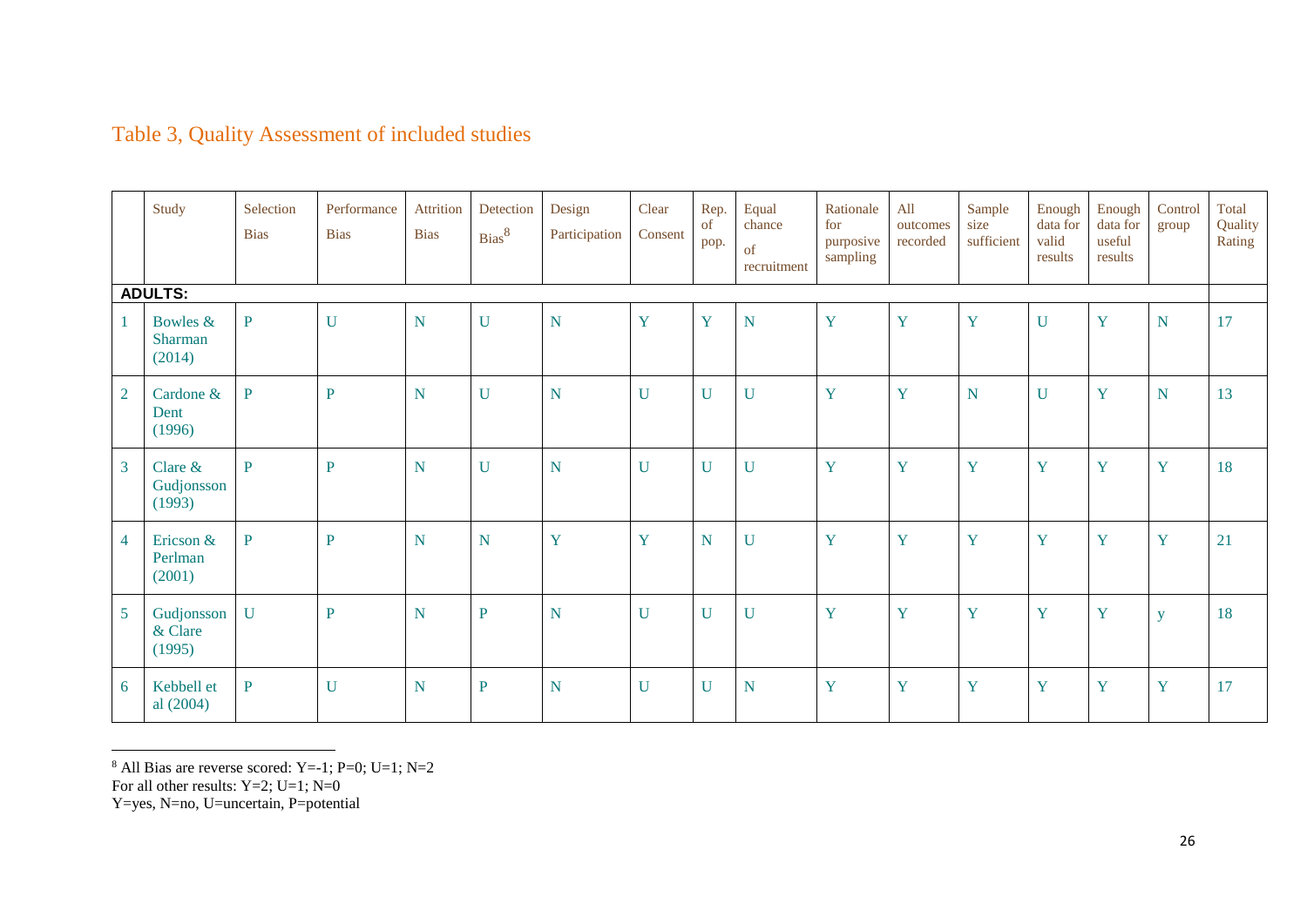|    | Study                             | Selection<br><b>Bias</b> | Performance<br><b>Bias</b> | <b>Attrition</b><br><b>Bias</b> | Detection<br>Bias <sup>8</sup> | Design<br>Participation | Clear<br>Consent | Rep.<br>of<br>pop. | Equal<br>chance<br>of<br>recruitment | Rationale<br>for<br>purposive<br>sampling | All<br>outcomes<br>recorded | Sample<br>size<br>sufficient | Enough<br>data for<br>valid<br>results | Enough<br>data for<br>useful<br>results | Control<br>group | Total<br>Quality<br>Rating |
|----|-----------------------------------|--------------------------|----------------------------|---------------------------------|--------------------------------|-------------------------|------------------|--------------------|--------------------------------------|-------------------------------------------|-----------------------------|------------------------------|----------------------------------------|-----------------------------------------|------------------|----------------------------|
|    | Milne et al<br>(2002)             | $\mathbf{P}$             | $\mathbf U$                | $\mathbf N$                     | $\mathbf U$                    | ${\bf N}$               | $\mathbf U$      | $\mathbf U$        | $\mathbf U$                          | Y                                         | Y                           | Y                            | Y                                      | Y                                       | Y                | 19                         |
| 8  | Perlman et<br>al (1994)           | N<br>Y(control)          | $\mathbf{P}$               | ${\bf N}$                       | N                              | ${\bf N}$               | $\mathbf U$      | Y                  | Y                                    | Y                                         | Y                           | Y                            | Y                                      | Y                                       | Y                | 20                         |
| 9  | White &<br>Willner<br>(2005)      | $\mathbf{P}$             | P                          | Y                               | $\overline{P}$                 | $\overline{\mathbf{N}}$ | Y                | $\mathbf U$        | $\mathbf U$                          | Y                                         | Y                           | $\overline{N}$               | $\mathbf U$                            | Y                                       | Y                | 12                         |
|    | <b>CHILDREN:</b>                  |                          |                            |                                 |                                |                         |                  |                    |                                      |                                           |                             |                              |                                        |                                         |                  |                            |
| 10 | <b>Bettenay</b> et<br>al $(2014)$ | $\mathbf{P}$             | $\mathbf N$                | N                               | $\mathbf U$                    | ${\bf N}$               | $\mathbf U$      | $\overline{U}$     | $\mathbf U$                          | Y                                         | Y                           | $\mathbf U$                  | Y                                      | Y                                       | Y                | 20                         |
| 11 | Brown &<br>Lewis<br>(2012)        | $\mathbf{U}$             | $\mathbf{P}$               | Y                               | N                              | $\overline{\mathbf{N}}$ | Y                | $\mathbf U$        | $\mathbf U$                          | Y                                         | Y                           | Y                            | Y                                      | Y                                       | Y                | 18                         |
| 12 | Dent<br>(1986)                    | $\mathbf{P}$             | ${\bf N}$                  | N                               | $\ensuremath{\mathbf{U}}$      | ${\bf N}$               | Y                | Y                  | $\mathbf U$                          | Y                                         | Y                           | ${\bf N}$                    | $\mathbf U$                            | Y                                       | Y                | 19                         |
| 13 | Gordon et<br>al (1994)            | $\mathbf N$              | ${\bf P}$                  | $\mathbf N$                     | $\mathbf U$                    | ${\bf N}$               | Y                | $\mathbf U$        | Y                                    | Y                                         | Y                           | Y                            | Y                                      | Y                                       | Y                | 22                         |
| 14 | Henry &<br>Gudjonsson<br>(1999)   | $\mathbf{P}$             | $\mathbf{P}$               | N                               | N                              | Y                       | Y                | $\mathbf U$        | $\mathbf U$                          | Y                                         | Y                           | Y                            | Y                                      | Y                                       | Y                | 22                         |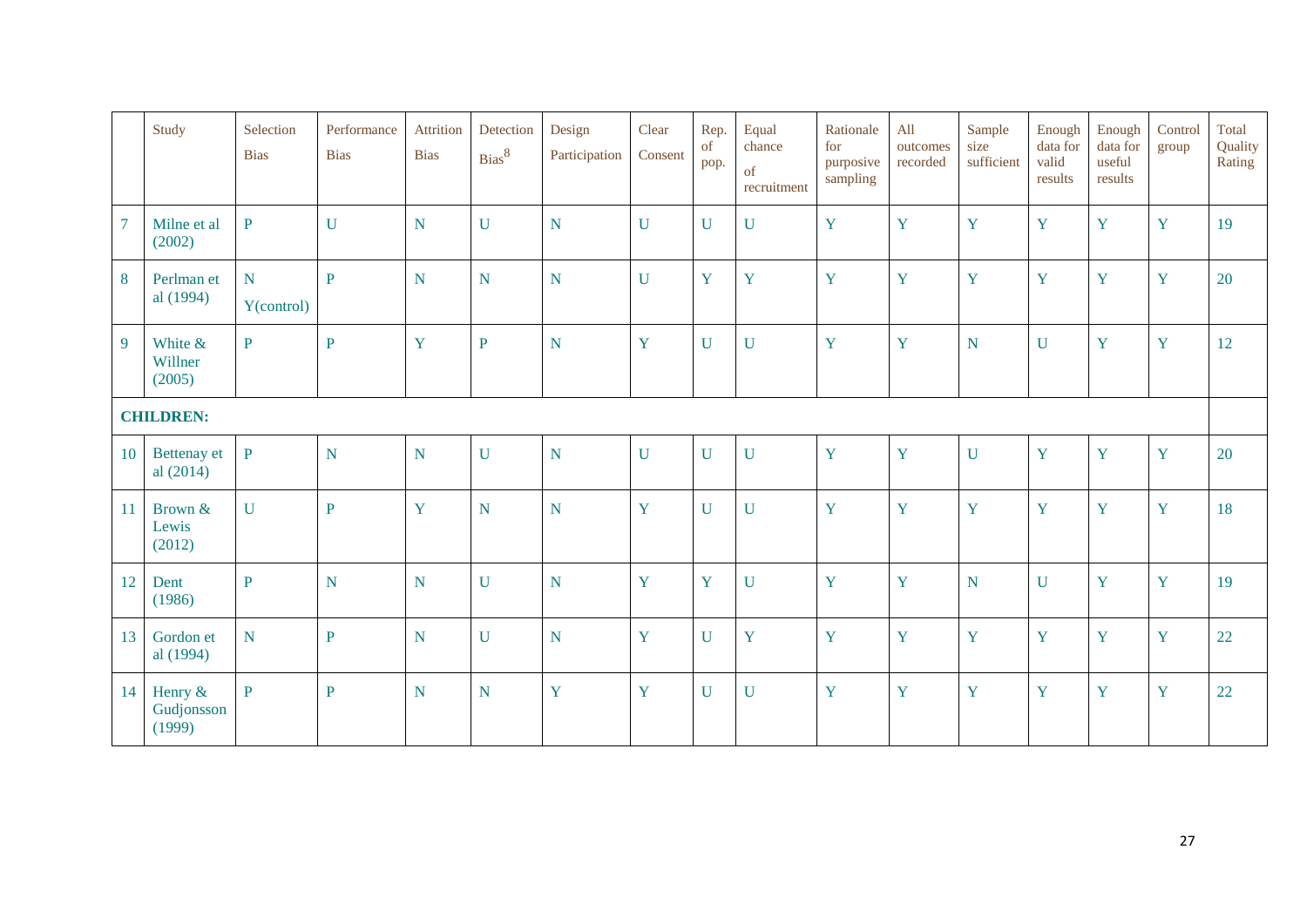|    | Study                           | Selection<br><b>Bias</b> | Performance<br><b>Bias</b> | Attrition<br><b>Bias</b> | Detection<br>Bias <sup>8</sup> | Design<br>Participation | Clear<br>Consent | Rep.<br>$\sigma$<br>pop. | Equal<br>chance<br>of<br>recruitment | Rationale<br>for<br>purposive<br>sampling | All<br>outcomes<br>recorded | Sample<br>size<br>sufficient | Enough<br>data for<br>valid<br>results | Enough<br>data for<br>useful<br>results | Control<br>group | Total<br>Quality<br>Rating |
|----|---------------------------------|--------------------------|----------------------------|--------------------------|--------------------------------|-------------------------|------------------|--------------------------|--------------------------------------|-------------------------------------------|-----------------------------|------------------------------|----------------------------------------|-----------------------------------------|------------------|----------------------------|
| 15 | Henry &<br>Gudjonsson<br>(2003) | $\mathbf{P}$             | $\overline{P}$             | $\overline{N}$           | $\mathbf{P}$                   | N                       | Y                | $\mathbf U$              | $\mathbf U$                          | Y                                         | Y                           | Y                            | Y                                      | Y                                       | Y                | 18                         |
| 16 | Henry &<br>Gudjonsson<br>(2007) | $\mathbf{P}$             | $\overline{P}$             | $\overline{\mathbf{N}}$  | $\mathbf{P}$                   | $\overline{N}$          | Y                | $\mathbf U$              | $\mathbf U$                          | Y                                         | Y                           | Y                            | Y                                      | Y                                       | Y                | 18                         |
| 17 | Jens et al<br>(1990)            | $\overline{P}$           | $\overline{P}$             | $\overline{P}$           | $\overline{P}$                 | $\overline{N}$          | Y                | $\overline{N}$           | $\mathbf U$                          | Y                                         | Y                           | Y                            | Y                                      | Y                                       | Y                | 15                         |
| 18 | Michel et al<br>(2000)          | ${\bf N}$                | $\mathbf{P}$               | $\mathbf U$              | ${\bf N}$                      | $\mathbf N$             | Y                | ${\bf N}$                | Y                                    | Y                                         | Y                           | Y                            | Y                                      | Y                                       | Y                | 21                         |
| 19 | Young et al<br>(2003)           | $\overline{P}$           | $\mathbf{P}$               | ${\bf N}$                | $\mathbf{P}$                   | $\overline{N}$          | Y                | $\mathbf U$              | $\mathbf U$                          | Y                                         | Y                           | Y                            | Y                                      | Y                                       | Y                | 18                         |
|    | <b>ADULTS AND CHILDREN:</b>     |                          |                            |                          |                                |                         |                  |                          |                                      |                                           |                             |                              |                                        |                                         |                  |                            |
| 01 | Collins &<br>Henry<br>(2016)    | $\mathbf U$              | ${\bf P}$                  | ${\bf N}$                | $\mathbf{P}$                   | $\overline{N}$          | Y                | $\mathbf U$              | $\mathbf U$                          | Y                                         | Y                           | Y                            | $\mathbf Y$                            | Y                                       | Y                | 19                         |
| 21 | Gudjonsson<br>(1990)            | $\overline{\mathbf{N}}$  | $\mathbf{P}$               | $\mathbf N$              | $\mathbf{P}$                   | $\overline{N}$          | $\mathbf{U}$     | $\mathbf U$              | $\mathbf U$                          | Y                                         | Y                           | Y                            | Y                                      | Y                                       | $\mathbf N$      | 19                         |
| 22 | Gudjonsson<br>& Henry<br>(2003) | $\overline{\textbf{N}}$  | $\mathbf{P}$               | $\overline{N}$           | $\mathbf{P}$                   | $\overline{N}$          | $\mathbf{U}$     | $\mathbf U$              | Y                                    | Y                                         | Y                           | Y                            | Y                                      | Y                                       | Y                | 20                         |
| 23 | Sigelman et<br>al (1981)        | ${\bf N}$                | $\mathbf{P}$               | ${\bf N}$                | ${\bf P}$                      | N                       | Y                | $\mathbf U$              | Y                                    | Y                                         | Y                           | Y                            | Y                                      | Y                                       | ${\bf N}$        | 21                         |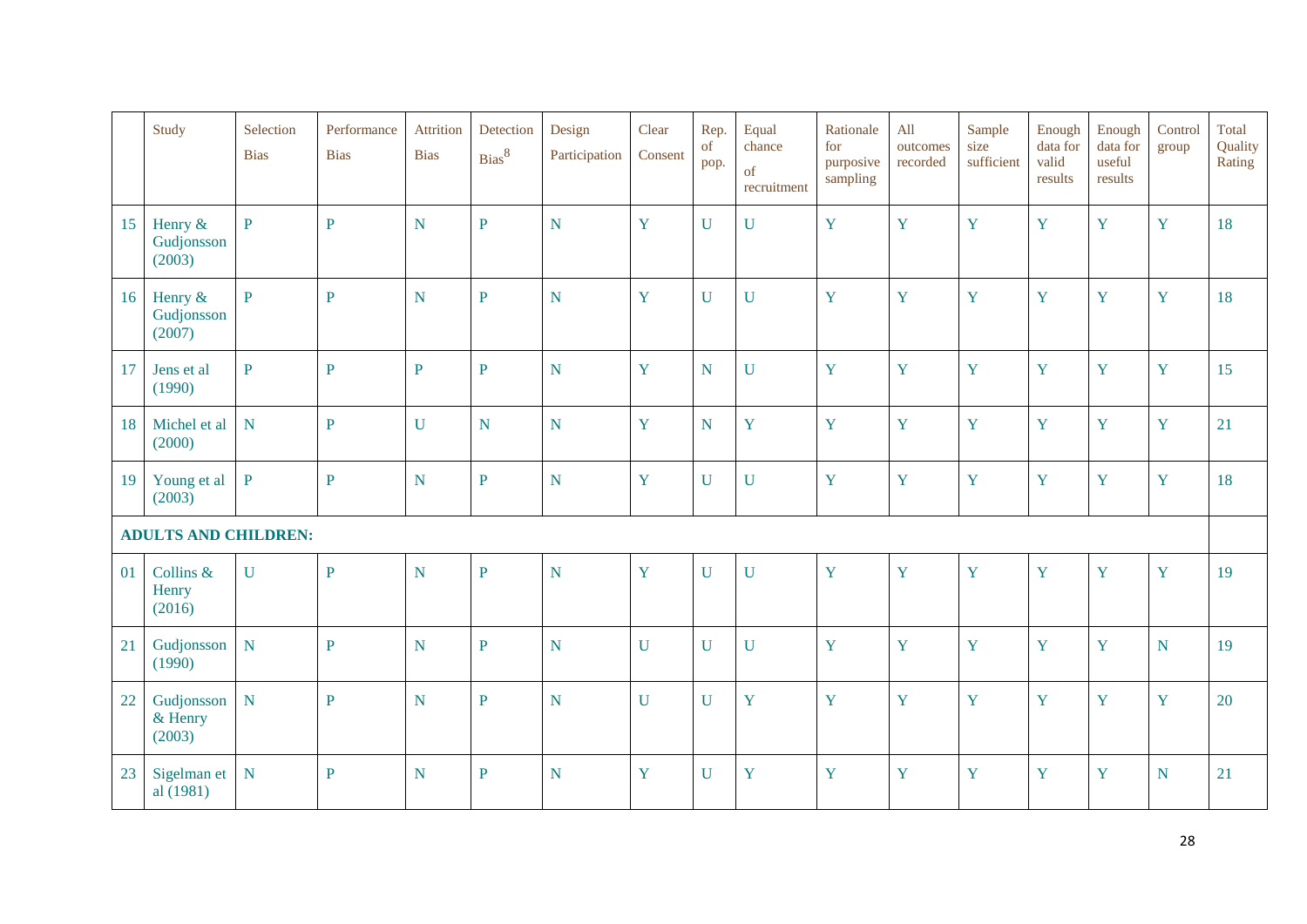|    | Study                      | Selection<br><b>Bias</b> | Performance<br><b>Bias</b> | Attrition<br><b>Bias</b> | Detection Design<br><b>Bias</b> <sup>o</sup> | Participation | Clear<br>Consent | Rep.<br>-ot<br>pop. | Equal<br>chance<br><sub>ot</sub><br>recruitment | Rationale<br>for<br>purposive<br>sampling | All<br>outcomes<br>recorded | Sample<br>size<br>sufficient | Enough<br>data for<br>valid<br>results | Enough<br>data for<br>useful<br>results | <b>Control</b><br>group | Total<br>Quality<br>Rating |
|----|----------------------------|--------------------------|----------------------------|--------------------------|----------------------------------------------|---------------|------------------|---------------------|-------------------------------------------------|-------------------------------------------|-----------------------------|------------------------------|----------------------------------------|-----------------------------------------|-------------------------|----------------------------|
| 24 | Sigelman et N<br>al (1982) |                          |                            |                          |                                              | N             | ◡                | <b>T</b> 1          |                                                 |                                           |                             |                              | $\mathbf{v}$                           |                                         |                         | 18                         |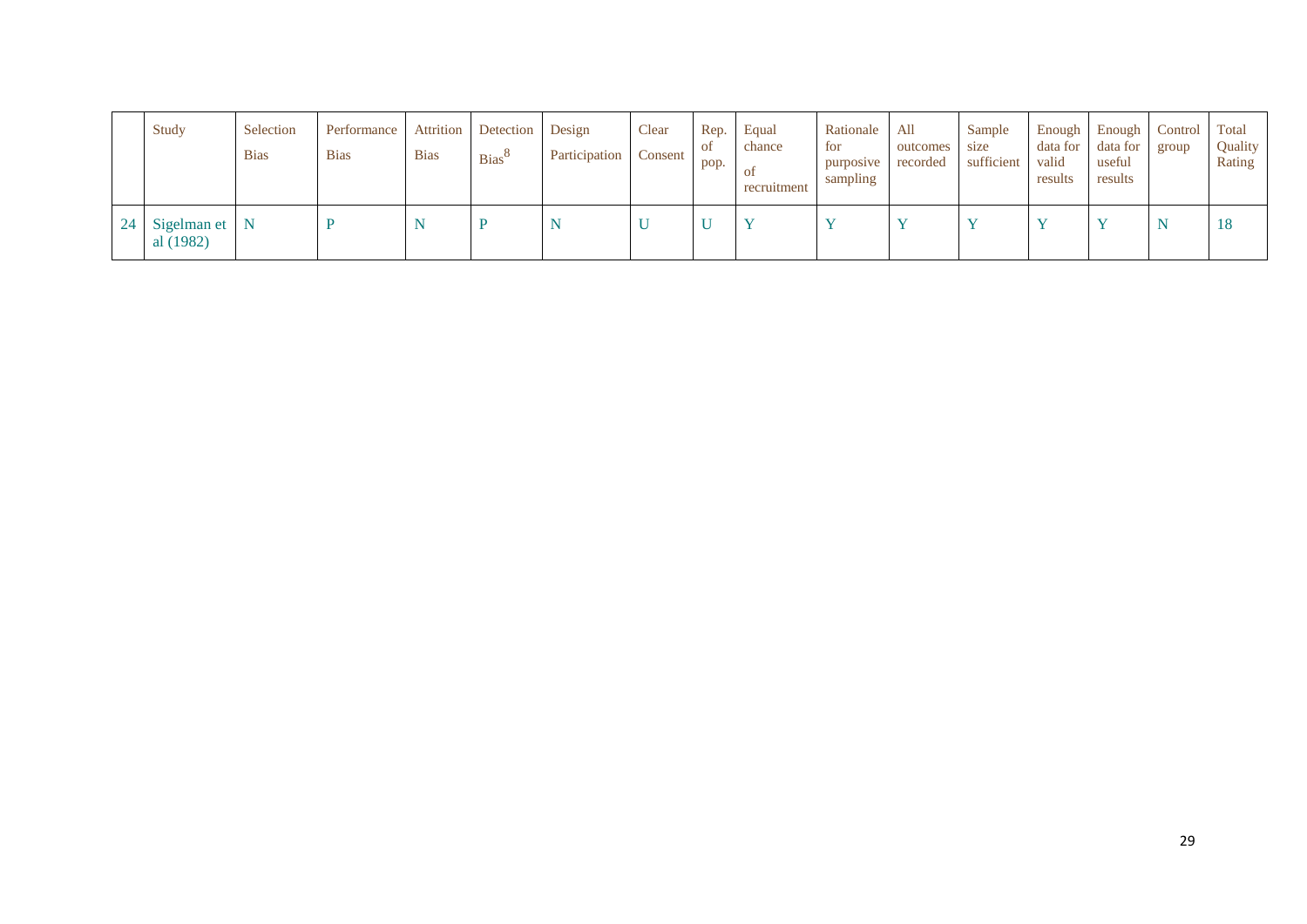### **Results**

Six interrelated themes were derived from the synthesis. These included interrogative suggestibility; challenges with memory; challenges with accuracy; confabulation; acquiescence; and court language.

### Theme 1. Interrogative Suggestibility

Interrogative suggestibility (IS) was a theme running through 15 of the 24 papers reviewed and related to how willing and susceptible a person was to changing their mind in response to questions during an interview (see Gudjonsson & Clark, 1986). Many of the studies reviewed had used Gudjonsson (1984, 1987) tests (GSS and GSS2) assessing 'yield' – how susceptible individuals were to a 'suggestion' in a question, and 'shift' – changing their mind in response to negative feedback from the questioner(Gudjonsson, 1984). The tests included a simple, short story read out, after which participants were asked to recall all that they could remember about the story, followed by twenty questions, of which fifteen are leading e.g., "Did the woman's glasses break in the struggle?" when the story did not mention that the woman was actually wearing glasses. Some authors referred to these as misleading questions. There were three subthemes within this main theme as described below:

#### Subtheme: Suggestibility related to yield

#### Children and adults

Some of the papers that used the GSS/GSS 2 test compared results with control groups of people without ID. Of the papers that provided raw data for children or adults (Bettenay, Ridley, Henry, & Crane, 2014;; Cardone & Dent, 1996; Clare & Gudjonsson, 1993;Gudjonsson, & Henry, 2003; Gudjonsson & Clare, 1995; Henry & Gudjonsson, 2003; Milne, Clare, & Bull, 2002; White & Willner, 2005; Young, Powell, & Dudgeon, 2003) it appeared that adults with ID were more suggestible to yield than children with ID. The control groups indicated significantly lower ranges of yield for typically developing children and adults, indicating that the presence of an ID in a witness raises the likelihood of that witness being suggestible to leading questions during examination and cross-examination

A heavy reliance on auditory memory is one of the main criticisms of the GSS/GSS 2 test (Cardone & Dent, 1996; Henry & Gudjonsson, 2003; White & Willner, 2005). To compare, White and Willner (2005) created two Alternative Suggestibility Scales (ASS), based on the style of the GSS/GSS 2. However, the story read out was of an actual event which half of the participants had witnessed. The study reported that for those who witnessed the event eighteen months before (ASS), suggestibility was decreased by a third, compared to those who had not witnessed the event. However, for those who witnessed the event and were questioned about it a month later (ASS 2), suggestibility was decreased by two thirds.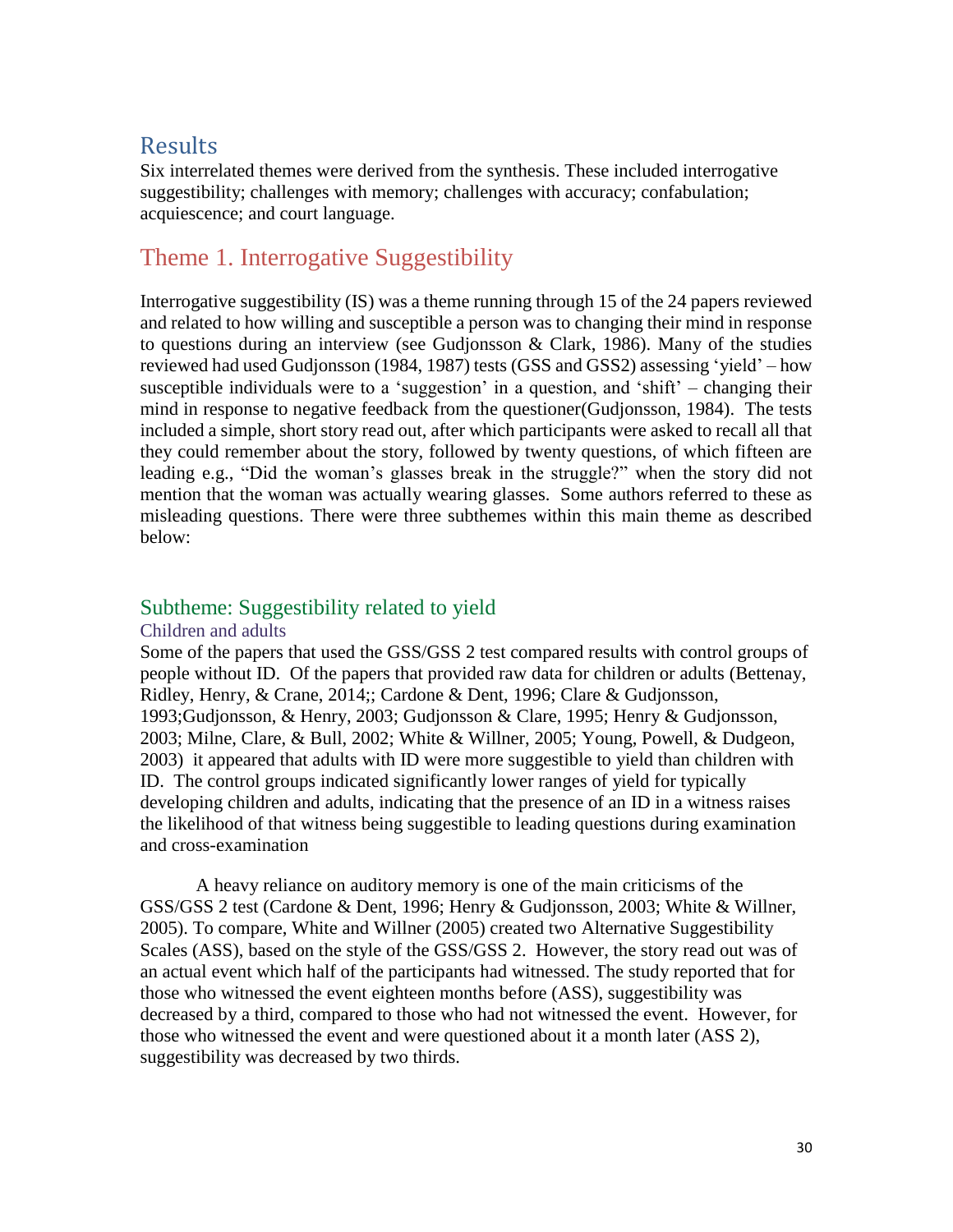This indicates that interviewing adults with ID about an event they have witnessed as soon as possible after the event is highly important in reducing their likelihood of being suggestible to leading questions. However, higher levels of suggestibility following delay may be linked to memory

#### Recall and suggestibility

A number of the studies reported the less information a participant with ID could recall, the more suggestible they were to leading and misleading questions (Gudjonsson,  $\&$ Henry, 2003; Henry & Gudjonsson, 1999, 2003; Milne et al., 2002; White & Willner, 2005). Gudjonsson and Henry (2003) found that the children with ID were able to remember more of the story without prompting than the adults. The authors suggest two potential reasons for this: that adults' intellectual abilities deteriorate with age (however the mean age of the adults was only 30.6 years); and that children are in an educational setting and therefore more used to retaining new information.

#### Mental Age and suggestibility

The papers that included controls of children matched for the mental age (MA) of the participants with ID recorded that, although those with ID were suggestible in relation to yield, they were no more so than the control groups (Bettenay, Ridley, Henry, & Crane, 2014; Gordon & Jens, 1994; Henry & Gudjonsson, 1999, 2003). None of the studies for adults specifically utilized MA matched controls, however, the Collins and Henry (2016) paper matched children and adults to an MA control group and also found no differences.

#### Level of IQ and suggestibility

All of the papers that compared IQ and suggestibility found that children with mild ID were not any more suggestible than typically developing children of a similar chronological age, whilst children with moderate ID were more suggestible. (Bettenay et al., 2014; Brown, Lewis, Lamb, & Stephens, 2012; Henry & Gudjonsson, 2003; Young et al., 2003). Gudjonsson and Clare (1995) also discovered a link between lower IQ and greater suggestibility among the 66 adults with ID in their study.

#### Additional influencing factors

Young et al. (2003) tested for other factors that might predict suggestibility for 75 children aged 6-13 including: gender; shyness; and communication ability. No correlation was found between gender and suggestibility or shyness and suggestibility, however some concerns were raised regarding ease of use of the tool testing shyness. Further research would help with clarification. When IQ was removed from the analysis, the participants with greater communication (receptive, expressive and written) skills were found to be less suggestible. Perlman et al. (1994) also highlighted that adults with ID had more difficulty deducing there was a conspiracy in the murder plot in the short video of the crime they had witnessed. This required the capacity to make inferences and therefore suggests the participants with ID had more difficulty in doing this.

#### Subtheme: Suggestibility related to negative feedback Adults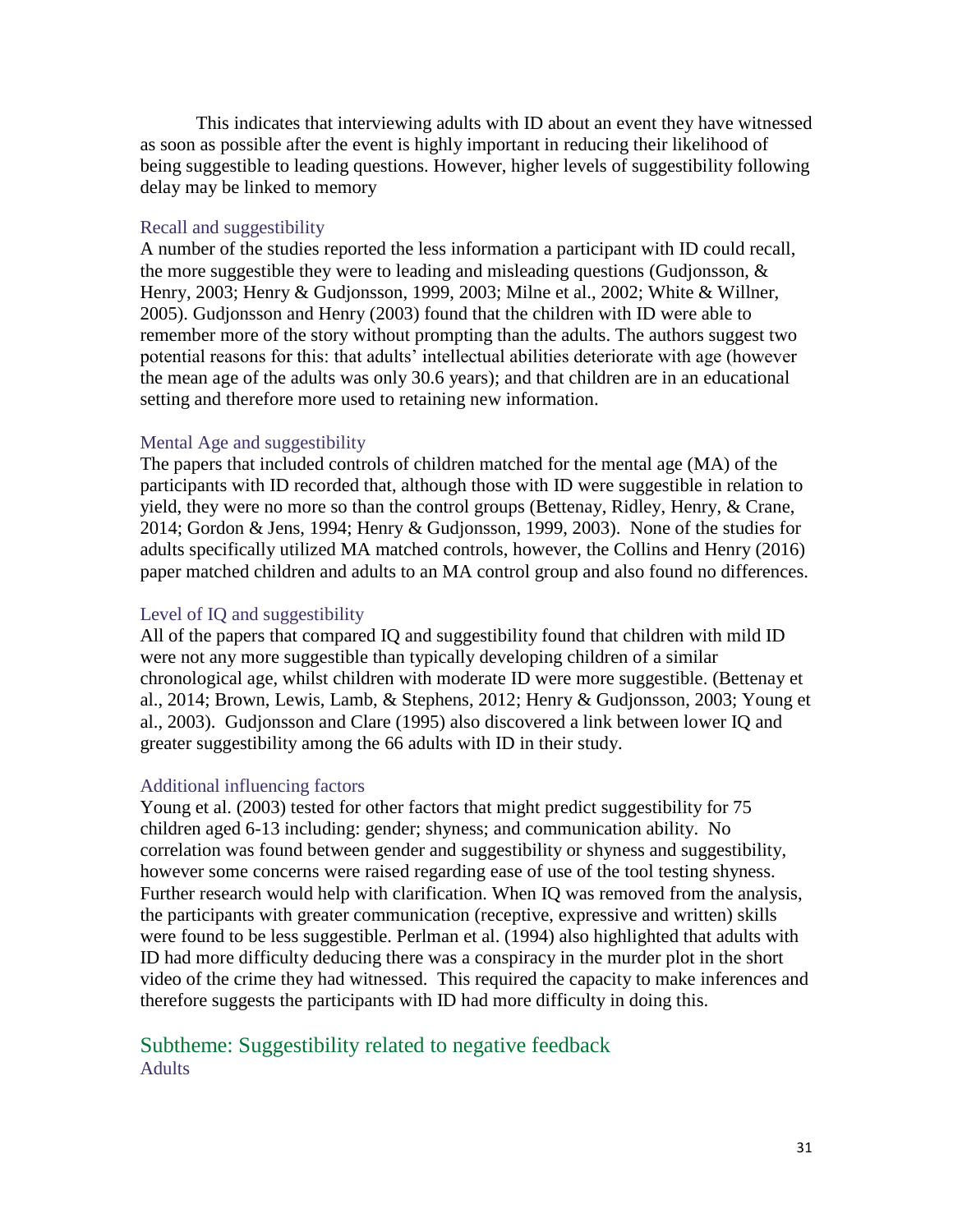There were mixed results regarding 'shift' suggestibility (i.e. changing the answer in response to negative feedback from the questioner). Four papers showed that adults with ID were generally not more suggestible to changing their minds following negative feedback (Cardone & Dent, 1996; Clare & Gudjonsson, 1993; Gudjonsson, & Henry, 2003; Milne et al., 2002). However, White and Willner (2005) found that it depended on the assessment tool used and the delay between event and questioning. Those who listened to a verbal story did show signs of shift but those who witnessed a live event one month previously were significantly less likely to be susceptible to negative feedback. It must also be noted that all of these studies involved adults with mild ID. We therefore do not know if adults with moderate ID are more suggestible to shift.

#### Children

Three papers reported on shift suggestibility for children and found that the participants with moderate ID were more likely to change their mind following negative feedback than the children without ID, whereas those with mild or borderline ID were not (Gudjonsson & Henry, 2003; Henry & Gudjonsson, 1999; Young et al., 2003). However, the Henry and Gudjonsson (1999) study did find the children to be more suggestible than both control groups of children matched for mental and chronological age. This study included a mixed group of 11 children with moderate ID and 17 with mild/borderline ID, therefore it is possible that those with moderate ID have inflated the shift scores. The Young et al (2003) study included children with mild ID and found that, when ID was controlled for, age of the child did have a significant impact on shift suggestibility, however this was greater for the typically developing children. Young suggested that this was because shift is more affected by social factors like self-esteem, independence and confidence rather than cognitive abilities and younger children may be easier influenced by adult opinion. Children with ID may develop less of these social factors due to their greater dependence on caregivers.

#### Subtheme: Question style and suggestibility

#### Adults

Some studies looked at the influence of question style on suggestibility. Suggestibility has been defined as the extent to which a person accepts information and changes their response when that information is presented within a question (Gudjonsson & Clark, 1986). Milne et al (2002) introduced misleading questions to the interview. All participants were more likely to choose the last option, however there were only four questions of this type. Cardone and Dent (1996) compared general and specific questions for adults but did not find any significant impact on suggestibility. In contrast, Bowles and Sharman (2014) found that the adults with mild ID were most suggestible to misleading information if asked in a 'presumptive' (suggestible) style such as a 'tag' question, e.g. "Eric helped himself to a Pepsi, didn't he?" A 'tag' question is more of a statement, with the question 'tagged' on at the end, to invite confirmation. This study was limited in that only one of each question type was asked. Nevertheless, it did provide interesting information in that the participants rated their confidence to be significantly higher for their responses to the leading questions, suggesting that they based their response on the information suggested rather than their own memory. Perlman et al.'s study introduced three types of leading and misleading questions: those that required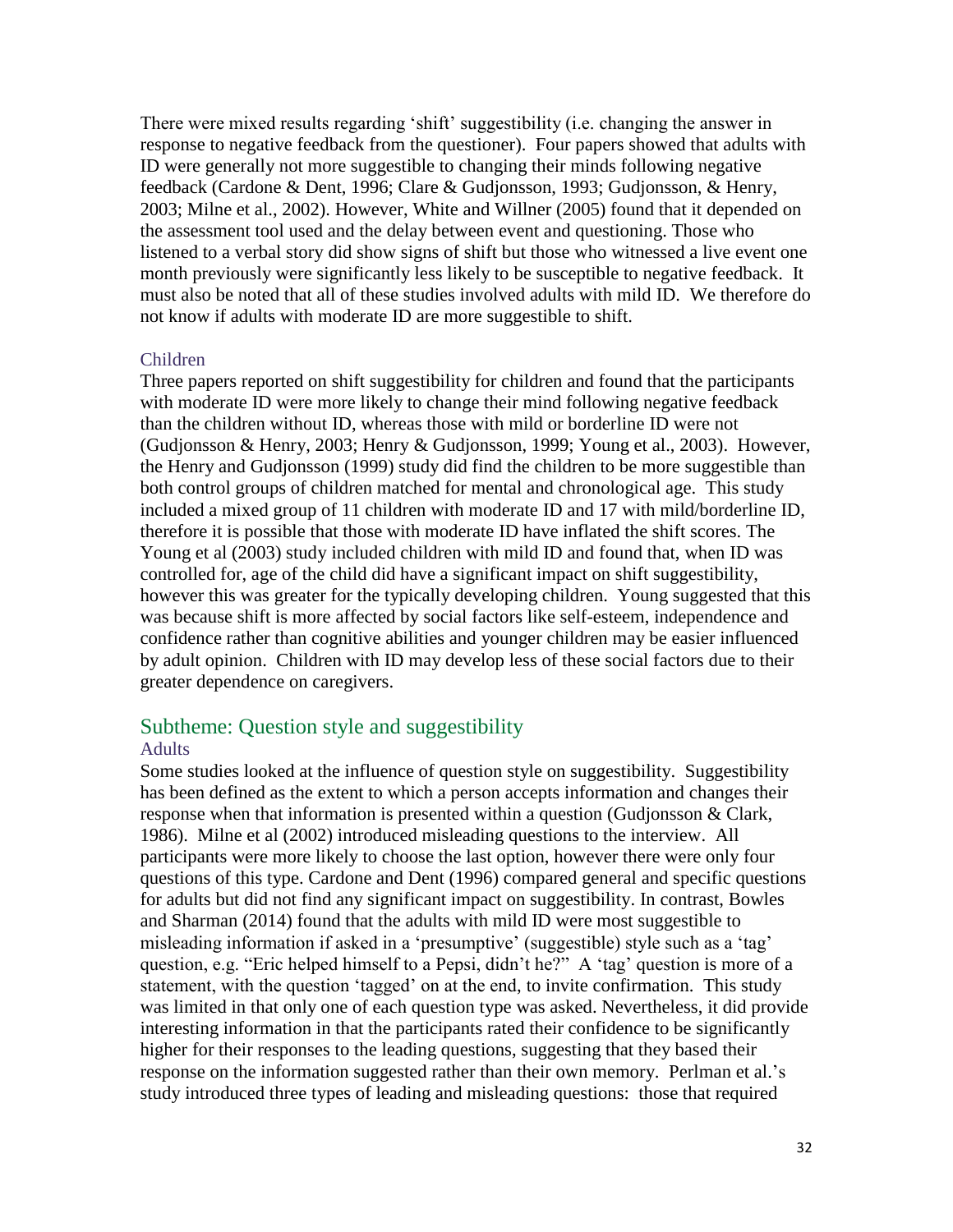short answer responses, e.g "What was blocking the doorway of the apartment?"; specific questions requiring yes/no responses, e.g. "Was the stranger wearing a scarf?"; and statement style questions e.g. "The stranger knew where to find the key to the apartment. Yes or no?" (Perlman, Ericson, Esses, & Isaacs, 1994). There was no significant difference between the adults with ID and the control group in response to correct leading specific and statement questions but the misleading questions (containing incorrect information) in specific and statement formats caused the most difficulties, particularly the statement format. As there were 16 questions within each of the three question types this study gives a more robust analysis of question types on suggestibility. Perlman et al. suggest that the statement question style causes greater risk of suggestibility as the statement carries a "stronger assertion of veracity, which DH (ID) participants may find difficult to deny in the face of an authority figure." (p186)

#### Children

Henry and Gudjonsson also looked at specific questions with children. The children were not more suggestible than the Chronological Age matched control group in response to correct leading specific questions, however they were more suggestible to the closed yes/no style misleading questions. The example provided of this style was also a 'tag' question (Henry & Gudjonsson, 2003).

In 2007 Henry and Gudjonsson again looked at the impact of question styles and found that the children with ID did obtain higher scores on the correctly leading yes/no questions, although, they were even more suggestible to misleading information in specific and yes/no question styles.

All of the examples given in these studies showed questions of short length containing only one subject and using simple language. This reduces the risk that the participants simply agreed with the questioner because they did not fully understand the question and makes it more likely that, although they understood the question, they were suggestible to the implied truth presented in the question by a person in authority

#### Theme 2: Challenges with memory

Challenges for people with ID being able to remember and recall details of an alleged event was not a focus of this review, as memory is more of an issue in police interviews than cross-examination. Research into memory and ID, however, is relevant to crossexamination. Half of the 24 papers addressed the recall abilities of the participants based on either verbal or visual stories, live events or, as in Kebbell et al (2004) events of personal experience. The majority found that people with ID were able to recall less about the event than those without ID. The studies that included controls with children matched for MA with the children with ID found that they recalled as much as the control group (Brown et al., 2012; Collins & Henry, 2016; Henry & Gudjonsson, 1999, 2003; Michel, Gordon, Ornstein, & Simpson, 2000). This suggests that children with ID can remember events and during cross examination the expectations of what they can be expected to remember about an event should be according to their MA rather than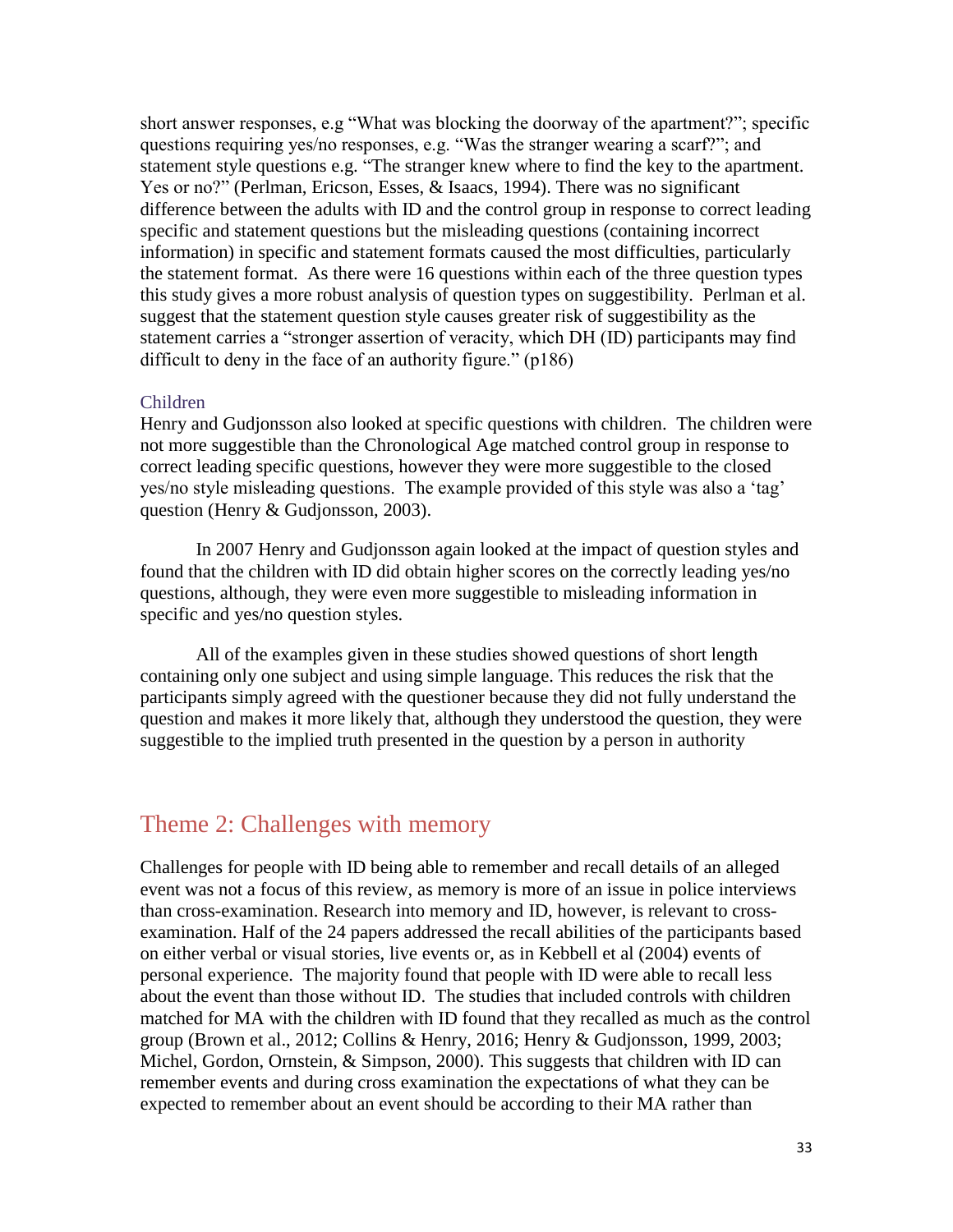chronological age. Other studies with children show a link between lower IQ and less recall provided (Bettenay et al., 2014; Brown et al., 2012; Gudjonsson & Henry, 2003; Henry & Gudjonsson, 1999, 2003).

A number of papers found that for both children and adults, delay between the event and the interview could have a negative impact on memory (Brown et al., 2012; Gordon & Jens, 1994; Jens, Gordon., & Shaddock, 1990; White & Willner, 2005). Contrary to these findings, Henry and Gudjonsson's study on 47 children with ID found that they recalled more in a second interview (only free recall and not in response to general questions) (Henry & Gudjonsson, 2003). However, as this was only two weeks following the first interview compared with between 6 and18 months in the other studies mentioned, it is likely that two weeks simply was not long enough to be considered a delay and other factors such as familiarity with the surroundings, greater awareness of the process and being more comfortable with the interviewer perhaps enabled the participants to have greater confidence to recall what they remembered of the event.

Gudjonsson and Henry's study of children and adults found that the 66 children aged 11- 12, with ID, had greater recall skills than the 221 adults with ID (Gudjonsson & Henry, 2003). The lower the IQ level of these adults, the less they could remember.

#### Theme 3: Challenges with accuracy

The papers that addressed accuracy of recall did not find any significant reduction in witness accuracy as a result of ID (Bettenay et al., 2014; Brown et al., 2012; Henry & Gudjonsson, 1999, 2007; Michel et al., 2000; Perlman et al., 1994). However, how the participants were subsequently questioned did have some impact. Bettanay et al., carried out mock direct examination interviews and cross-examinations with 90 children in total (41 with ID). They found that all the children made few errors, confabulations or 'don't know' responses during direct examination but they were all vulnerable to the pressure of questioning that challenges the information they provided, changing their mind on at least half of the answers during cross-examination (Bettenay et al., 2014). This paper only provides limited information on the cross-examination actually carried out, however the few examples of questions provided clearly show leading, mainly tag style questions and negative questions. Kebbell et al. (2004) found that more leading and negative questions were asked during cross-examination compared to examination in chief (the questioning of a witness by the party calling him/her) (Keane et al., 2010)

Two papers examined the accuracy of children's recall for activities they participated in compared with activities they were asked to imagine (Gordon & Jens, 1994; Jens et al., 1990). Children with ID were no less accurate than those without ID.

Brown el al.'s study of children also found specific (e.g. "Which plaster did you choose?") and option posing questions ("Did you or your partner wear the bandage first?") to result in less accurate recall than more open free recall ("Tell me about that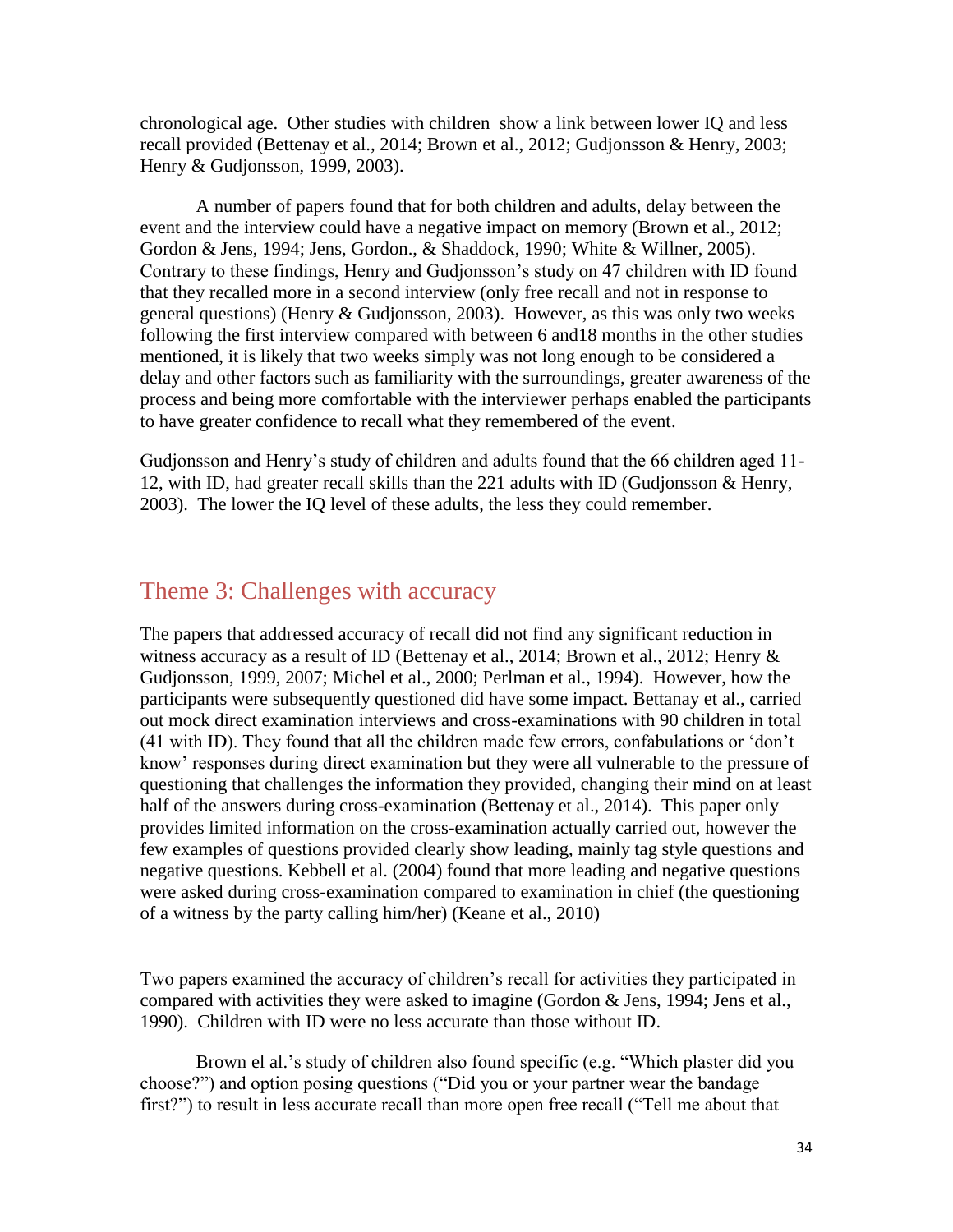time.") (Brown et al., 2012). Dent (1986) also found less accuracy in response to specific questions. This is in contrast to the adult studies which found no difference between those with ID and the control group for accurate responses to specific questions (Perlman et al., 1994) or even greater accuracy to specific questions (Cardone & Dent, 1996) This is despite the control group used in the Perlman et al., study containing participants of potentially higher intellectual functioning than would be expected of the general population. However, with non-leading short answer questions e.g. "How did the stranger try to kill the woman?" only 63% of the information participants with ID provided was correct

One paper offered an alternative style of questioning. Sigelman et al. compared open ended questions, yes-no questions and multiple-choice questions for amount of information provided and degree of accuracy. They found that open ended questions, such as "Most days, how do you get to school?" were not adequate to gain enough information in response. Yes-no questions gained further information but at the expense of accuracy. However, multiple choice questions, particularly when pictures were used, provided 100% responsiveness and did not impair accuracy. The children were shown pictures of, for example, ways of getting to school and informed "Here are some ways people get to school", and were then asked, "Which way do you get to school most days?" Moreover, they found no systematic bias, when the last option is likely to be chosen, for the verbal or picture multiple choice questions (Sigelman, Winer, & Schoenrock, 1982).

#### Theme 4: Confabulation

Confabulation occurs when people imagine experiences they believe to be true in response to gaps in their memory (Gudjonsson, 1992). Four papers addressed the likelihood of confabulation for people with ID. It can be measured in two parts via the GSS/GSS 2, distortion (change in details) and fabrication (entirely novel element)(Gudjonsson & Clare, 1995). Two papers found that people with ID were prone to confabulation (Clare & Gudjonsson, 1993; Perlman et al., 1994) and two found that they were not (Bettenay et al., 2014; Gudjonsson & Clare, 1995). A link between poor memory and likelihood of confabulation was found by Clare and Gudjonsson in the 1993 paper for adults with ID (Clare & Gudjonsson, 1993) however, in 1995 the same authors found no link between confabulation and IQ, memory, suggestibility or acquiescence (Gudjonsson & Clare, 1995). The complexity of measuring confabulation was acknowledged by Gudjonsson and Clare in their 1995 paper and the likelihood of other influencing factors coming into play, such as personality.

#### Theme 5: Acquiescence

All of the four papers that reported on acquiescence found that adults and children with ID were more prone to acquiescence when undergoing questioning during an interview (Clare & Gudjonsson, 1993; Gudjonsson, 1990; Sigelman, Spahhel, Schoenrock, 1981;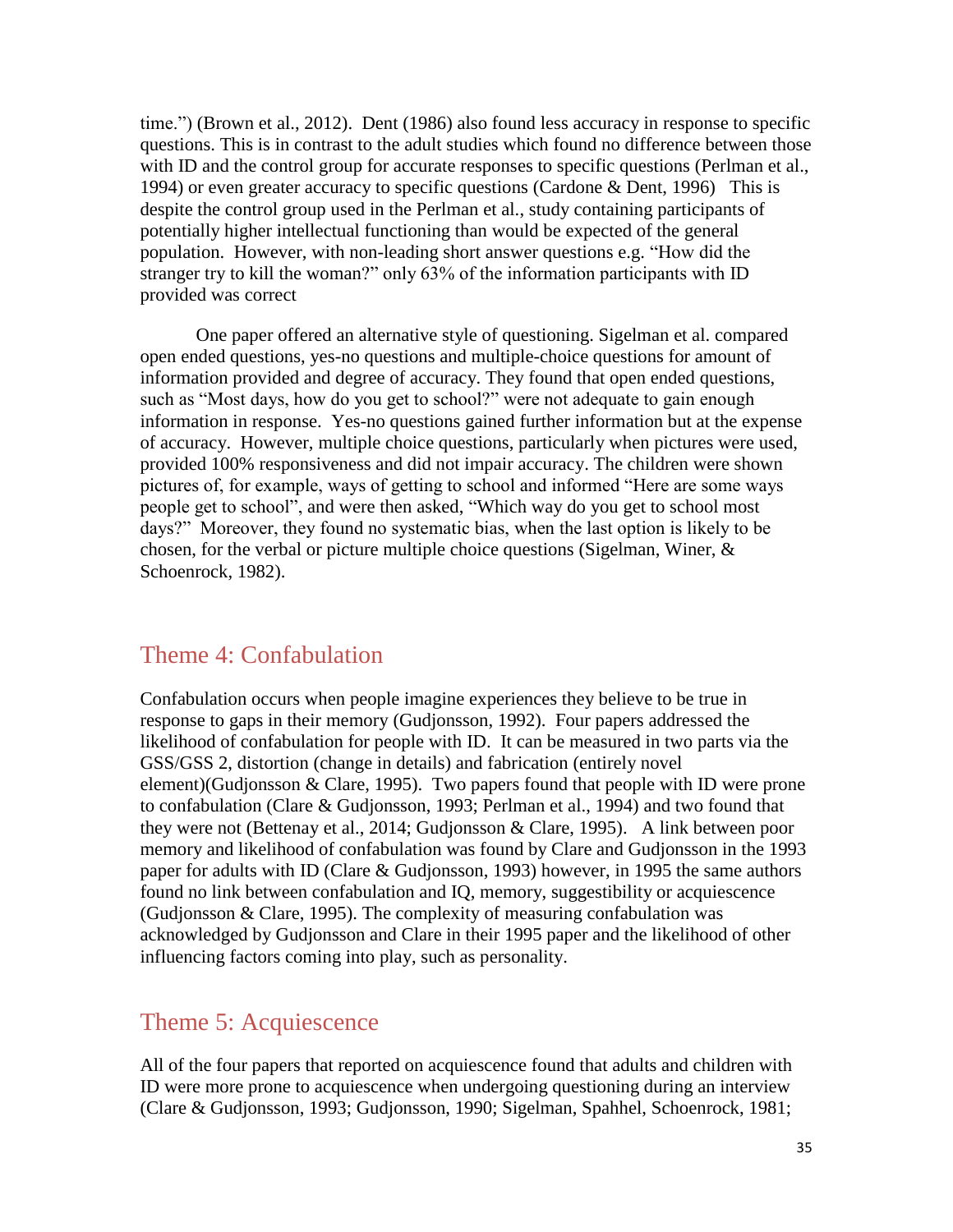Sigelman et al., 1982). Acquiescence occurs when a person answers a question in the affirmative, regardless of the content of the question (Gudjonsson, 1990). Both the Sigelman et al. papers found that question style impacted acquiescence and people with ID were more susceptible to acquiescence following a question requiring a yes/no answer. Gudjonsson (1990) suggested that there were also other influencing factors, such as personality, temperament and coping skills. All papers also found the lower the IQ the higher the rate of acquiescence. Gudjonsson and Clare (1995) also examined acquiescence but only for any correlation with confabulation, of which none was found.

#### Theme 6: Court Language

Only one paper (Ericson & Perlman, 2001) examined challenges for people with ID in understanding the language used in court. The 40 adults with mild to moderate ID could only understand 8 out of the 34 terms tested (23.5%) in comparison to 33/34 for the control group. The 34 legal terms tested were commonly used terms within the court system. The participants were asked if they knew the term and, if so, were then asked a probing question to gather further evidence of understanding. In addition, 40% of those with an ID had come into contact with the courts before, either as a witness, victim or defendant. This compares with only 12.5% of the control group. The authors provided a list of the key terms not understood by at least 40% of the participants with ID which includes terms regularly used and of great significance and importance to understand, such as, guilty, prosecute, trial, charges, and evidence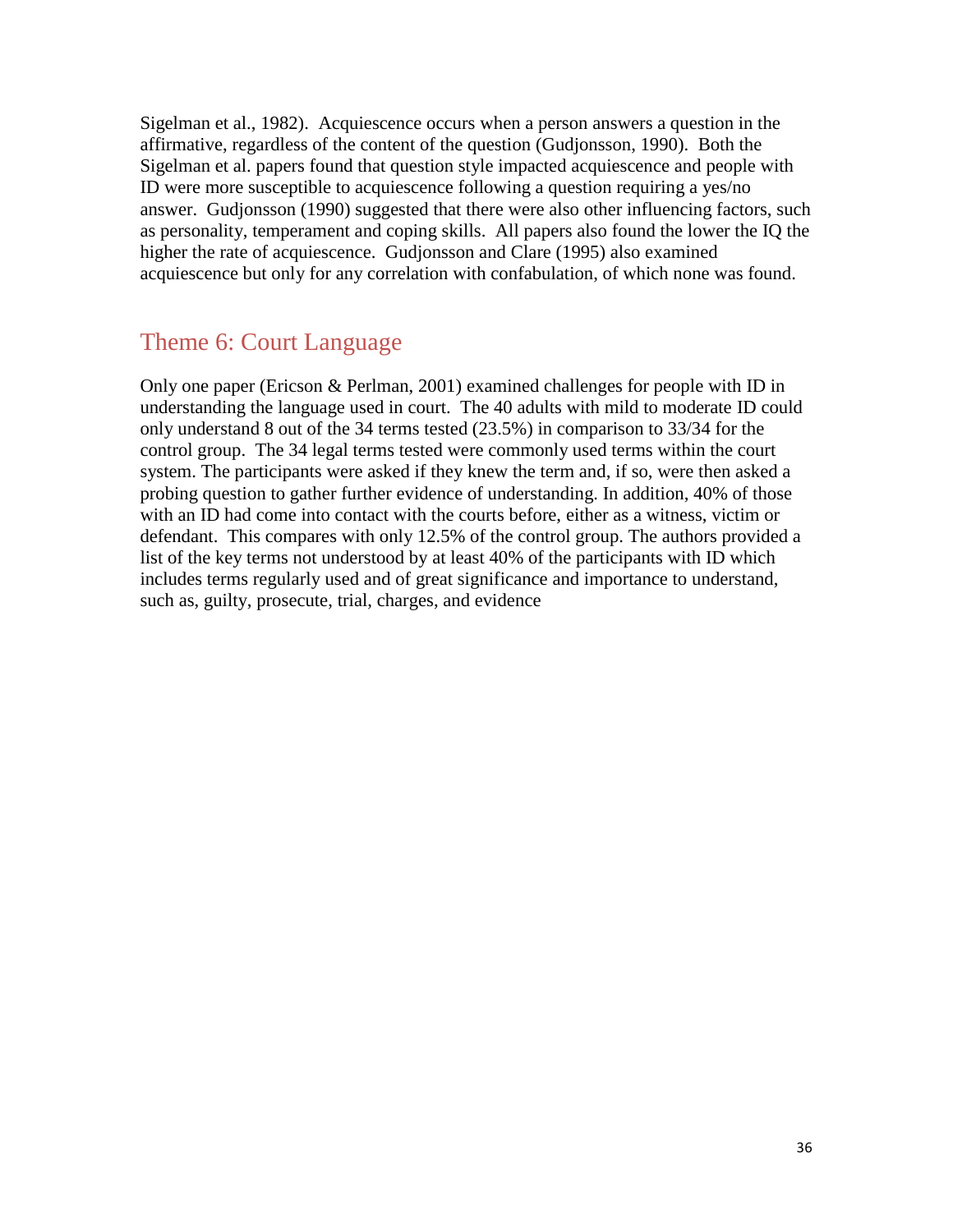

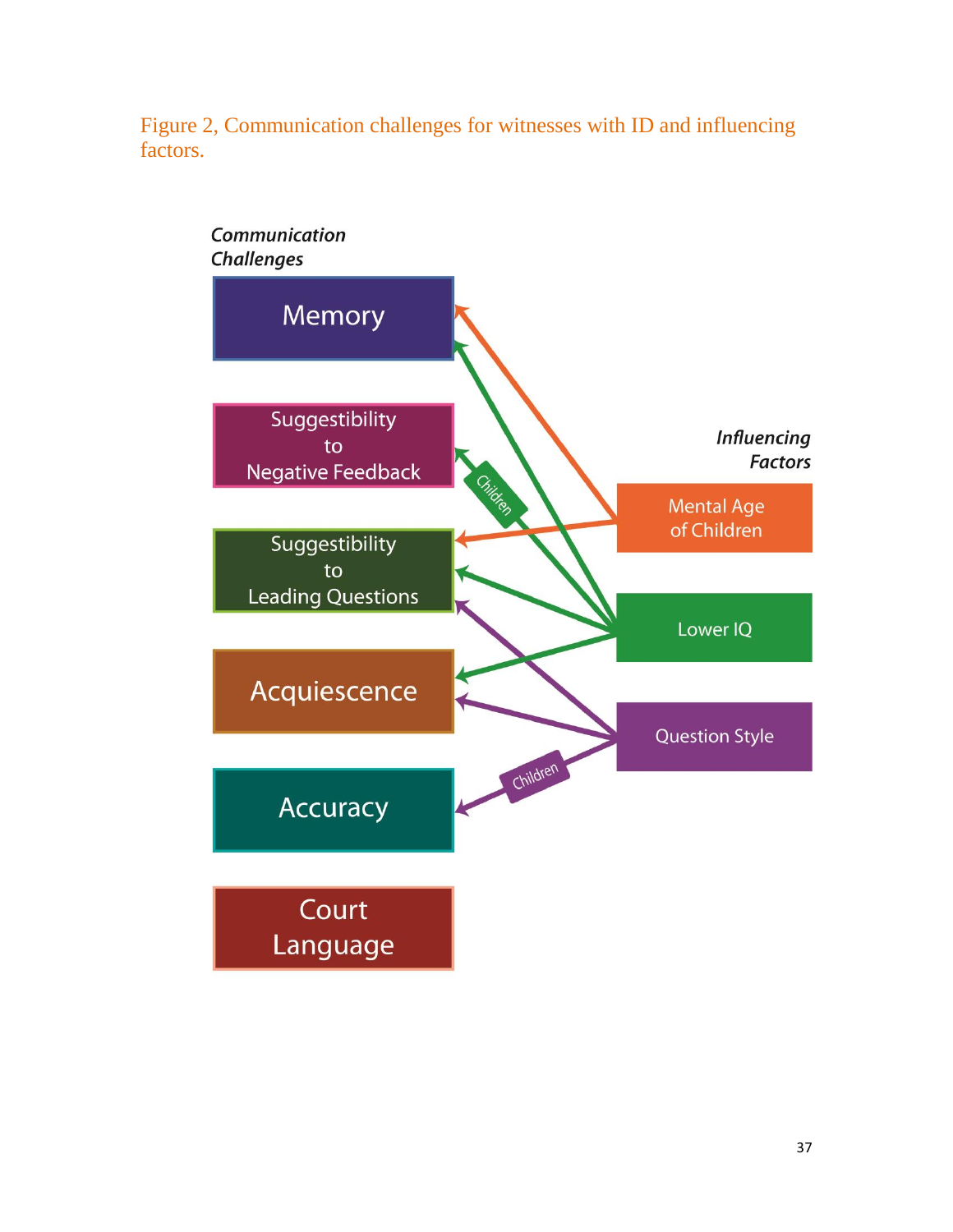### Discussion of findings and relevance to cross-examination

The systematic nature of this review captured much more than what could have been achieved with a non-systematic review. It has also reduced the risk of researcher-bias (Gough, Oliver, & Thomas, 2012), that is a subjective and personal view of the literature being taken by the authors, as systematic reviews allow for more 'observational research' (Wormald & Evans, 2018). The main communication challenges for people with ID during cross-examination, as highlighted by the papers in this systematic review, are visually presented in Figure 2. The extent of impact of these challenges can be influenced by the mental age of the child, the level of IQ and the style in which questions are asked. Findings showed that the more severe the cognitive impairment, the more likely a child witness with ID will be susceptible to: agreeing with suggestions placed in a question from an advocate putting their case to the witness ( Bettenay et al., 2014; Gudjonsson & Henry, 2003; Henry & Gudjonsson, 2003; Young et al., 2003); changing their mind following negative feedback from the advocate (Gudjonsson & Henry, 2003; Henry & Gudjonsson, 1999; Young et al., 2003); and to acquiescing with questions asked (Sigelman, C., Spahhel, C., Schoenrock, 1981; Sigelman et al., 1982). Children with milder ID have greater resistance and are not any more suggestible to negative feedback than typically developing children (Gudjonsson & Henry, 2003; Henry & Gudjonsson, 1999; Young et al., 2003) but they are more suggestible to agreeing with leading and misleading questions (Bettenay et al., 2014; Brown et al., 2012; Henry & Gudjonsson, 2003; Young et al., 2003). Therefore, introducing new information or making alternative suggestions to the child about what happened during an event may lead to inaccuracies in that the child will simply agree with the suggestion being made rather than what they actually recall of the event.

Any delay between an alleged event and the police interview may have a negative impact on the amount of information a witness with ID will remember (Brown et al., 2012; Gordon & Jens, 1994; Jens et al., 1990; White & Willner, 2005). Therefore, a long delay between the alleged event, interview and cross-examination in court may negatively impact on their memory and potentially cause greater suggestibility during cross-examination. In England and Wales the average time for a case to reach completion in the crown courts is  $51$  weeks<sup>9</sup>, this is even longer in Northern Ireland with an average of 73.6 weeks (1.4 years). For 12% of cases between 2011 and 2016 it actually took 2.7 years (Donnelly, 2018). Adults alleging crimes committed during their childhood have even greater challenges of delay to overcome in what they remember and how suggestible they are to questions and question styles impacting on accuracy of their testimony. Fast tracking cases that involve witnesses with ID would help limit the negative impact of delay for these vulnerable witnesses. Alternatively, rolling out of prerecorded cross-examination across courts may be a viable option. Findings of a pilot in 2013 in three crown courts in England show that although it took a similar length of time for cases in the pilot to reach trial it took half the time for the witnesses to be crossexamined (Baverstock, 2016).

 $\overline{a}$ 

<sup>9</sup> http://open.justice.gov.uk/courts/criminal-cases/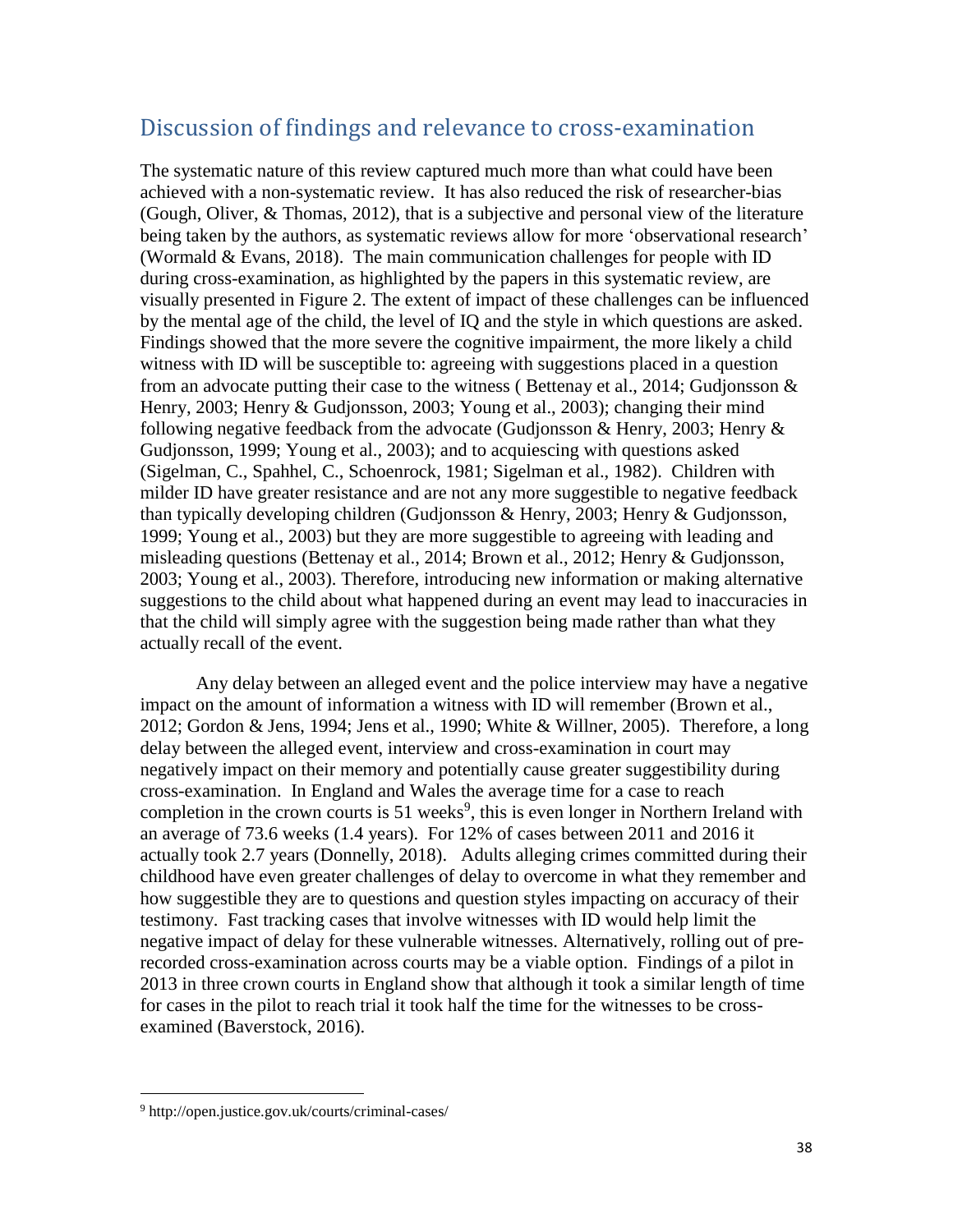It has been highlighted in this review that hearing a verbal story of an event is much less effective on memory and reducing suggestibility than actually witnessing an event (Cardone & Dent, 1996; White & Willner, 2005). For memory refreshing prior to a hearing defendants have to read through pages of a transcript of their version of events, taken from the investigative interview, or rely on others to read out. Due to more limited cognitive abilities of having an ID this will be more challenging for those with an ID. Although victims and non-defendant witnesses with ID do not view a DVD of the event in question, they do have the benefit of a visual aid to assist memory, as the visually recorded ABE interview (video recorded investigative interview used with vulnerable victims and witnesses) shows their body language and perhaps reminds of emotions they experienced when recalling the event. This means that vulnerable victims and witnesses may benefit more from memory refreshing of their testimony than vulnerable defendants.

People with ID are less likely to understand legal language (Ericson & Perlman, 2001). Familiarity with the court setting does not guarantee understanding. This raises concern particularly for defendants in being able to follow and understand what is happening in their trial and to be able to raise important points regarding statements made. If a person with ID does not have a good understanding of the language that is being used and important key terms of the justice system, could it be assumed that they also have limited understanding of the process, the importance of the evidence they give and of their responses to cross-examination? An understanding of the term 'guilty' is surely of great importance for a defendant to be able to accurately give his/her plea. Research by Jacobson et al. (2015) with defendants, victims and witnesses without an ID would confirm this. Observations of Crown Court cases highlight examples of a lack of understanding of the fundamental aspects of the case by victims and defendants (Jacobson, Hunter, & Kirby, 2015). As part of this same research victims, witnesses, defendants and professionals are interviewed and language (verbal and non-verbal) is highlighted as an influencing factor in creating a 'them and us' culture within the court setting, where court users and professionals are 'poles apart' socially and educationally. The authors claim that a defendant's understanding is not limited to specific questions asked but also to the wider understanding of court proceedings, legal language used throughout and any sentence given. Research by Gibbs, surveying the opinions of professionals on the use of video hearings, further highlights communication challenges for defendants by suggesting that video hearings reduce their understanding of and participation in the court process (Gibbs, 2017). Although, as Gibbs claims, there has been no research into the use of video hearings with defendants with disabilities so the extent of this for defendants with ID is unknown. A search for similar research documents to Ericson & Perlman, 2001, on legal language and ID, was carried out by the author but none were found. Further research is required.

Question format can have significant impact on suggestibility, accuracy and acquiescence for both adults and children. Although children and adults with ID can give accurate accounts of an event, particularly during free recall, how they are subsequently questioned on the event can greatly influence the accuracy (Bettenay et al., 2014; Brown et al., 2012; Dent, 1986; Gordon & Jens, 1994; Jens et al., 1990). This poses challenges for cross-examination as the purpose is for the witness to be questioned on the information provided in their examination-in-chief, but a witness with ID may simply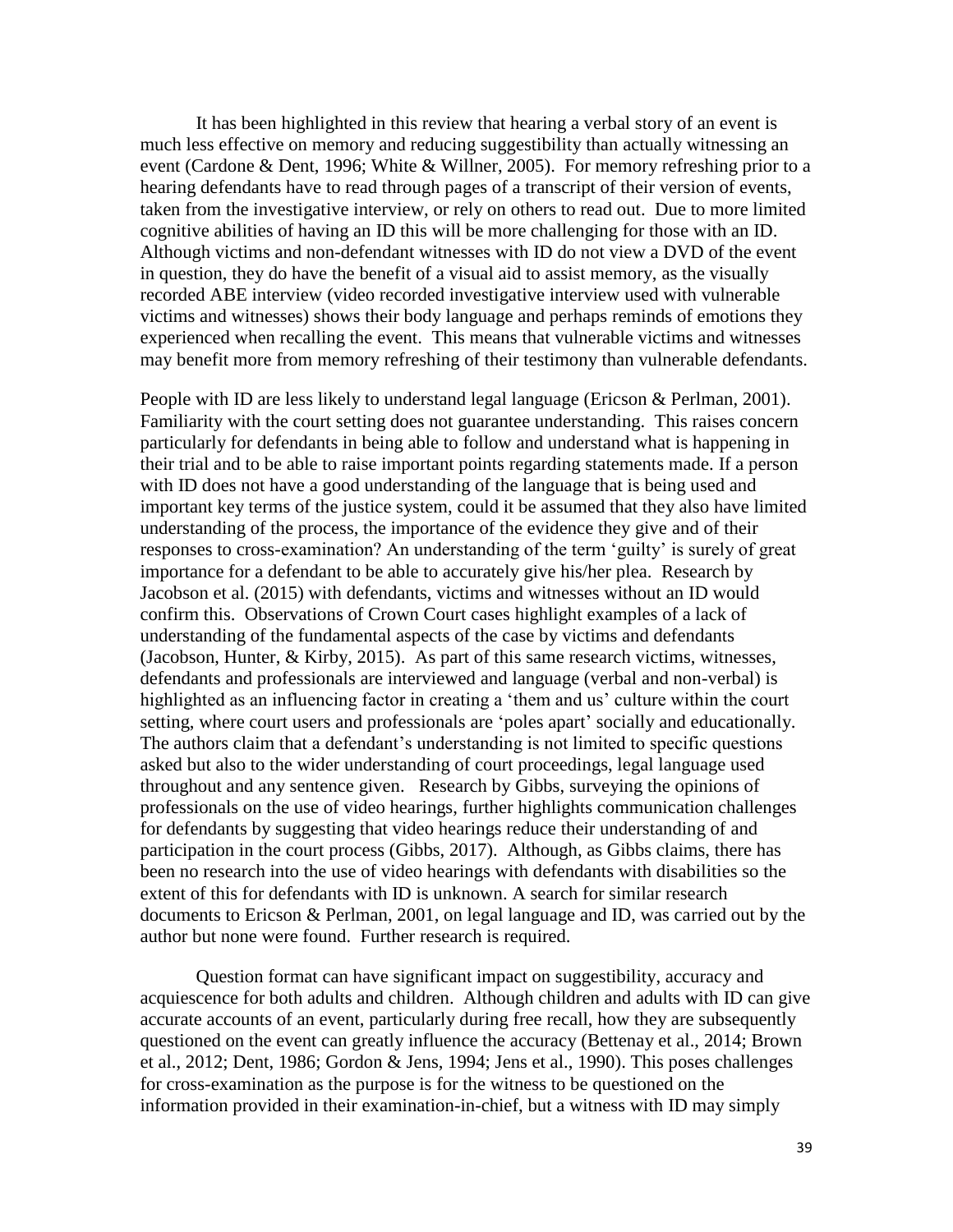agree with alternative suggestions put to them or agree if accused of being mistaken or lying about details of an event. Statements and closed style questions requiring yes/no answers, particularly 'tag' questions result in higher levels of suggestibility (Bowles & Sharman, 2014b; Henry & Gudjonsson, 2003, 2007; Perlman et al., 1994). Yet the Kebbell et al. (2004) paper showed that closed questions were the most common question type used during cross-examination. Research by Wheatcroft et al., with 60 adult witnesses to look at the influence of question styles on eyewitness confidence and accuracy used question styles taken from several court transcripts. An examination of these transcripts found that the advocates tended to phrase the majority of questions so that a 'yes' response was encouraged (Wheatcroft et al., 2004). Sigelman et al's (1981) research found that witnesses with ID who are likely to acquiesce will do so in response to yes/no answer type questions. More up to date research is required to see if this is common practice in courts today for witnesses with ID particularly following the implementation of special measures, Court of Appeal rulings and toolkits for advocates on The Advocate's Gateway<sup>10</sup>. Susceptibility to acquiescence could have grave consequences for a person with ID during cross-examination. If this weakness is not identified and made known to the court a question such as "You'd be likely to steal someone's watch if you found it Mr X, isn't that right?" could be answered in the affirmative, not necessarily because the witness agrees that he would steal a watch, but because he has an intellectual disability and is acquiescing with the positive response suggested in the question.

Multiple choice questions and pictures may provide further recall without negatively impacting accuracy (Sigelman et al., 1982) but more research is needed to confirm these findings and to explore how they could be used effectively during crossexamination. Pictures are regarded as a visual aid and there is very little research into how these can be used within the criminal justice system. The main source of guidance on the use of any communication aid in court is from Toolkit 14 of The Advocates Gateway  $^{11}$ as there is no ABE equivalent guidance (Mattison, 2016).

Papers in this review conclude that children with ID should be communicated with according to their mental age rather than chronological age (Bettenay et al., 2014; Gordon & Jens, 1994; Henry & Gudjonsson, 1999, 2003), but caution should be applied to this conclusion. People with ID are not a homogeneous group, people are individuals. In addition, ID can have different causes (Tassé, 2013) and be linked to other medical, social and behavioural conditions (American Psychiatric Association, 2013) which can influence communication skills. It can therefore not be assumed that every older child with a mental age of 7 will have the same communication abilities and needs as a typically developed 7 year old. Research has not yet addressed whether mental age is a good predictor of performance during cross-examination for adults. Although mental age is used in research as a comparison variable with adults (Nijman, Scheirs, Prinsen, Abbink, & Blok, 2010) and in particular in research with adults with Down Syndrome (Arstein-Kerslake, 2017; Jacola et al., 2014; Ringenbach & Balp-Riera, 2006; Roberts &

 $\overline{a}$ 

<sup>10</sup> www.theadvocatesgateway.org

<sup>11</sup> https://www.theadvocatesgateway.org/images/toolkits/14-using-communication-aids-in-the-criminaljustice-system-2015.pdf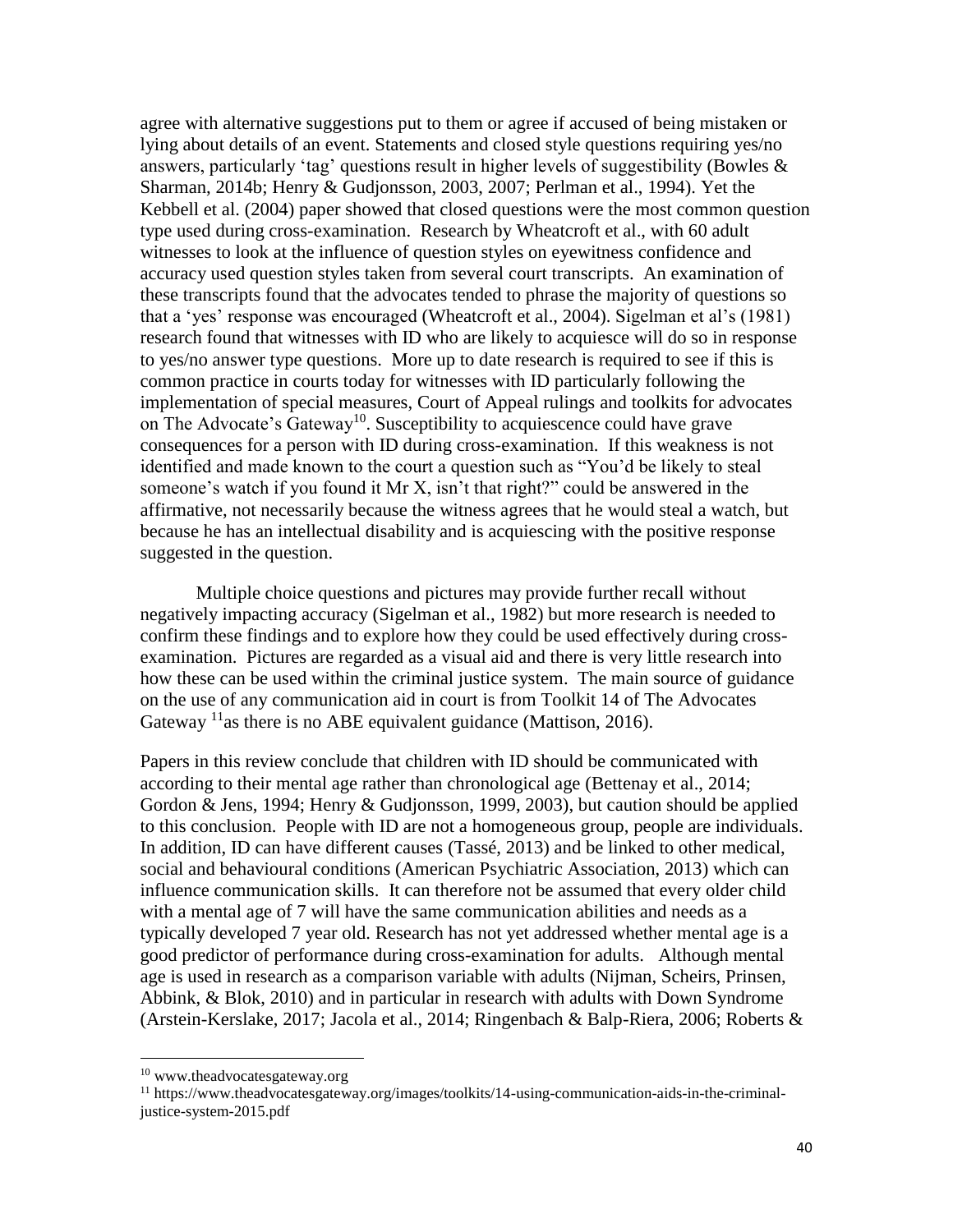Richmond, 2018), comparing adults to children does not fit with the concept of normalisation. Normalisation inspired by Nirje (1969) and developed by Wolfensberger (1972) basically means to afford people with disabilities the right to have the same opportunities, access to services and legal rights as anyone else in society (Gone, Hatton, & Cane, 2012). Social role valorisation claims that how people are treated depends extensively on the roles they occupy in society, those with roles that have greater value are treated better than those in roles of lower value and people with ID are greatly devalued by society (Wolfensberger, 2000). Childish images and the 'child role voice' used by others when communicating with adults with ID are examples given by Wolfensberger of how society fuels this devaluation.

Despite this, an adult with an ID may be at even more risk than a child of agreeing with the force of an alternative sequence of events being suggested to them. Being a victim, eye witness or accused of a crime, going through a trial process and ultimately being cross-examined on your account of events can hardly be considered a 'normal' and every day process of events. It is not difficult to imagine that it may be challenging for an advocate to effectively adjust questioning accordingly when faced with a fifty year old defendant who can engage in verbal conversation, lives independently and has a family. Having information on the defendant's mental age, e.g. as that of an 8 year old, may assist the advocate. Although, in the absence of a Registered Intermediary assessment<sup>12</sup> (as is possible in England and Wales) information about the person does not give specific information on communicating with that person and assumes that the advocate has skills to effectively communicate with an 8 year old child. This complexity of communicating with vulnerable witnesses has led to demand for specialist training for advocates to offer key general principles to adhere to.

Specialist training on vulnerability, through the Inns of Court College of Advocacy (ICCA) is now available for advocates in England and Wales and will become mandatory for those working in sexual offence cases involving vulnerable witnesses.<sup>13</sup> The focus is for advocates to understand general key principles, such as: keep to chronological order; do not make statements; and do not ask leading questions or tag questions. A recent paper by academics, from a range of disciplines, reviewing the training has criticised this emphasis on 20 key principles and claims that for all but two of the principles, no 'tag' or leading questions, there is a lack of empirical evidence from research to show they apply to vulnerable witnesses only. The results of this review would echo this criticism, however there is evidence from the Perlman et al. (1994) paper that statement style questions may also increase the risk of suggestibility. In addition, a witness with mild ID who recalls good detail of the event may not have difficulty with tag and leading questions. A lack of empirical evidence in general into advocacy, and in particular for vulnerable witnesses, is also highlighted in the Cooper et al., review (Cooper et al., 2018).

 $\overline{a}$ 

<sup>&</sup>lt;sup>12</sup> For information on Registered Intermediary assessments see (Cooper & Mattison, 2017)

<sup>13</sup> [www.icca.ac.uk/advocacy-the-vulnerable](http://www.icca.ac.uk/advocacy-the-vulnerable) (accessed 27 August 2018)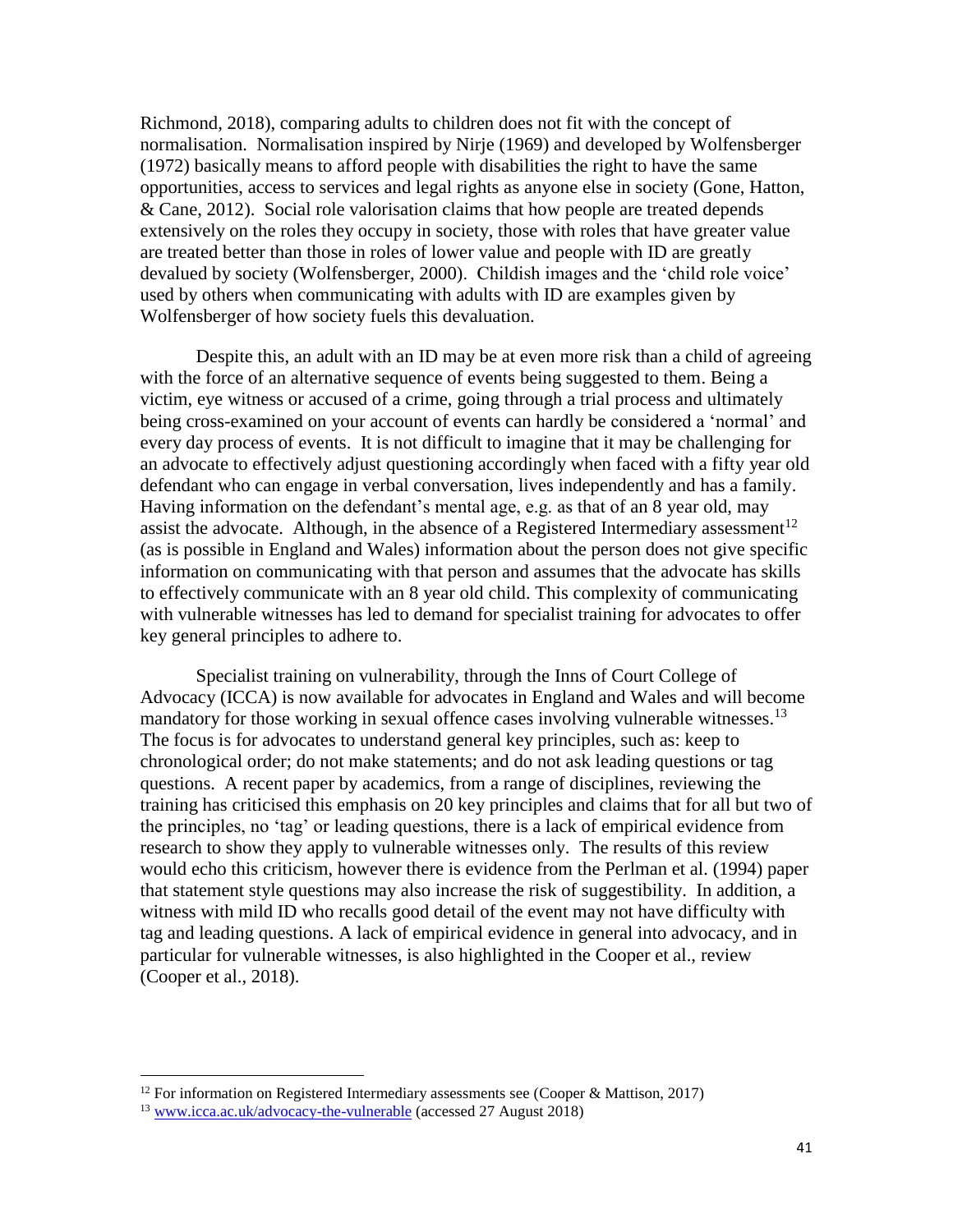#### Limitations of findings in the review and further research

Research into capacity or competency to stand trial was excluded in this review on the basis that competency is assumed by trial stage. However, this exclusion may have limited findings. Competency papers that had been excluded at abstract/full paper stage were re-examined. Differing results were found in two papers: IQ did not impact on acquiescence; IQ and memory were not effective estimates of suggestibility(Gudjonsson, Murphy, & Clare, 2000); adults with ID were suggestible to changing their mind following negative feedback (Everington & Fulero, 1999). Gudjonsson et al. (2000) suggest that a simpler version of the acquiescence test used may explain some differing results and Everington and Fulero (1999) suggest a difference in race between the interviewer and participants as a reason for suggestibility to negative feedback. In both papers participants were actual witnesses (Gudjonsson et al., 2000) and defendants (Everington & Fulero, 1999), therefore other factors relating to the court process, such as stress and anxiety, may have impacted on the results in these studies. This further highlights the need for research on communication and cross-examination with actual trial cases.

We do not know the role any co-existing conditions played in the results of papers in this review. Only two papers (Brown et al., 2012; Ericson & Perlman, 2001) purposely excluded people with other conditions that may have influenced findings, such as: autism; Attention Deficit Disorders; diabetes; hearing or visual impairments (also considered in Collins and Henry, 2016); and mental health diagnosis. In their review of papers on eyewitness testimony for people with autism, Maras and Bowler record the specific difficulties associated with autism regarding memory, personally experienced events, processing information, and processing emotional stimuli, that would impact on their performance during cross-examination (Maras & Bowler, 2014). However, at the time of their review all research into autism and eyewitness testimony had only been with participants with 'high-functioning autism', that is with no ID. A scoping exercise of literature did not find any new papers in this area that included and examined both autism and intellectual disability (Searches for 'eyewitness testimony' and autism or ASD or autistic spectrum disorder in EBSCO academic search complete, criminal justice extracts, PsychARTICLES, PsychINFO, and SCOPUS).

The papers in this review have not taken into consideration factors specifically associated with cross-examination and the impact these may have on communication for people with ID. Factors such as: delay on the day of cross-examination; time of day of questioning; length of cross-examination; rapport with the questioner; nature of the alleged crime; complexity of sentence structures used; complexity of language used; pace of questioning; physical presence of the advocate; characteristics and communication style of the advocate. The majority of interviewers in the papers in this review were the authors or research assistants, only one paper used trainee barristers (Bettenay et al., 2014). None of these interviewers will have come close to questioning in a manner and style familiar to skilled and experienced advocates representing their client; to direct the interview, lead the witness, pick up and respond to the witness' non-verbal language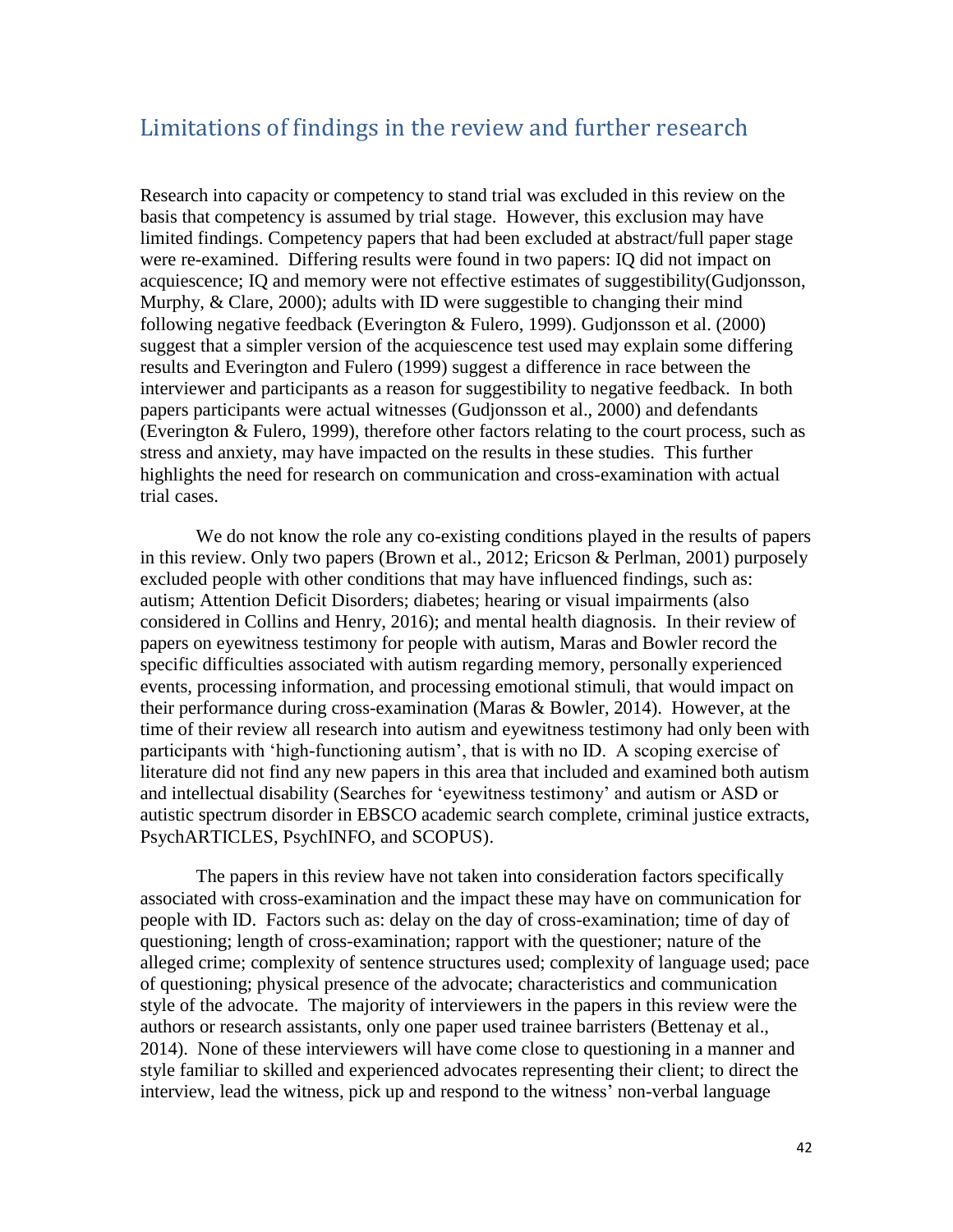presented such as hesitant pauses or change in eye contact. There is a need for research into the impact of the cross-examination process on communication for people with ID.

#### Conclusion

There is a dearth of research into actual court cases and the lived experiences of the cross-examination process and communication challenges faced by people with ID. This systematic review, which to our knowledge is the first of its kind, has also highlighted the need for further research in some key areas: confabulation; mental age of adults and performance indication; using multiple-choice questions with and without pictures for enhanced recall and accuracy; witness understanding of court language; and research that takes into consideration other factors beyond IQ levels. Intellectual disabilities are diverse and complex and any research into the communication challenges people with ID face during cross-examination can only give a generalised overview. Witnesses are all individualistic therefore any intervention to support and enhance communication during cross-examination needs to be person-centred to the individual witness. As stated by the Cooper et al., review of the advocates training programme "Advice to advocates should capture the importance of research evidence-based, contextual questioning and the need for flexible adaptation to suit the needs of each vulnerable individual." (Cooper et al., 2018, p.12). We hope that our review will inform both policy and practice in this area. Additionally, more evidence-based research into communication for people with ID during cross-examination is required to fully inform advocates and fully open the criminal justice system to these vulnerable witnesses. The authors' pending studies will attempt to fill some of this deficit.

Acknowledgements

Karl Niblock, Tidal Creative for design of Figure 2.

Declaration of Conflicting Interests

The authors declared no potential conflicts of interest with respect to the research, authorship, and/or publication of this article.

#### Funding

The authors received no financial support for the research, authorship, and/or publication of this article.

#### References

American Psychiatric Association. (2013). *Diagnostic and statistical manual of mental disorders: DSM-5* (Fifth). Arlington, VA, US: American Psychiatric Publishing, Inc. Arstein-Kerslake, A. (2017). The right to legal agency: Domination, disability and the

protections of Article 12 of the Convention on the Rights of Persons with Disabilities - International Journal of Law in Context, 13, 1 pp. 22-38 (2017). *International Journal of Law in Context*.

Baverstock, J. (2016). *Process evaluation of pre-recorded cross-examination pilot (*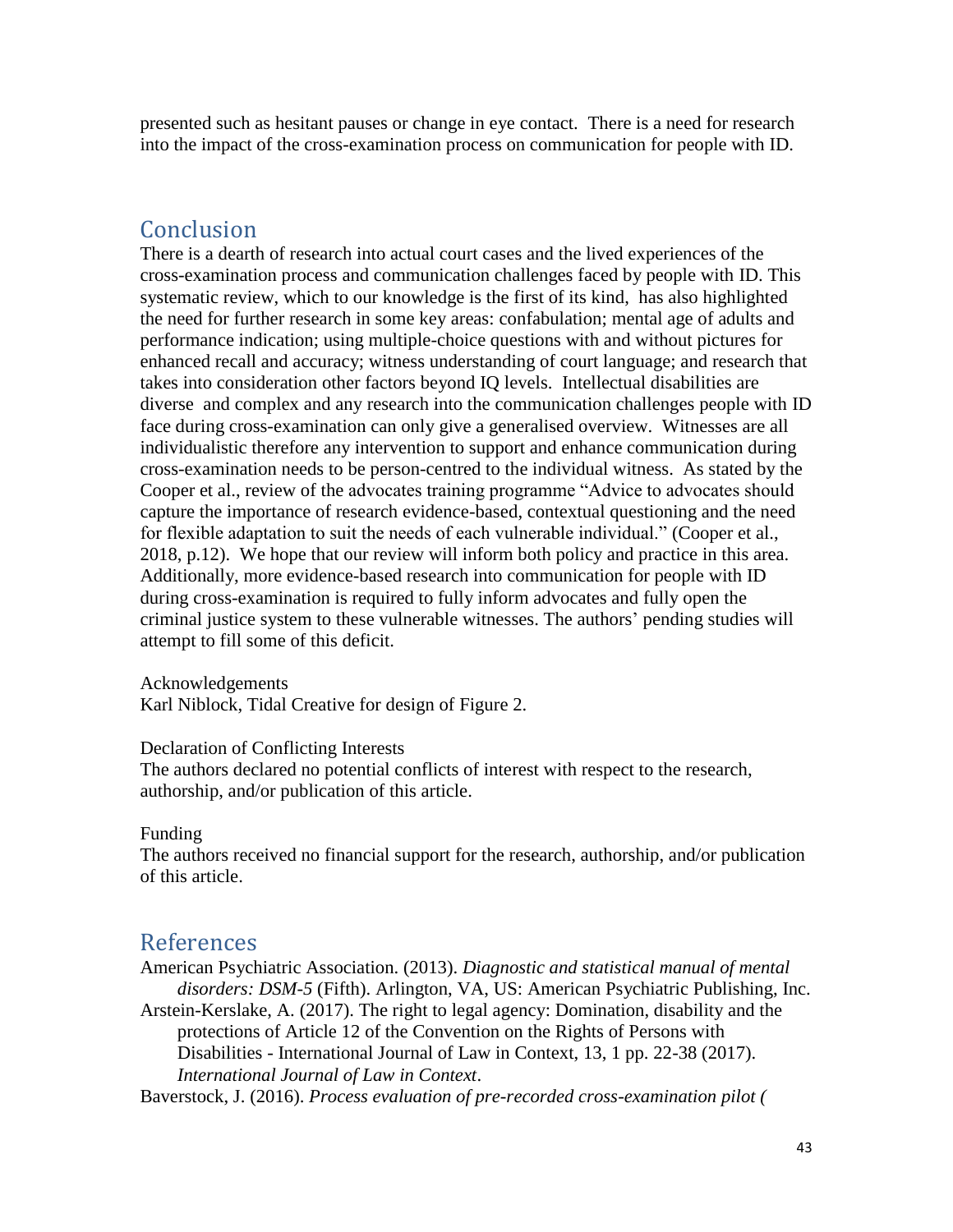*Section 28 )*. London.

- Bettenay, C., Ridley, A., Henry, L. A., & Crane, L. (2014). Cross-examination: The Testimony of children With and Without Intellectual Disabilities. *Applied Cognitive Psychology*, *28*, 204–214.
- Bowden, P., Henning, T., & Plater, D. (2014). Balancing fairness to victims, society and defendants in the cross-examination of vulnerable witnesses: An impossible triangulation? *Melbourne University Law Review*, *37*(3), 539–584. Retrieved from https://www.scopus.com/inward/record.uri?eid=2-s2.0- 84899645309&partnerID=40&md5=810313d4cc28f8a5552e6f0cc40a4f89
- Bowles, P. V, & Sharman, S. J. (2014a). A Review of the Impact of Different Types of Leading Interview Questions on Child and Adult Witnesses with Intellectual Disabilities. *Psychiatry, Psychology and Law*, *21*(2), 205–217. https://doi.org/10.1080/13218719.2013.803276
- Bowles, P. V, & Sharman, S. J. (2014b). The Effect of Different Types of Leading Questions on Adult Witnesses with Mild Intellectual Disabilities. *Applied Cognitive Psychology*, *28*, 129–134.
- Braun, V., & Clarke, V. (2006). Using thematic analysis in psychology. *Qualitative Research in Psychology*, *3*(2), 77–101. https://doi.org/10.1191/1478088706qp063oa
- Brown, D. A., Lewis, C. N., Lamb, M. E., & Stephens, E. (2012). The influences of delay and severity of intellectual disability on event memory in children. *Journal of Consulting and Clinical Psychology*, *80*(5), 829–841. https://doi.org/10.1037/a0029388
- Burton, M., Evans, R., & Sanders, A. (2006). *Are special measures for vulnerable & intimidated witnesses working? Evidence from the criminal justice agencies* (Vol. Home Offic). Retrieved from

http://search.ebscohost.com/login.aspx?direct=true&db=cja&AN=CJA03900300015 05s&site=ehost-live

- Cardone, D., & Dent, H. (1996). Memory and interrogative suggestibility: The effects of modality of information presentation and retrieval conditions upon the suggestibility scores of people with learning disabilities. *Legal and Criminological Psychology*, *1*, 165–177. https://doi.org/10.1111/j.2044-8333.1996.tb00316.x
- Clare, I., & Gudjonsson, G. (1993). Interrogative suggestibility, confabulation, and acquiescence in people with mild learning disabilities (mental handicap): Implications for reliability during police interrogations. *British Journal of Clinical Psychology*, *32*(3), 295–301. https://doi.org/10.1111/j.2044-8260.1993.tb01059.x
- Clare, I., & Murphy, G. (2001). Witnesses with learning disabilities. *British Journal of Learning Disabilities*, *29*(3), 79–80. https://doi.org/10.1046/j.1354- 4187.2001.00156.x
- Clark, S. F. (2011). The Art of Cross-Examination. *FDCC Quarterly*, *61*(2), 103–148. Retrieved from

http://search.ebscohost.com/login.aspx?direct=true&db=cja&AN=60588521&site=e host-live

- Collins, D., & Henry, L. (2016). Eyewitness recall and suggestibility in individuals with Down syndrome. *Journal of Intellectual Disability Research*, *60*(12), 1227–1231. https://doi.org/10.1111/jir.12310
- Cooper, P., Backen, P., & Marchant, R. (2015). Getting to grips with ground rules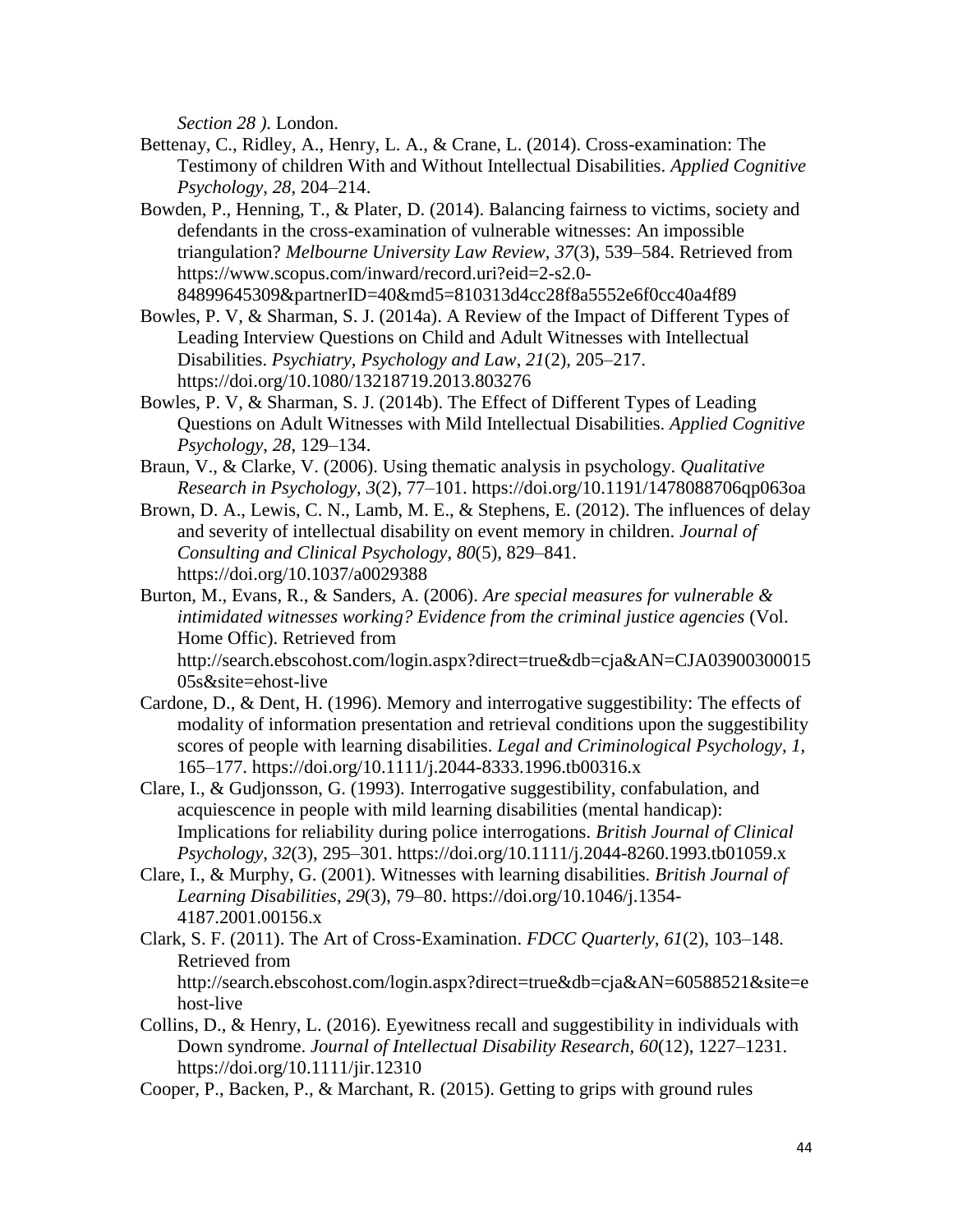hearings: a checklist for judges, advocates and intermediaries to promote the fair treatment of vulnerable people in court. *Criminal Law Review*, (6), 420–435.

- Cooper, P., Dando, C., Ormerod, T., Mattison, M., Marchant, R., Milne, R., & Bull, R. (2018). One step forward and two steps back? The '20 Principles' for questioning vulnerable witnesses and the lack of an evidence-based approach: *The International Journal of Evidence & Proof*, *22*, 392–410. https://doi.org/10.1177/1365712718793435
- Cooper, P., & Mattison, M. (2017). Intermediaries, vulnerable people and the quality of evidence: An international comparison of three versions of the English intermediary model. *International Journal of Evidence & Proof*, *21*(4), 351–370. Retrieved from http://10.0.4.153/1365712717725534
- Cooper, S.-A., Smiley, E., Morrison, J., Williamson, A., & Allan, L. (2007). Mental illhealth in adults with intellectual disabilities: prevalence and associated factors. *British Journal of Psychiatry*, *190*(1), 27–35. https://doi.org/10.1192/bjp.bp.106.022483
- Dent, H. (1986). An experimental study of the effectiveness of different techniques of questioning mentally handicapped child witnesses. *British Journal of Clinical Psychology*, *25*(1), 13–17. https://doi.org/10.1111/j.2044-8260.1986.tb00666.x
- Donnelly, K. J. (2018). *Speeding up justice: avoidable delay in the criminal justice system.* Belfast: Northern Ireland Audit Office.
- Emerson, E., & Hatton, C. (2007). Mental health of children and adolescents with intellectual disabilities in Britain. *British Journal of Psychiatry*, *191*(DEC.), 493– 499. https://doi.org/10.1192/bjp.bp.107.038729
- Ericson, K. I., & Perlman, N. B. (2001). Knowledge of legal terminology and court proceedings in adults with developmental disabilities. *Law and Human Behavior*, *25*(5), 529–545. https://doi.org/10.1023/A:1012896916825
- Everington, C., & Fulero, S. M. (1999). Competence to confess: Measuring understanding and suggestibility of defendants with mental.. *Mental Retardation*, *37*(3), 212. Retrieved from http://search.ebscohost.com/login.aspx?direct=true&db=a9h&AN=2186177&site=e host-live
- Fairclough, S. (2016). 'It doesn't happen ... and I've never thought it was necessary for it to happen: Barriers to vulnerable defendants giving evidence by live link in crown court trials. *The International Journal of Evidence & Proof*, *2*(3), 209–229. https://doi.org/10.1177/1365712716658892
- Fairclough, S. (2018). Speaking Up for injustice: Reconsidering the Provision of Special Measures Through the Lens of Equality. *Criminal Law Review*, (1), 4–19.
- Geddes, G. (2016). The price of justice: can you hear me at the back? *Family Law*, *46*(7), 833–840.
- Gerry, F., & Cooper, P. (2017). Effective Participation of Vulnerable Accused Persons: Case Management, Court Adaptation and Rethinking Criminal Responsibility. *Journal of Judicial Administration*, *26*(4), 265–274. Retrieved from http://search.ebscohost.com/login.aspx?direct=true&db=cja&AN=128157214&site= ehost-live
- Gibbs, P. (2017). Defendants on video conveyor belt justice or a revolution in access?, (October).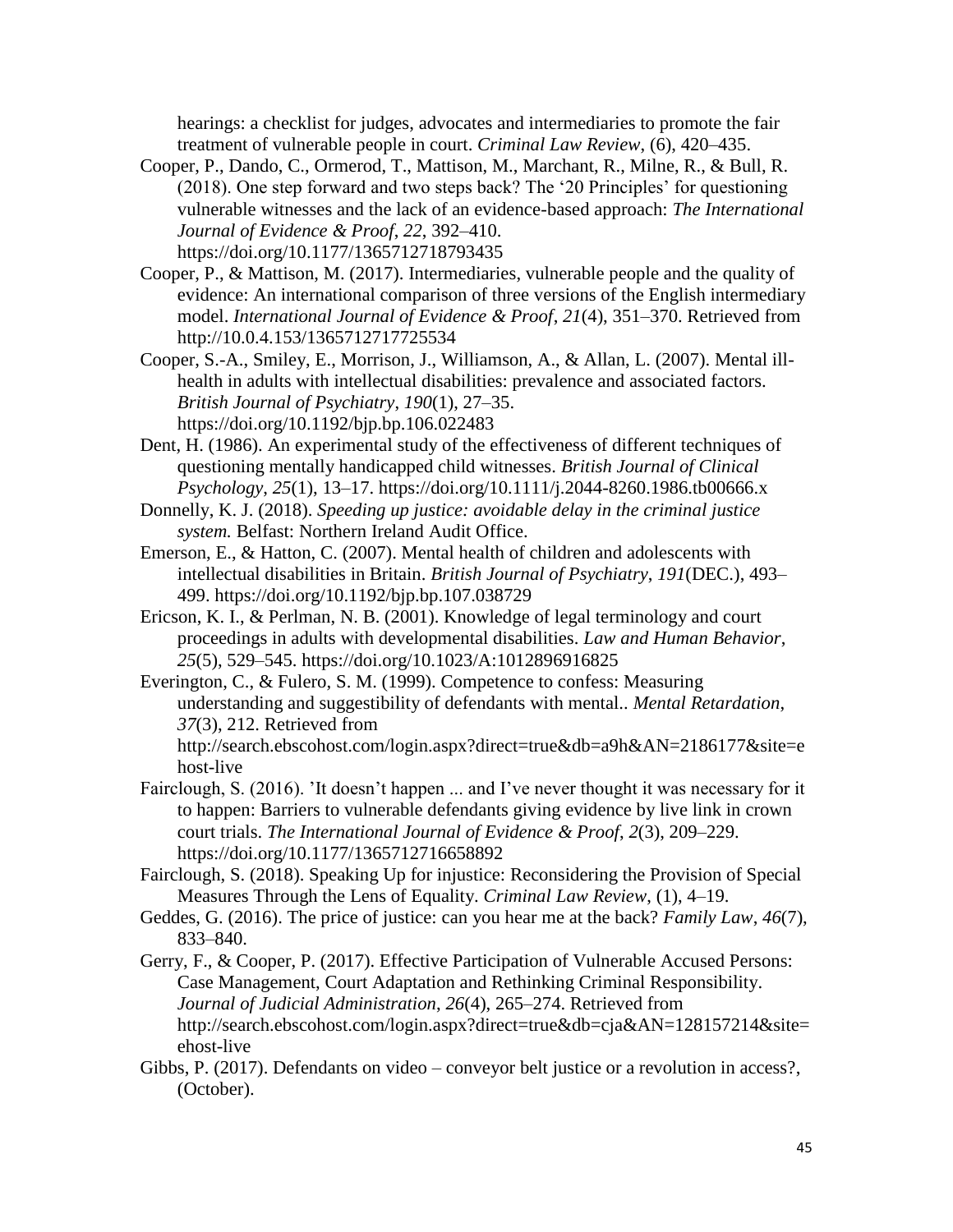Gone, R., Hatton, C., & Cane, A. (2012). Service Provision. In E. B. E. E. [et Al.]. (Ed.), *Clinical Psychology and People with Intellectual Disabilities* (2nd ed., p. 23). US: John Wiley & Sons Inc.

Gordon, B. N., & Jens, K. G. (1994). Remembering activities performed versus those imagined: Implications for testimony of children.. *Journal of Clinical Child Psychology*, *23*(3), 239. Retrieved from http://search.ebscohost.com/login.aspx?direct=true&db=a9h&AN=9501180941&sit e=ehost-live

Gough, D., Oliver, S., & Thomas, J. (2012). *An Introduction to Systematic Reviews*. *An Introduction to Systematic Reviews*. London: SAGE Publications Ltd. https://doi.org/10.1186/2046-4053-1-28

Greenhalagh, G., & Brown, T. (2014). Quality Assessment: Where Do I Begin? In A. Boland, M. Cherry G., & R. Dickson (Eds.), *Doing A Systematic Review: A Student's Guide* (1st ed., p. 61). London: SAGE Publications Ltd.

Gudjonsson, & Clare, I. C. H. (1995). The relationship between confabulation and intellectual ability, memory, interrogative suggestibility and acquiescence. *Personality and Individual Differences*, *19*(3), 333–338. https://doi.org/10.1016/0191-8869(95)00070-M

Gudjonsson G. (1990). The relationship of intellectual skills to suggestibility, compliance and acquiescence. *Personality and Individual Differences*, *11*(3), 227–231. https://doi.org/10.1016/0191-8869(90)90236-K

- Gudjonsson, G. H. (1984). A new scale of interrogative suggestibility. *Personality and Individual Differences*. https://doi.org/10.1016/0191-8869(84)90069-2
- Gudjonsson, G. H. (1992). *The psychology of interrogations, confessions and testimony*. Oxford, England: John Wiley & Sons.
- Gudjonsson, G. H., & Clark, N. K. (1986). Suggestibility in police interrogation: A social psychological model. *Social Behaviour*, *1*(2), 83–104. Retrieved from http://search.ebscohost.com/login.aspx?direct=true&db=psyh&AN=1989-22328- 001&site=ehost-live
- Gudjonsson, G. H., & Henry, L. (2003). Child and adult witnesses with intellectual disability: The importance of suggestibility. *Legal & Criminological Psychology*, *8*(2), 241–252. Retrieved from http://search.ebscohost.com/login.aspx?direct=true&db=cja&AN=11030444&site=e host-live
- Gudjonsson, G. H., Murphy, G. H., & Clare, I. C. H. (2000). Assessing the capacity of people with intellectual disabilities to be witnesses in court. *Psychological Medicine*, *30*(2), 307–314. https://doi.org/10.1017/S003329179900149X
- Gudjonsson, G., & Joyce, T. (2011). Interviewing adults with intellectual disabilities. *Advances in Mental Health and Intellectual Disabilities*, *5*(2), 16–21. https://doi.org/10.5042/amhid.2011.0108
- Henderson, E. (2014). All the proper protections The court of appeal rewrites the rules for the cross-examination of vulnerable witnesses. *Criminal Law Review*, *2014*(1), 93–108.
- Henry, L., & Gudjonsson, G. (1999). Eyewitness memory and suggestibility in children with mental retardation. *American Journal on Mental Retardation*, *104*(6), 491–508. https://doi.org/10.1352/0895-8017(1999)104<0491:EMASIC>2.0.CO;2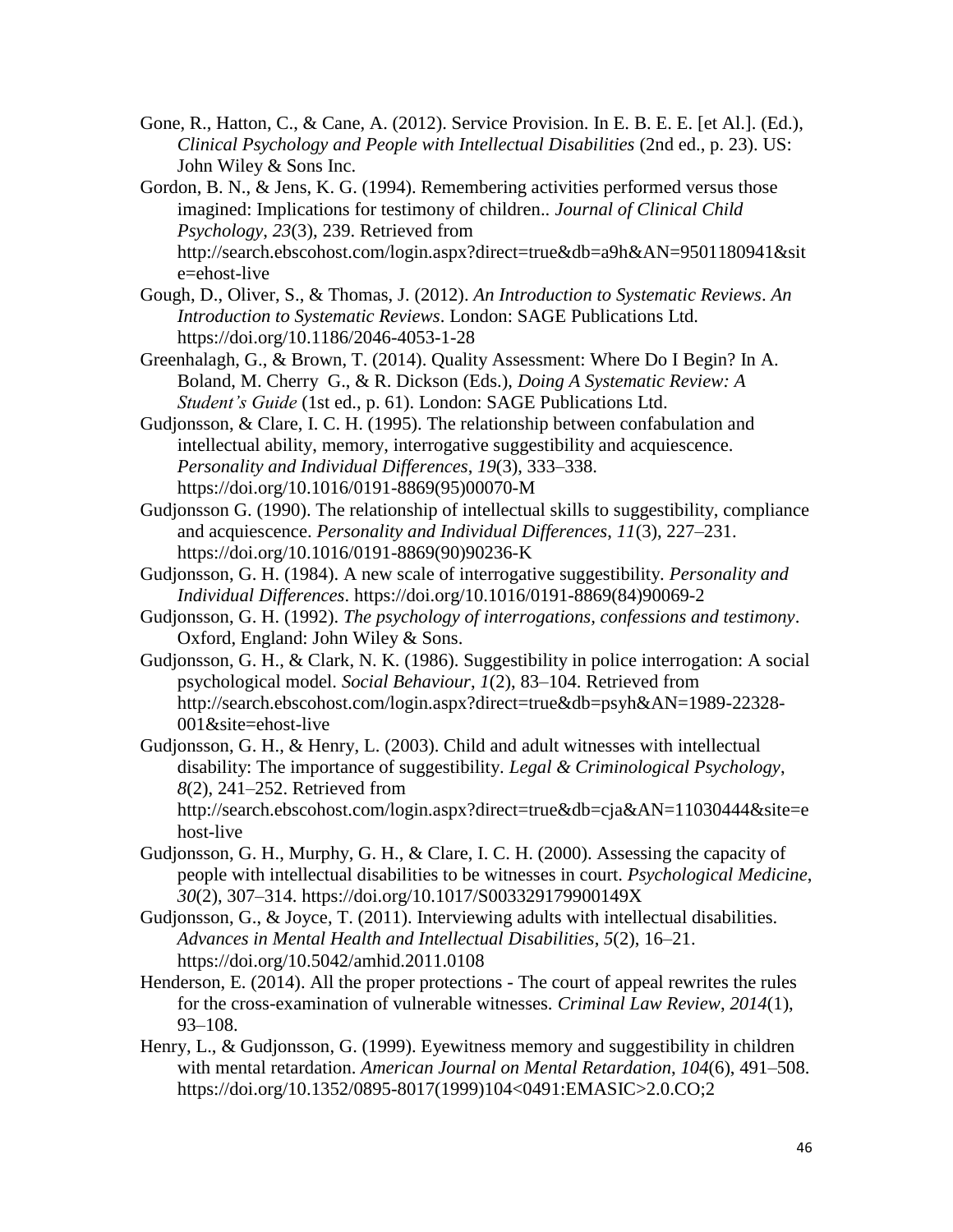- Henry, L., & Gudjonsson, G. (2003). Eyewitness memory, suggestibility, and repeated recall sessions in children with mild and moderate intellectual disabilities. *Law and Human Behavior*, *27*(5), 481–505. https://doi.org/10.1023/A:1025434022699
- Henry, L., & Gudjonsson, G. (2007). Individual and developmental differences in eyewitness recall and suggestibility in children with intellectual disabilities. *Applied Cognitive Psychology*, *21*(3), 361–381. Retrieved from http://10.0.3.234/acp.1280

Henry, L., & Wilcock, R. (2013). Witnesses with intellectual disabilities. *International Journal of Disability, Development and Education*, *60*(1), 1–2. https://doi.org/10.1080/1034912X.2013.757126

- Higgins, J. P. T., & Green, S. (2011). Cochrane Handbook for Systematic Reviews of Interventions. Retrieved from http://handbook-5-1.cochrane.org/
- Hoyano, L. (2015). Reforming the Adversarial Trial for Vulnerable Witnesses and Defendants. *Criminal Law Review*, *2*, 107–129.
- Jacobson, J., Hunter, G., & Kirby, A. (2015). *Inside Crown Court:Personal experiences and questions of legitimacy. Inside Crown Court*. Bristol: Bristol University Press. https://doi.org/10.2307/j.ctt1t89fks
- Jacola, L. M., Byars, A. W., Hickey, F., Vannest, J., Holland, S. K., & Schapiro, M. B. (2014). Functional magnetic resonance imaging of story listening in adolescents and young adults with Down syndrome: Evidence for atypical neurodevelopment. *Journal of Intellectual Disability Research*, *58*(10), 892–902. https://doi.org/10.1111/jir.12089
- Jens, K. G., Gordon N., B., & Shaddock, A. J. (1990). Remembering Activities Performed Versus Imagined: A Comparison of children with Mental Retardation and Children with Normal Intelligence. *International Journal of Disability, Development and Education*, *37*(3), 201–213.
- Keane, A. (2012). Cross-examination of vulnerable witnesses--towards a blueprint for reprofessionalisation. *International Journal of Evidence & Proof*, *16*(2), 175–198. Retrieved from http://10.0.5.70/ijep.2012.16.2.397
- Keane, A., & Fortson Q. C., R. (2011). Leading Questions: A Critical Analysis. *Criminal Law Review*, (4), 280–295. Retrieved from http://search.ebscohost.com/login.aspx?direct=true&db=cja&AN=59901495&site=e host-live
- Keane, A., Griffiths, J., & McKeown, P. (2010). *The Modern Law of Evidence* (8th editio). Oxford: Oxford University Press.
- Kebbell, M. R., & Hatton, C. (1999). People with mental retardation as witnesses in court: A review. *Mental Retardation*, *37*(3), 179–187. https://doi.org/10.1352/0047- 6765(1999)037<0179:PWMRAW>2.0.CO;2
- Maras, K., & Bowler, D. (2014). Eyewitness Testimony in Autism Spectrum Disorder: A Review. *Journal of Autism & Developmental Disorders*, *44*(11), 2682–2697. https://doi.org/10.1007/s10803-012-1502-3
- Mattison, M. L. . (2016). Putting theory into practice: A comparison of the guidance available to investigative interviewers and advocates when using communication aids in the criminal justice system. In P. Cooper & L. Hunting (Eds.), *Addressing vulnerability in Justice Systems* (pp. 119–142). London: Wildy, Simmonds & Hall.
- Michel, M. K., Gordon, B. N., Ornstein, P. A., & Simpson, M. A. (2000). The Abilities of Children With Mental Retardation to Remember Personal Experiences: Implications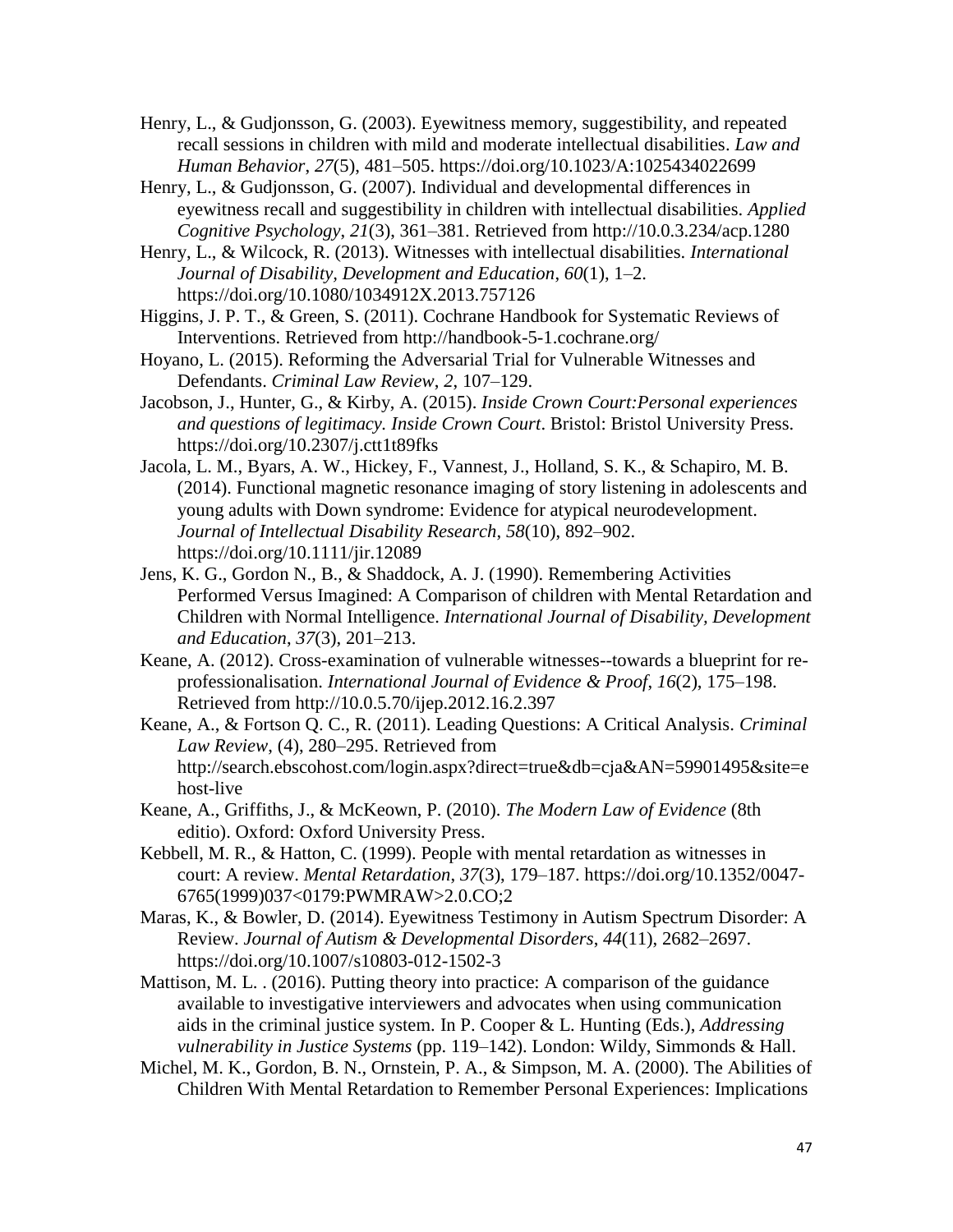for Testimony. *Journal of Clinical Child Psychology*, *29*(3), 453–463. Retrieved from

http://search.ebscohost.com/login.aspx?direct=true&db=a9h&AN=3474574&site=e host-live

- Milne, R., & Bull, R. (2001). Interviewing witnesses with learning disabilities for legal purposes. *British Journal of Learning Disabilities*, *29*(3), 93–97. Retrieved from http://10.0.4.22/j.1468-3156.2001.00139.x
- Milne, R., Clare, I. C. H., & Bull, R. (2002). Interrogative Suggestibility among Witnesses with Mild Intellectual Disabilities: the Use of an Adaptation of the GSS. *Journal of Applied Research in Intellectual Disabilities*, *15*(1), 8. Retrieved from http://search.ebscohost.com/login.aspx?direct=true&db=a9h&AN=7342422&site=e host-live
- Moher, D., Liberati, A., Tetzlaff, J., & Altman, D. G. (2009). Preferred Reporting Items for Systematic Reviews and Meta-Analyses: The PRISMA Statement. *PLoS Medicine*, *6*(7), 1–6. https://doi.org/10.1371/journal.pmed.1000097
- Murphy, G., & Mason, J. (2014). Forensic and offending behaviours. In *Handbook of psychopathology in intellectual disability* (pp. 281–303). Springer.
- Myers, J. E. B. (2017). Cross-examination: A defense. *Psychology, Public Policy, and Law*, *23*(4), 472–477.
- Neece, C. L., Baker, B. L., Blacher, J., & Crnic, K. A. (2011). Attentiondeficit/hyperactivity disorder among children with and without intellectual disability: An examination across time. *Journal of Intellectual Disability Research*, *55*(7), 623–635. https://doi.org/10.1111/j.1365-2788.2011.01416.x
- Nijman, E. E., Scheirs, J. G. M., Prinsen, M. J. H., Abbink, C. D., & Blok, J. B. (2010). Exploring the Flynn effect in mentally retarded adults by using a nonverbal intelligence test for children. *Research in Developmental Disabilities*, *31*(6), 1404– 1411. https://doi.org/10.1016/j.ridd.2010.06.018
- Perlman, N. B., Ericson, K. I., Esses, V. M., & Isaacs, B. J. (1994). The developmentally handicapped witness: Competency as a function of question format. *Law and Human Behavior*, *18*(2), 171–187. https://doi.org/10.1007/BF01499014
- Petticrew H., M. and R. (2006). *Systematic Reviews in the Social Sciences. A Practical Guide.* (1st ed.). Oxford: Blackwell Publishing.
- Pratt, T. A. (2003). The Ten Commandments of Cross-examination. *FDCC Quarterly*, *53*(3), 257. Retrieved from http://search.ebscohost.com/login.aspx?direct=true&db=cja&AN=10296088&site=e host-live
- R v Barker. (2010). *EWCA Crim 4*.
- R v E. (2011). *EWCA Crim 3028*.
- R v Jones. (2018). *EWCA Crim 2816*. https://doi.org/Case No: CO/7774/2010; CO/7850/2011
- R v Lubemba; R v JP. (2014). *EWCA Crim 2064*.
- R v RK. (2018). *EWCA Crim 603*.
- R v W and M. (2010). *EWCA Crim 1926*.
- R v Wills. (2011). *EWCA Crim 1938*.
- Ringenbach, S. D., & Balp-Riera, A. (2006). Adults with down syndrome benefit from visual instructions for spatial-temporal aspects of drumming. *Adapted Physical*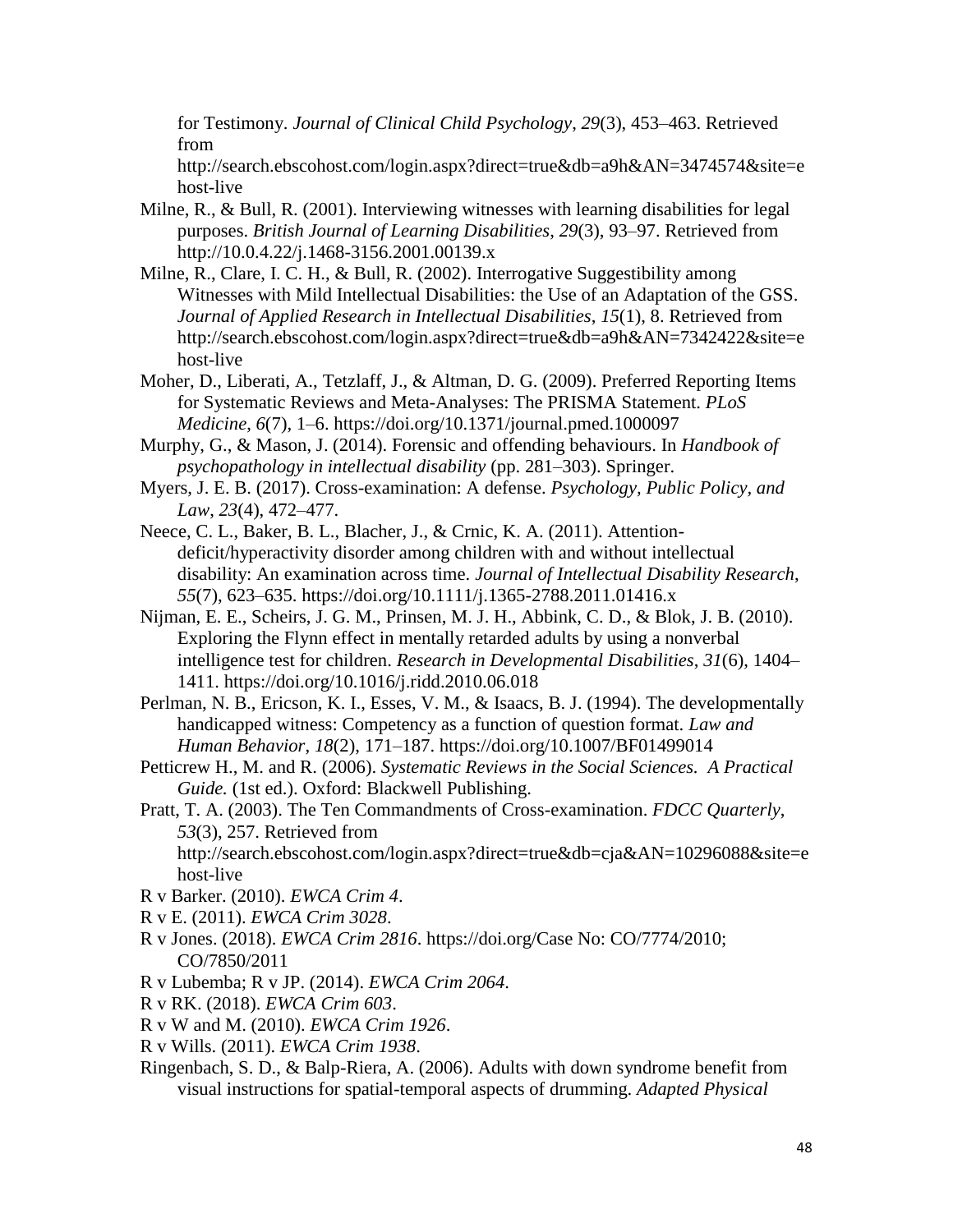*Activity Quarterly*, *23*(1), 78–93. https://doi.org/10.1123/apaq.23.1.78

- Roberts, L., & Richmond, J. L. (2018). Using learning flexibly and remembering after a delay: understanding cognitive dysfunction in adults with Down syndrome. *Journal of Intellectual Disability Research*, *62*(6), 521–531. https://doi.org/10.1111/jir.12492
- Rutter, D., Francis, J., Corec, E., & Fisher, M. (2010). *SCIE Systematic Research Review: guidelines (2nd Ed.)* (Vol. 1). London: Social Care Institute of Excellence. Retrieved from http://www.scie.org.uk
- Schalock, R. L., Borthwick-Duffy, S. A., Bradley, V. J., Buntinx, W. H. E., Coulter, D. L., Craig, E. M., … Yeager, M. H. (2010). *Intellectual Disability: Definition, Classification, and Systems of Supports. Eleventh Edition*. *American Association on Intellectual and Developmental Disabilities.* 444 North Capitol Street NW Suite 846,Washington, DC 20001. https://doi.org/10.1104/pp.112.198150
- Sharman, S. J., & Powell, M. B. (2012). A Comparison of Adult Witnesses' Suggestibility Across Various Types of Leading Questions. *Applied Cognitive Psychology*, *26*(1), 48–53. https://doi.org/10.1002/acp.1793
- Sigelman, C., Spahhel, C., Schoenrock, C. (1981). When in doubt, say yes: Acquiescence in Interviews with Mentally Retarded Persons. *Mental Retardation*, *19*(2), 53–58.
- Sigelman, C. K., Winer, J. L., & Schoenrock, C. J. (1982). The responsiveness of mentally retarded persons to questions. *Education and Training of the Mentally Retarded*, *17*, 120–124.
- Strømme, P., & Diseth, T. H. (2000). Prevalence of psychiatric diagnoses in children with mental retardation: data from a population-based study. *Developmental Medicine and Child Neurology*, *42*(4), 266–270. https://doi.org/10.1111/j.1469- 8749.2000.tb00083.x
- Tassé, M. J. (2013). What's in a name? *Intellectual and Developmental Disabilities*, *51*(2), 113–116. https://doi.org/10.1352/1934-9556-51.2.113
- Valentine, T., & Maras, K. (2011). The effect of cross-examination on the accuracy of adult eyewitness testimony. *Applied Cognitive Psychology*, *25*(4), 554–561. https://doi.org/10.1002/acp.1768
- Wheatcroft, J. M., Wagstaff, G. F., & Kebbell, M. R. (2004). The influence of courtroom questioning style on actual and perceived eyewitness confidence and accuracy. *Legal and Criminological Psychology*, *9*(1), 83–101. https://doi.org/10.1348/135532504322776870
- Wheatcroft, J. M., & Woods, S. (2010). Effectiveness of Witness Preparation and Cross-Examination Non-Directive and Directive Leading Question Styles on Witness Accuracy and Confidence. *The International Journal of Evidence & Proof*, *14*(3), 187–207. https://doi.org/10.1350/ijep.2010.14.3.353
- White, R., & Willner, P. (2005). Suggestibility and salience in people with intellectual disabilities: An experimental critique of the Gudjonsson Suggestibility Scale. *Journal of Forensic Psychiatry & Psychology*, *16*(4), 638–650. https://doi.org/10.1080/14789940500159509
- Wolfensberger, W. (2000). A Brief Overview of Social Role Valorization. *Mental Retardation*, *38*(2), 105–123. https://doi.org/10.1352/0047- 6765(2000)038<0105:ABOOSR>2.0.CO;2
- Wormald, R., & Evans, J. (2018). What Makes Systematic Reviews Systematic and Why are They the Highest Level of Evidence? *Ophthalmic Epidemiology*, *25*(1), 27–30.